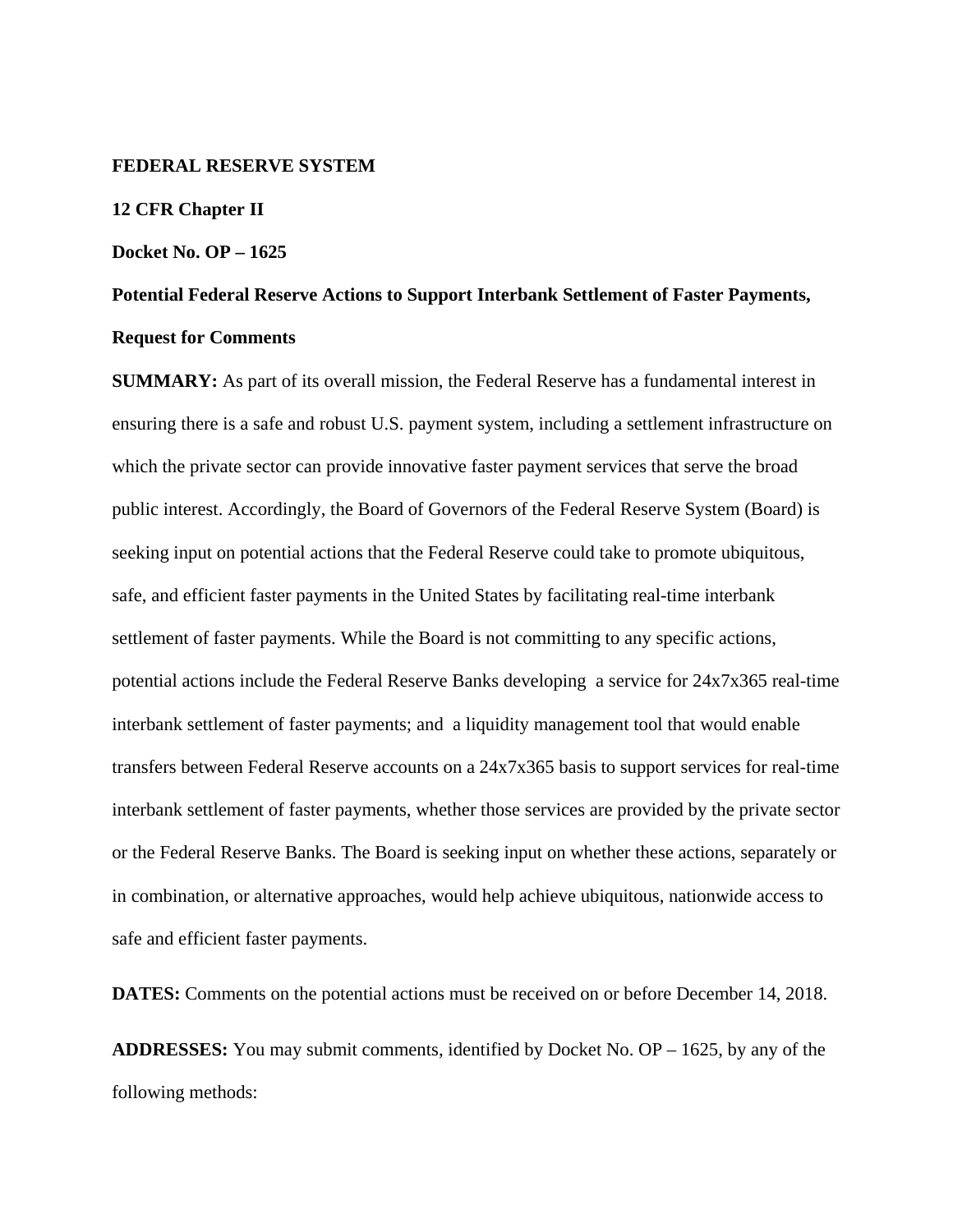- Agency Web Site: http://www.federalreserve.gov. Follow the instructions for submitting comments at http://www.federalreserve.gov/generalinfo/foia/ProposedRegs.cfm.
- E-mail: regs.comments@federalreserve.gov. Include docket number in the subject line of the message.
- FAX: (202) 452-3819 or (202) 452-3102.
- Mail: Ann Misback, Secretary, Board of Governors of the Federal Reserve System, 20th Street and Constitution Avenue, N.W., Washington, DC 20551.

All public comments will be made available on the Board's web site at http://www.federalreserve.gov/generalinfo/foia/ProposedRegs.cfm as submitted, unless modified for technical reasons or to remove personally identifiable information at the commenter's request. Accordingly, comments will not be edited to remove any identifying or contact information. Public comments may also be viewed electronically or in paper in Room 3515, 1801 K Street NW (between 18th and 19th Streets NW), between 9:00 a.m. and 5:00 p.m. on weekdays.

#### **FOR FURTHER INFORMATION CONTACT:**

Kirstin Wells, Principal Economist (202-452-2962), Mark Manuszak, Manager (202-721-4509), Susan V. Foley, Senior Associate Director (202-452-3596), Division of Reserve Bank Operations and Payment Systems, or Gavin Smith, Senior Counsel, Legal Division (202) 452- 3474, Board of Governors of the Federal Reserve System; for the hearing impaired and users of Telecommunications Device for the Deaf (TDD) only, contact 202-263-4869.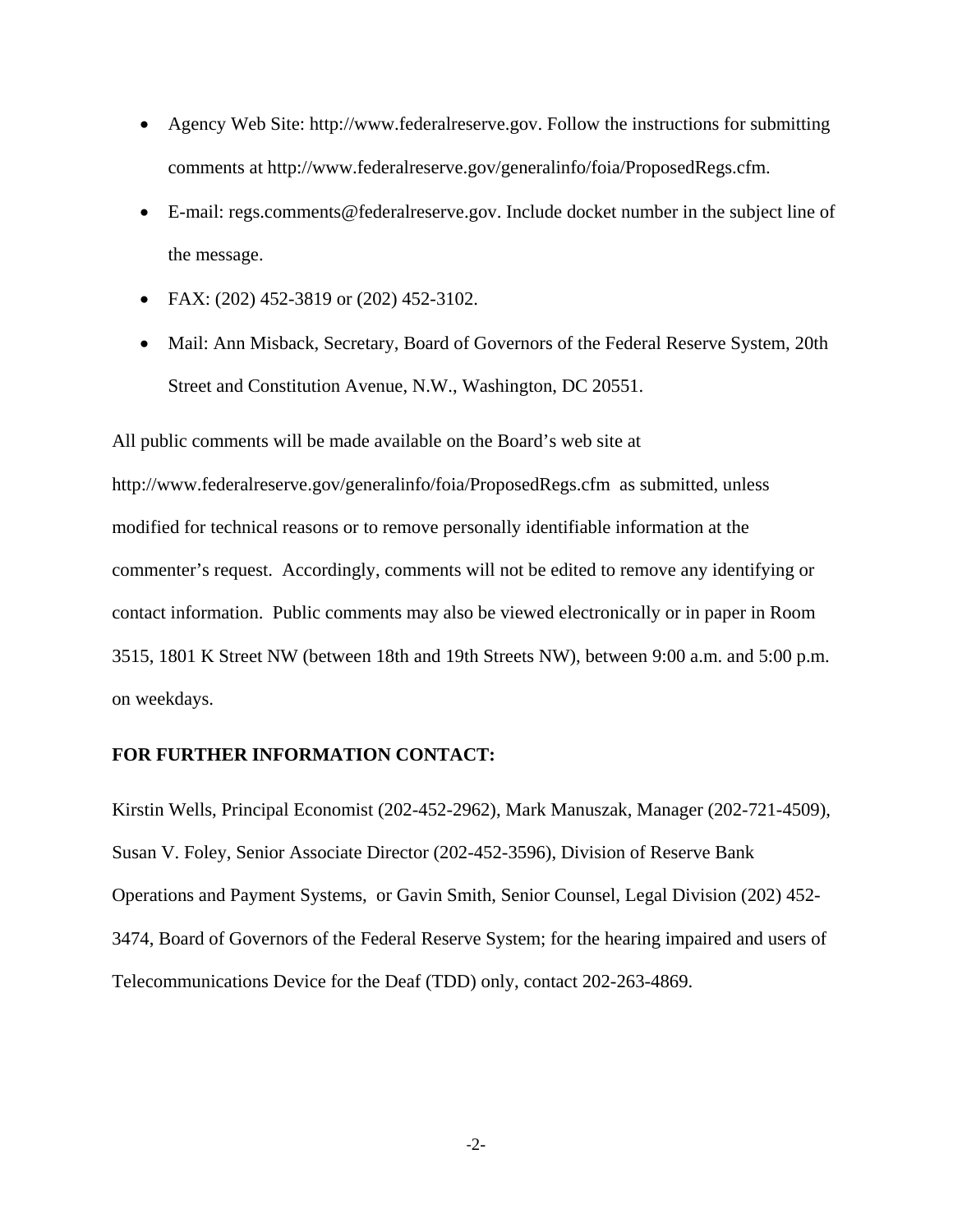# **SUPPLEMENTARY INFORMATION:**

#### **I. Context for Public Comment**

### *A. The Reasons for Faster Payments*

Broad trends in society based on technological advancements have changed the ways that people interact with others, conduct commerce, and access information. While many industries have adapted, the same is not equally true for the nation's payment and settlement system that foundationally supports commerce and the economy. For example, a business in Florida can immediately deliver an invoice by e-mail to a customer in Oregon. The receipt of the corresponding payment from its customer, however, may take days to receive, even if initiated quickly. This lack of speed has economic implications and societal costs borne by individuals, households, and businesses.

Traditional payment methods, such as checks, automated clearinghouse (ACH) payments, and debit and credit cards, form a retail payment infrastructure that is safe, reliable, and ubiquitous, albeit not necessarily quick.<sup>[1](#page-2-0)</sup> These traditional payment methods have served our economy well over decades (and for checks, over most of the country's history).<sup>[2](#page-2-1)</sup> The ubiquitous nature of these payment methods generally allows any two individuals or businesses (that is, end users) with accounts at banks to exchange value supporting an underlying economic transaction.<sup>[3](#page-2-2)</sup>

<span id="page-2-0"></span><sup>&</sup>lt;sup>1</sup> Retail payment systems are those that handle large volumes of lower-value payments, such as those among individuals or between an individual and a business. For more information, see Committee on Payments and Market Infrastructures, "A glossary of terms used in payments and settlement systems," the Bank for International Settlements, updated October 17, 2016. Available at: [https://www.bis.org/cpmi/publ/d00b.htm.](https://www.bis.org/cpmi/publ/d00b.htm)

<span id="page-2-1"></span> $2$  According to the Federal Reserve Payments Study, in 2015, checks, the ACH system, and payment cards, including debit and credit cards, accounted for over 144 billion payments and nearly \$178 trillion in value. Federal Reserve Board, "The Federal Reserve Payments Study 2016." Available at [https://www.federalreserve.gov/paymentsystems/files/2016-payments-study-20161222.pdf.](https://www.federalreserve.gov/paymentsystems/files/2016-payments-study-20161222.pdf)

<span id="page-2-2"></span><sup>&</sup>lt;sup>3</sup> Throughout this notice, the term "bank" will be used to refer to any type of depository institution. Depository institutions include commercial banks, savings banks, savings and loan associations, and credit unions.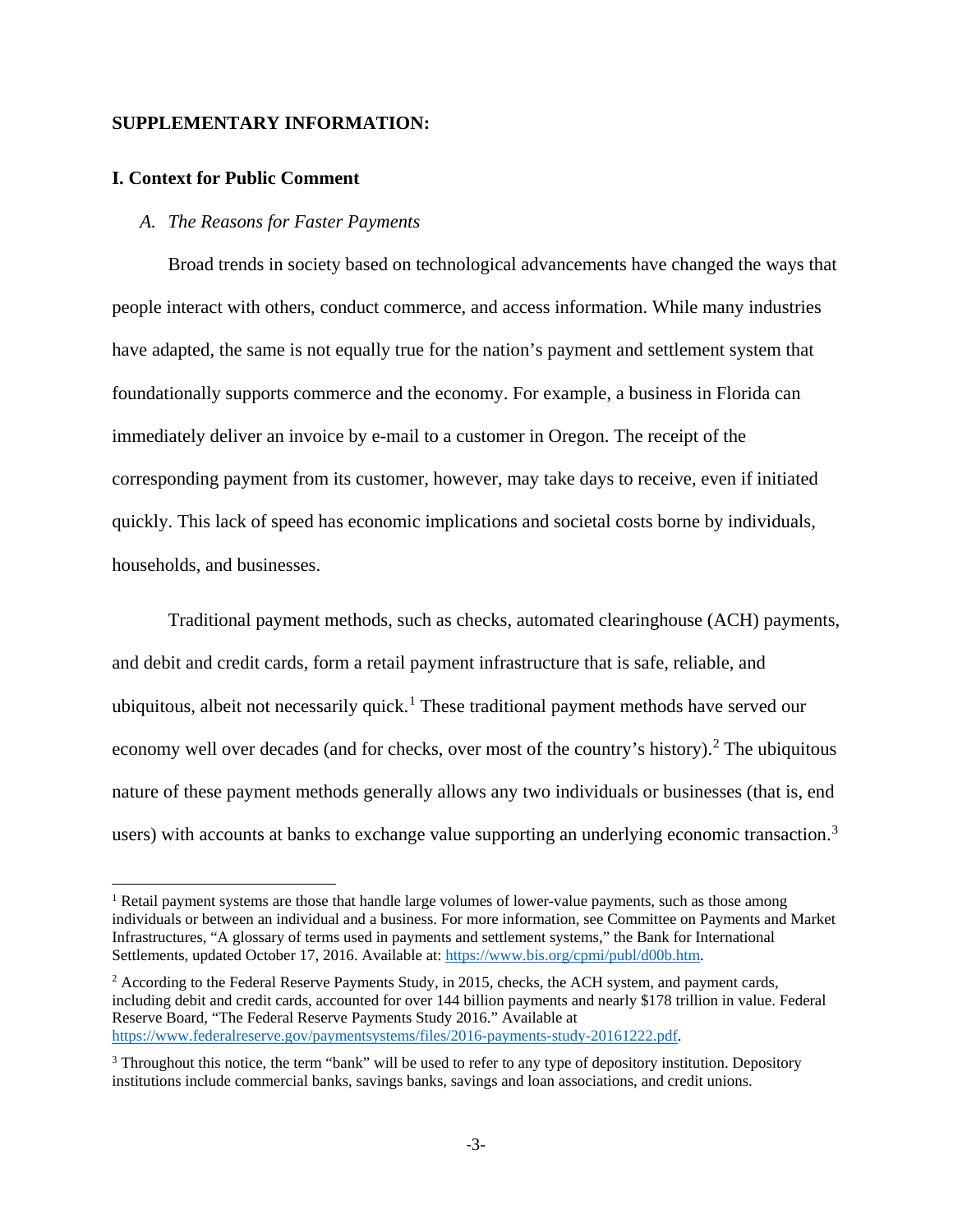As a result, regardless of where they hold their accounts, individuals can receive payroll deposits from their employers, households can pay their utilities, mortgage, rent, and other bills, and businesses can exchange commercial payments. For payments to most merchants for goods and services, individuals can similarly use debit cards to make payments from their bank accounts.<sup>[4](#page-3-0)</sup>

Over the past two decades, however, a gap has emerged between the capabilities of traditional payment methods and end-user expectations for enhanced payment speed, convenience, and accessibility. A new method of faster payment has emerged to address this gap, with several nonbank payment service providers entering the payment market alongside—and sometimes in lieu of—banks. Faster payments allow end users to initiate and receive payments at any time of the day, any day of the year, and to complete those payments in near-real time (from the end users' perspective), such that, within seconds, the recipient has access to final funds that can be used to make other payments.

The term "faster payments" is broadly used in the payment industry to indicate simply that increased speed, convenience, and accessibility are essential features for the future of the payment and settlement system. However, faster payments provide more to individuals and businesses than just the ability to make payments quickly from a mobile device. For example, when funds move in and out of end-user bank accounts in real time, end users have more flexibility in managing their money. Faster payments eliminate the need to schedule bill or vendor payments well in advance and, more broadly, allow end users to make time-sensitive payments whenever needed. By increasing flexibility and accessibility, end users may also have greater scope to avoid penalties such as late fees.

<span id="page-3-0"></span> <sup>4</sup> Although credit cards form part of the retail payments infrastructure, they do not operate using deposit balances and deposit accounts, but instead operate on the basis of credit and credit card accounts.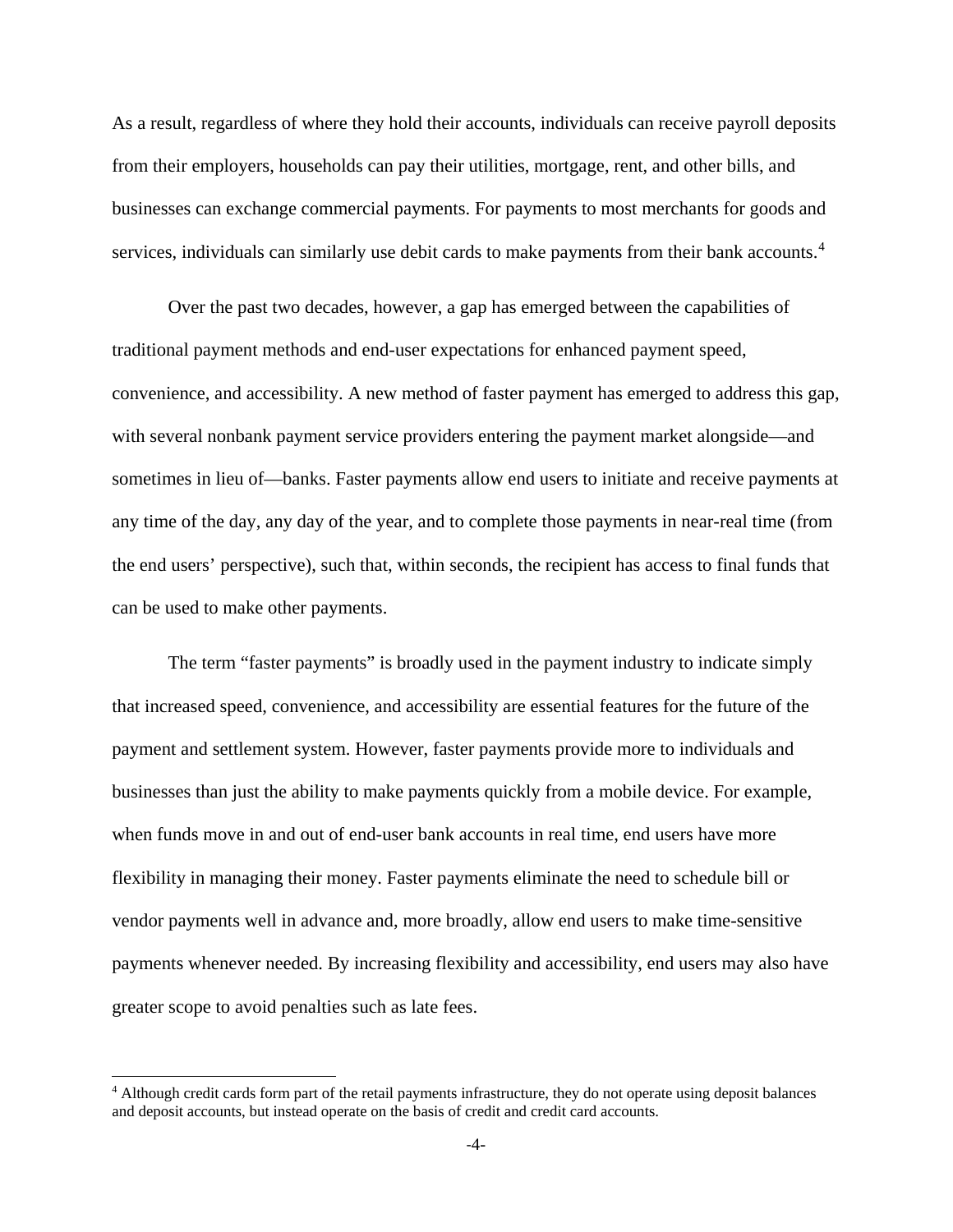The development of payment and settlement services that are essentially real time and always available is a worldwide phenomenon. Both advanced and emerging economies have undertaken efforts to develop faster payment services, and those services are now broadly accessible to the general public in an increasing number of countries.[5](#page-4-0)

Efforts to implement faster payments in other countries often reflect a collaborative, strategic endeavor that involves the payment industry, central banks, and other authorities. The deployment of accessible faster payment services generally requires extensive upgrades to a country's or region's payment and settlement infrastructure, involving significant coordination among all stakeholders. As part of these upgrades, central banks in various jurisdictions have implemented or planned changes to their settlement services in support of faster payments, reflecting the foundational role that central banks play worldwide in the settlement of obligations between financial institutions. The ability to reliably settle interbank obligations using balances at the central bank (also referred to as central bank money) is vital not only to the smooth functioning of the payment system but also to financial stability more broadly.

As the U.S. central bank, the Federal Reserve initiated a broadly collaborative effort with the payment industry and other stakeholders in 2013, to support development of ubiquitous, nationwide access to safe and efficient faster payments in the United States. While the private sector has to date implemented certain faster payment services for the public, there are still challenges related to achieving these broader goals. As part of its central mission, the Federal Reserve has a fundamental responsibility to ensure that there is a flexible and robust

<span id="page-4-0"></span> <sup>5</sup> For a discussion of global developments related to faster payments, see Committee on Payments and Market Infrastructures, "Fast payments – Enhancing the speed and availability of retail payments," Bank for International Settlements, November 2016. Available a[t https://www.bis.org/cpmi/publ/d154.pdf.](https://www.bis.org/cpmi/publ/d154.pdf)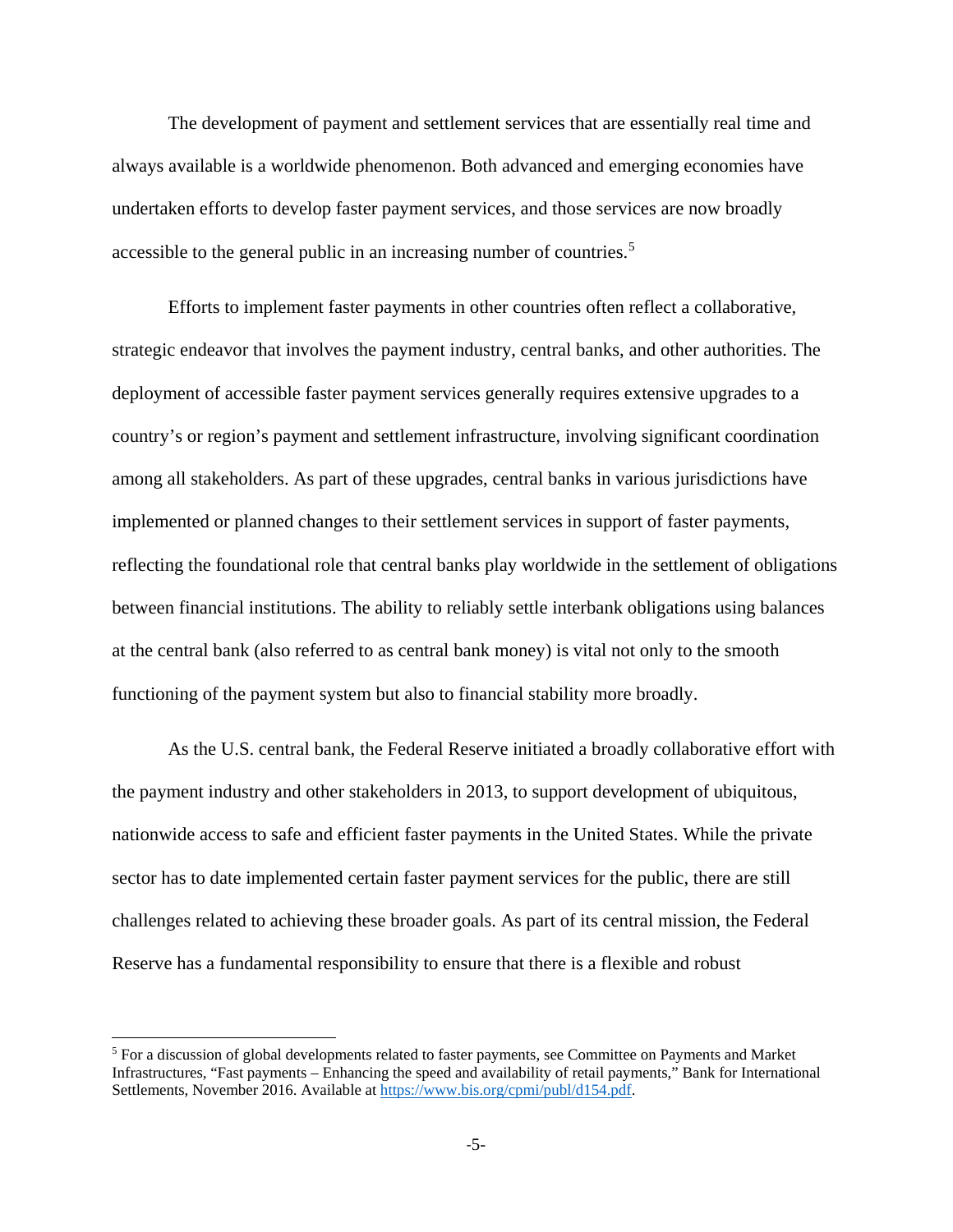infrastructure supporting the U.S. payment system on which the private sector can develop innovative payment services that serve the broadest public interests. [6](#page-5-0) The settlement infrastructure concepts outlined in this notice are intended to advance the development of faster payments and to help support the modernization of the financial services sector's provision of payment services. [7](#page-5-1)

#### *B. The Federal Reserve's Role in the Payment System*

A safe and efficient payment and settlement system that works in the interest of the public is vital to the U.S. economy, and the Federal Reserve plays important roles in helping maintain the integrity of that system.<sup>[8](#page-5-2)</sup> Fundamentally, the payment and settlement system facilitates financial transactions, purchases of goods and services, and the associated movement of funds on behalf of individuals, households, businesses, and other parties (such as government entities and nonprofit organizations). The importance of the payment and settlement system in daily lives and, more broadly, for all financial transactions underscores the significance of its safe and proper functioning for the U.S. economy.

<span id="page-5-0"></span> <sup>6</sup> For example, in 2017, the Board approved final guidelines for evaluating requests for joint accounts at the Federal Reserve Banks intended to facilitate settlement between and among depository institutions participating in privatesector payment systems. Available at

[https://www.federalreserve.gov/newsevents/pressreleases/files/other20170809a1.pdf.](https://www.federalreserve.gov/newsevents/pressreleases/files/other20170809a1.pdf) The original impetus for adopting these guidelines was to broaden access to joint accounts in support of private-sector developments in faster payments.

<span id="page-5-1"></span> $<sup>7</sup>$  In a recent report, the U.S. Treasury recommended that the Federal Reserve move quickly to facilitate a faster</sup> retail payments system, such as through the development of a real-time settlement service, that would also allow for more efficient and ubiquitous access to innovative payment capabilities. In particular, smaller financial institutions, like community banks and credit unions, should also have the ability to access the most-innovative technologies and payment services. See U.S. Treasury, "A Financial System That Creates Economic Opportunity: Nonbank Financials, Fintech, and Innovation," July 2018. Available at [https://home.treasury.gov/sites/default/files/2018-](https://home.treasury.gov/sites/default/files/2018-07/A-Financial-System-that-Creates-Economic-Opportunities---Nonbank-Financi....pdf) [07/A-Financial-System-that-Creates-Economic-Opportunities---Nonbank-Financi....pdf.](https://home.treasury.gov/sites/default/files/2018-07/A-Financial-System-that-Creates-Economic-Opportunities---Nonbank-Financi....pdf)

<span id="page-5-2"></span><sup>8</sup> The Federal Reserve has long provided payment services under authority of the Federal Reserve Act (*See e.g.*, Federal Reserve Act section 13(1) (12 U.S.C. 342), section 19(f) (12 U.S.C. 464), and section 16(14) (12 U.S.C.  $248(0)$ ).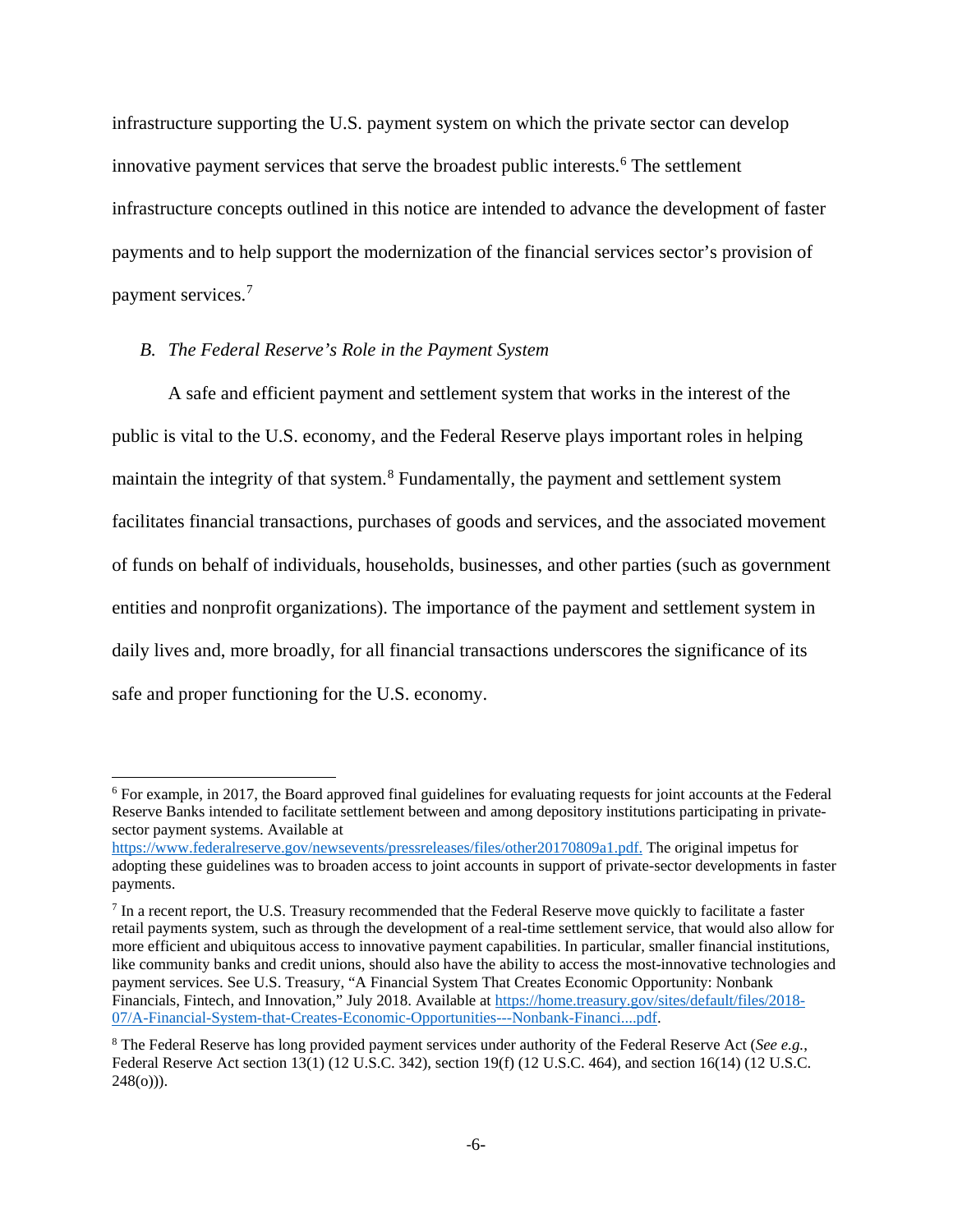One of the Federal Reserve's most significant roles in that system involves providing mechanisms for the settlement of payment obligations between and among banks. Banks process payments on their own behalf as well as on behalf of their end-user customers, including individuals, households, businesses, and other parties. Banks—small, medium, and large—settle payments at the Federal Reserve through their accounts and balances at the Federal Reserve Banks (Reserve Banks).<sup>[9](#page-6-0)</sup> This core central banking function stems from the Federal Reserve's unique ability to transfer balances that are free of counterparty credit risk and provide certainty that payments between banks are complete.<sup>[10](#page-6-1)</sup> In addition to providing settlement, the Reserve Banks provide payment services to clear and settle check, ACH, and wire transfer payments between banks. The Reserve Banks also process these payments on behalf of the U.S. Treasury in their capacity as fiscal agents. $11$ 

Through the services that it provides to the banking industry and the U.S. government, the Federal Reserve seeks to foster the safety and efficiency of the payment and settlement system. In doing so, the Federal Reserve provides payment and settlement services on an

<span id="page-6-0"></span> <sup>9</sup> Section 13(1) of the Federal Reserve Act (FRA) permits Reserve Banks to receive deposits from member banks or other depository institutions. 12 U.S.C. 342. Section 19(b)(1)(A) of the FRA includes as depository institutions any federally insured bank, mutual savings bank, savings bank, savings association, or credit union, as well as any of those entities that are eligible to make application to become a federally insured institution. 12 U.S.C. 461(b). In addition, there are certain statutory provisions allowing Reserve Banks to act as a depository or fiscal agent for the U.S. Treasury and certain government-sponsored entities (*See e.g.*, 12 U.S.C. 391, 393-95, 1823, 1435) as well as for certain international organizations (*See e.g.*, 22 U.S.C. sections 285d, 286d, 290o-3, 290i-5, 290l-3 ). In addition, Reserve Banks are authorized to offer deposit accounts to designated financial market utilities (12 U.S.C. 5465), Edge and Agreement corporations (12 U.S.C. 601-604a, 611-631), branches or agencies of foreign banks (12 U.S.C. 347d), and foreign banks and foreign states (12 U.S.C. 358).

<span id="page-6-1"></span><sup>&</sup>lt;sup>10</sup> As mentioned earlier, these balances are referred to as central bank money. The Committee on Payment and Market Infrastructures defines central bank money in its glossary of terms as "a liability of a central bank, in this case in the form of deposits held at the central bank, which can be used for settlement purposes." Available at [https://www.bis.org/cpmi/publ/d00b.htm.](https://www.bis.org/cpmi/publ/d00b.htm)

<span id="page-6-2"></span><sup>&</sup>lt;sup>11</sup> Additional information about the Federal Reserve's role in the payment system is available in "The Federal Reserve System Purposes & Functions," October 2016. Available a[t https://www.federalreserve.gov/aboutthefed/pf.htm.](https://www.federalreserve.gov/aboutthefed/pf.htm)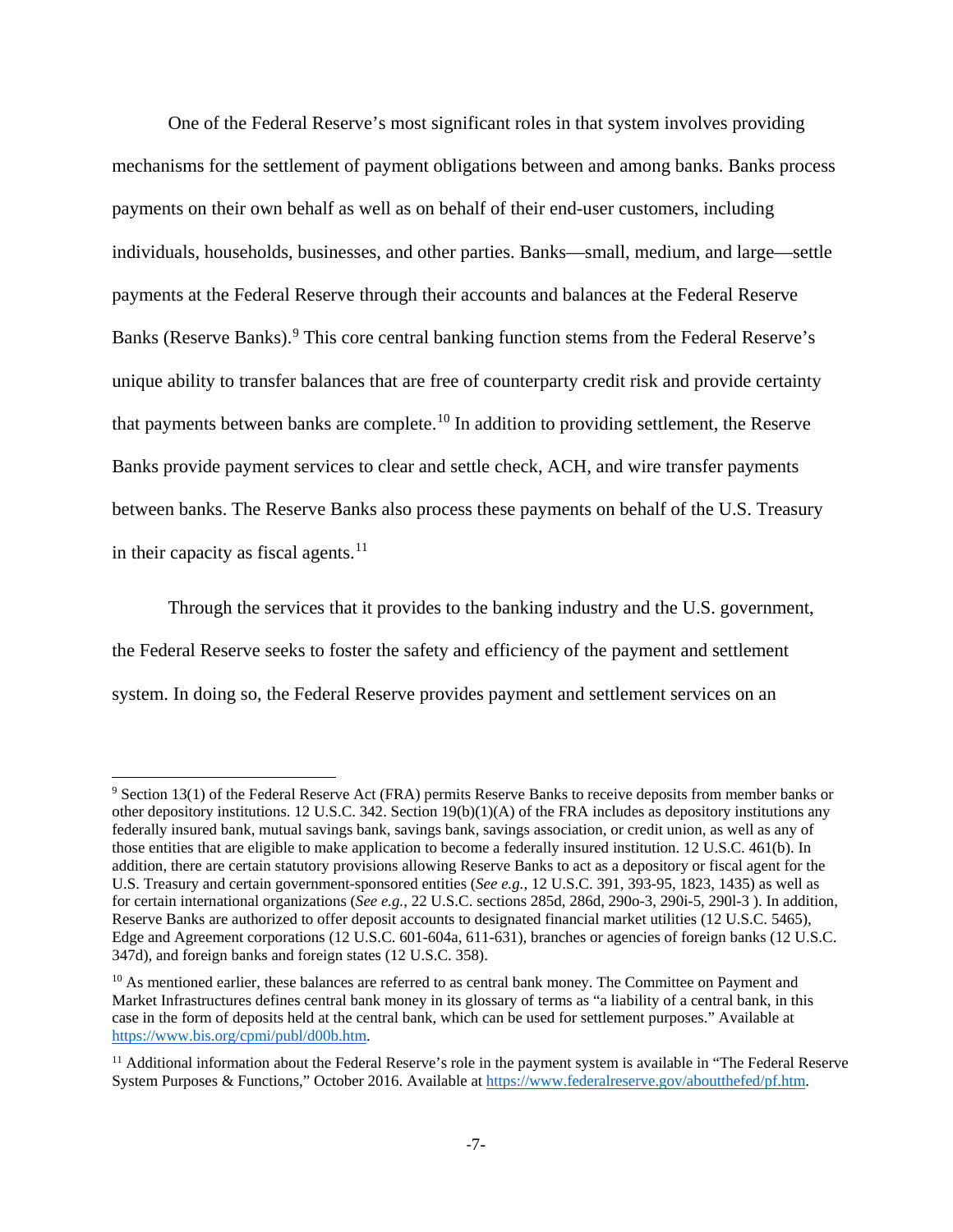equitable basis and maintains a fundamental commitment to competitive fairness, which is essential to fostering end-user choice and innovation across the financial services sector as a whole.

When evaluating the potential introduction of a new payment service or major enhancements to an existing service, the Federal Reserve looks to its statutory obligations as well as long-standing principles and criteria.[12](#page-7-0) These include expectations that (i) the Federal Reserve will achieve full cost recovery over the long run, (ii) the service will yield a clear public benefit, and (iii) the service is one that other providers alone cannot be expected to provide with reasonable effectiveness, scope, and equity.<sup>[13](#page-7-1)</sup> The Board also conducts a competitive-impact analysis for any new service or major enhancement that would have a direct and material adverse effect on the ability of other service providers to compete effectively with the Federal Reserve in providing similar services.[14](#page-7-2) Recently, at the request of Congress, the Government Accountability Office (GAO) conducted a review of the Federal Reserve's role in providing payment services and the effect of the Federal Reserve on competition in the market for payments. The GAO found that the activities of the Federal Reserve in the payment system generally have been beneficial, with benefits that include lowered cost of processing payments for end users.<sup>15</sup>

<span id="page-7-0"></span> <sup>12</sup> *See* Monetary Control Act of 1980, Pub. L. No. 96-221, 94 Stat. 132 (1980). The Federal Reserve also considers, as appropriate, the effect of a potential new service or major enhancement on other critical missions, including conducting monetary policy and promoting financial stability.

<span id="page-7-1"></span><sup>&</sup>lt;sup>13</sup> See Board of Governors of the Federal Reserve System, "The Federal Reserve in the Payments System," Issued 1984; revised 1990. Available a[t https://www.federalreserve.gov/paymentsystems/pfs\\_frpaysys.htm.](https://www.federalreserve.gov/paymentsystems/pfs_frpaysys.htm)

<span id="page-7-2"></span><sup>&</sup>lt;sup>14</sup> See id. at Competitive-Impact Analysis for more information on what the Board considers in a competitive-impact analysis.

<span id="page-7-3"></span><sup>&</sup>lt;sup>15</sup> See U.S. Gov't Accountability Off., GAO-16-614, "Federal Reserve's Competition with Other Providers Benefits Customers, but Additional Reviews Could Increase Assurance of Cost Accuracy" (2016.) Available at [https://www.gao.gov/products/GAO-16-614.](https://www.gao.gov/products/GAO-16-614)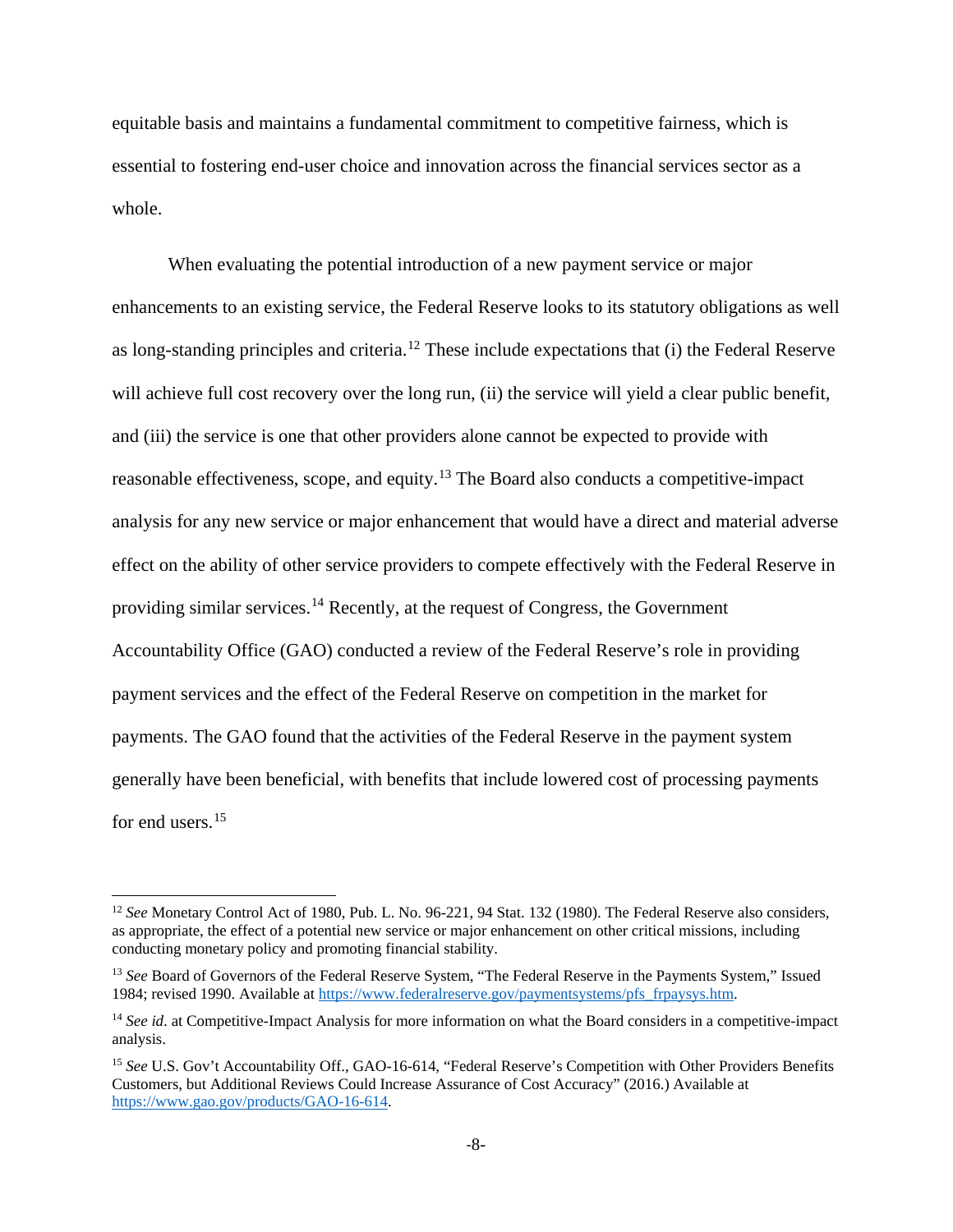In addition to providing payment and settlement services, the Federal Reserve plays other roles, including serving as a convener of industry stakeholders, in support of its mission to foster safety and efficiency of the payment and settlement system. The next section discusses the broad initiative that the Federal Reserve launched five years ago to collaborate with the payment industry to foster payment system improvements.

## *C. Background on the Strategies for Improving the U.S. Payment System Initiative*

Beginning in 2013, the Federal Reserve established a new initiative—Strategies for Improving the U.S. Payment System (SIPS)—with the objective of engaging with the payment industry and other stakeholders to upgrade and enhance the nation's payment system. The collaborative work began with a consultation paper that requested public views on gaps, opportunities, and desired outcomes related to the goal of improving the speed and efficiency of the U.S. payment and settlement system from end-to-end while maintaining a high level of safety and efficiency.<sup>[16](#page-8-0)</sup> The consultation paper prompted responses from a wide variety of payment industry stakeholders, including banks, processors and other nonbank providers of payment services, technology firms, and business end users.<sup>[17](#page-8-1)</sup>

Based on responses to the initial consultation paper, the Federal Reserve published in 2015 a set of strategies that it would pursue in collaborative engagement with payment industry stakeholders to improve the safety and efficiency of the U.S. payment and settlement system.<sup>[18](#page-8-2)</sup>

<span id="page-8-0"></span> <sup>16</sup> The Federal Reserve Banks, "Payment System Improvement – Public Consultation Paper," September 10, 2013. Available at [https://fedpaymentsimprovement.org/wp-content/uploads/2013/09/Payment\\_System\\_Improvement-](https://fedpaymentsimprovement.org/wp-content/uploads/2013/09/Payment_System_Improvement-Public_Consultation_Paper.pdf)[Public\\_Consultation\\_Paper.pdf.](https://fedpaymentsimprovement.org/wp-content/uploads/2013/09/Payment_System_Improvement-Public_Consultation_Paper.pdf)

<span id="page-8-1"></span><sup>&</sup>lt;sup>17</sup> The responses are available at https://fedpaymentsimprovement.org/about/consultation-paper/.

<span id="page-8-2"></span><sup>&</sup>lt;sup>18</sup> Federal Reserve System, "Strategies for Improving the U.S. Payment System," January 26, 2015. Available at [https://fedpaymentsimprovement.org/wp-content/uploads/strategies-improving-us-payment-system.pdf.](https://fedpaymentsimprovement.org/wp-content/uploads/strategies-improving-us-payment-system.pdf)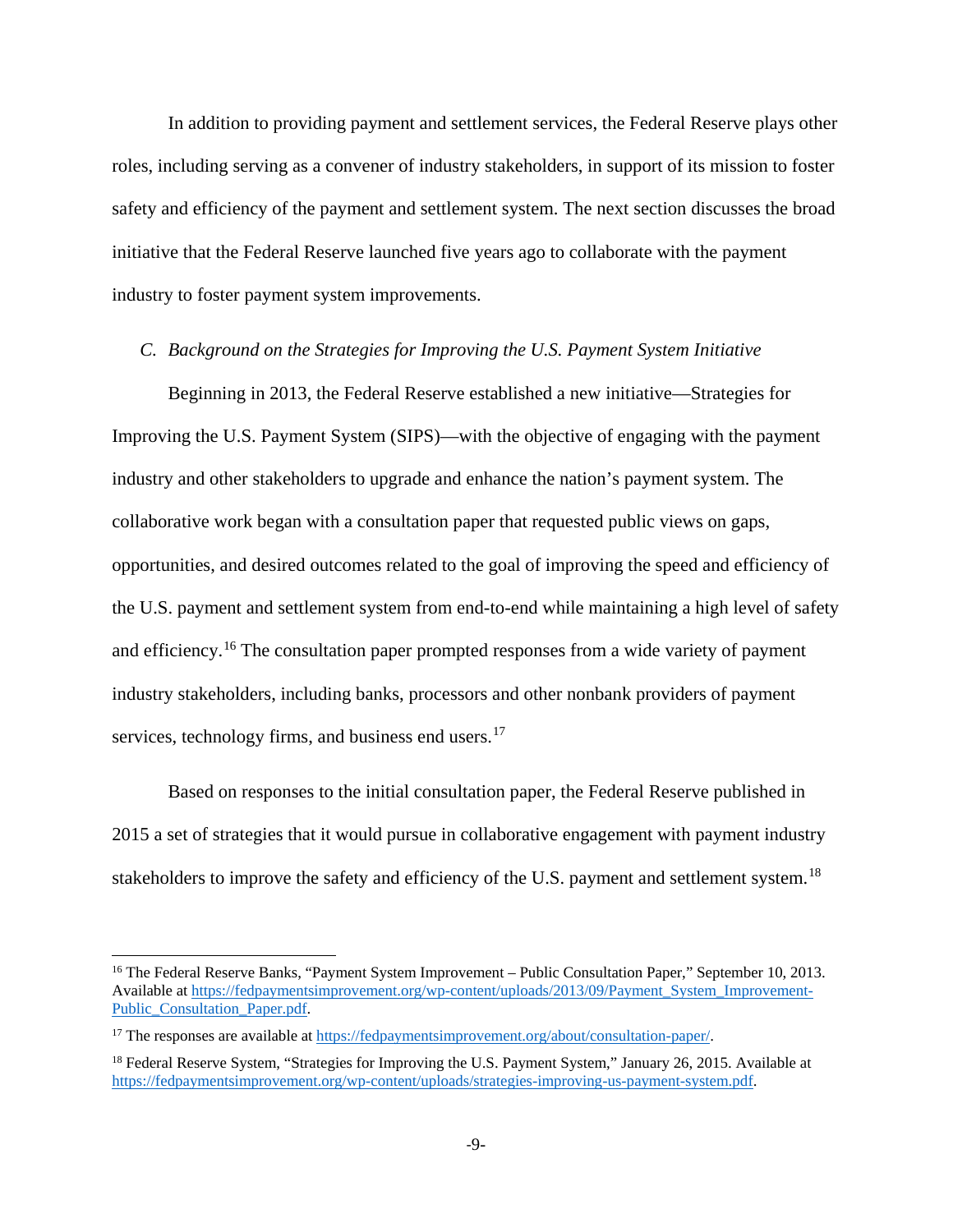For faster payments, the specific strategy was to "identify effective approach(es) for implementing a safe, ubiquitous, faster payments capability in the United States." This 2015 paper identified a number of tactics for each strategy, including the establishment of an industry task force to pursue the strategy related to faster payments.<sup>[19](#page-9-0)</sup>

In 2015, the Federal Reserve also convened the Faster Payments Task Force (FPTF), a 320-member group comprised of banks of varying sizes, nonbank providers of payment services, business and government end users, consumer interest organizations, governmental organizations, and other industry participants.<sup>[20](#page-9-1)</sup> In order to evaluate possible faster payment services, the task force developed a set of effectiveness criteria.<sup>[21](#page-9-2)</sup> These criteria addressed various features of a faster payment service, including ubiquity, efficiency, safety and security, and speed.<sup>[22](#page-9-3)</sup>

The FPTF's effectiveness criteria provide important benchmarks for both end-user capabilities of faster payments and interbank settlement arrangements. With respect to service availability and payment speed for end users, the FPTF viewed service availability on any day, at any time of the day (that is, 24x7x365 service availability), and final funds provided to the recipient within one minute as characteristics of a "very effective" faster payment service.<sup>[23](#page-9-4)</sup> With

<span id="page-9-0"></span> $19$  In addition to the task force on faster payments, other efforts under the SIPS initiative have included a Secure Payments Task Force and a Business Payments Coalition. More information on these efforts and the broader SIPS initiative is available a[t https://fedpaymentsimprovement.org/.](https://fedpaymentsimprovement.org/)

<span id="page-9-1"></span><sup>&</sup>lt;sup>20</sup> Information about the FPTF and its participants is available at [https://fasterpaymentstaskforce.org/.](https://fasterpaymentstaskforce.org/)

<span id="page-9-2"></span><sup>21</sup> Faster Payments Task Force, "Faster Payments Effectiveness Criteria," January 26, 2016. Available at [https://fedpaymentsimprovement.org/wp-content/uploads/fptf-payment-criteria.pdf.](https://fedpaymentsimprovement.org/wp-content/uploads/fptf-payment-criteria.pdf)

<span id="page-9-3"></span> $22$  The FPTF developed the criteria to evaluate "faster payment solutions," where the FPTF defined a "faster payment" solution" as "the collection of components and supporting parties that enable the end-to-end payment process." This definition is analogous to the concept of a "faster payment service" that is used in this notice.

<span id="page-9-4"></span><sup>23</sup> *See* "Faster Payments Effectiveness Criteria," *supra* note 21 at criteria U.2 (Usability) and F.3 (Fast Availability of Good Funds to the Payee). In this notice, references to "real time," "instant," and "immediate" are intended to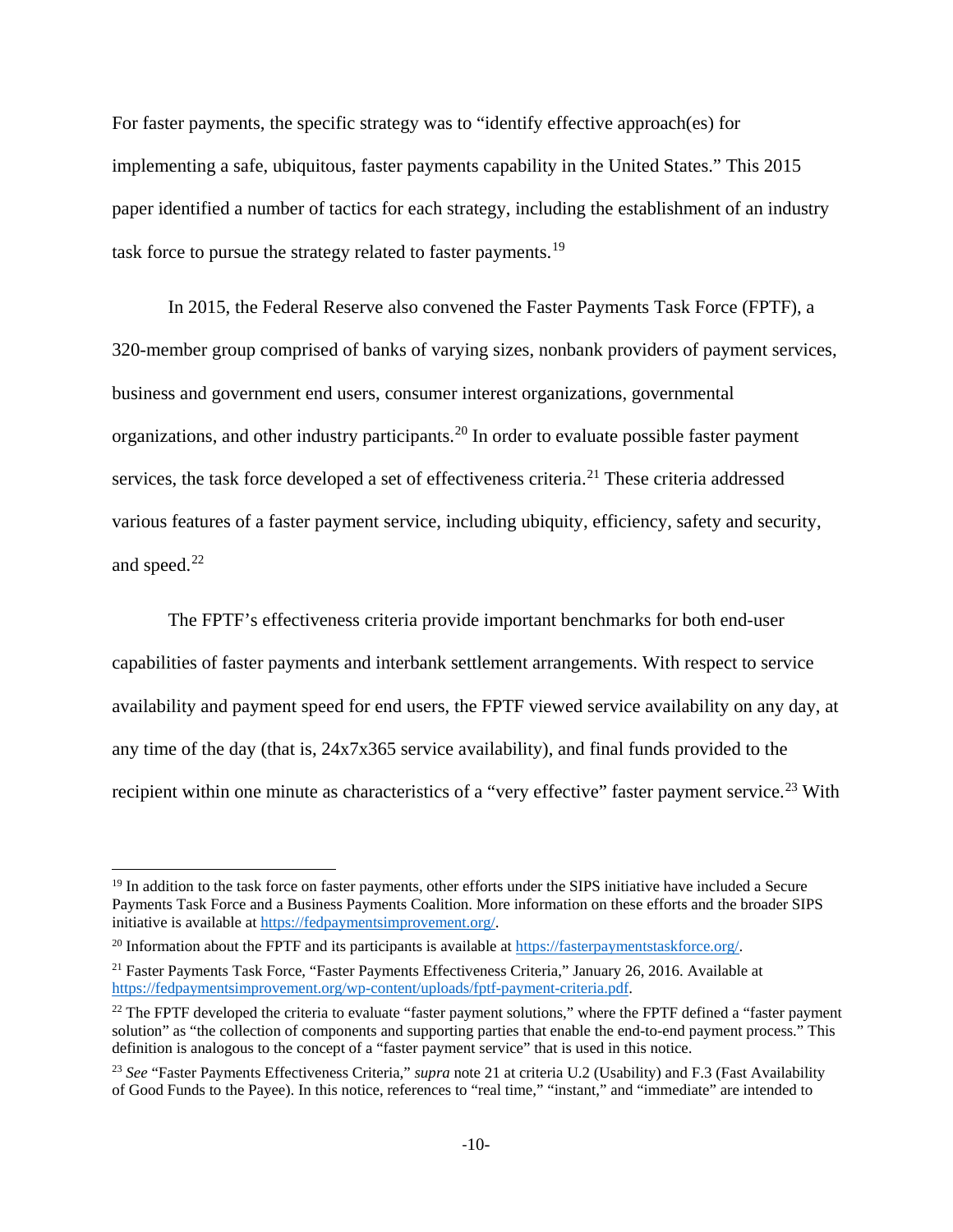respect to interbank settlement, the FPTF considered a faster payment service to be "very effective" if, among other things, (i) interbank settlement occurs within 30 minutes of the completion of a faster payment for end users, (ii) the service manages credit and liquidity risks arising from any time lag between payment completion for end users and interbank settlement, particularly if the service is available to end users on a 24x7x365 basis but interbank settlement is not, and (iii) interbank credit exposures related to settlement can be fully covered.<sup>[24](#page-10-0)</sup> As subsequent sections of this notice will explain, these criteria reflect the importance of the speed of interbank settlement given the speed of faster payments for end users and the risk, specifically credit risk, that results when interbank settlement is slower. The Board recognizes that interbank settlement for faster payments using existing settlement services offered by the Reserve Banks would be unable to meet fully the FPTF's criteria.

In its final report, released in 2017, the FPTF published a set of consensus recommendations for achieving its vision of ubiquitous, safe, and efficient faster payment capabilities for the United States.<sup>[25](#page-10-1)</sup> As part of its recommendations, the task force asked the Federal Reserve (i) to develop a 24x7x365 settlement service to support faster payments and (ii) to explore and assess the need for other Federal Reserve operational role(s) in faster payments.

 $\overline{a}$ 

denote availability of final funds within one minute, consistent with the task force's criteria for a service to be very effective, and ideally within just a few seconds.

<span id="page-10-0"></span><sup>24</sup> *See* "Faster Payments Effectiveness Criteria," *supra* note 21 at criteria F.4 (Fast Settlement among Depository Institutions and Regulated Non-bank Account Providers) and S.4 (Settlement Approach).

<span id="page-10-1"></span><sup>25</sup> *See* Faster Payments Task Force, "Final Report Two: A Call to Action," July 2017. Available at [https://fedpaymentsimprovement.org/wp-content/uploads/faster-payments-task-force-final-report-part-two.pdf.](https://fedpaymentsimprovement.org/wp-content/uploads/faster-payments-task-force-final-report-part-two.pdf) In its recent report on the financial system, the U.S. Treasury recommended that the Federal Reserve set public goals consistent with the FPTF's final report. See "A Financial System That Creates Economic Opportunity: Nonbank Financials, Fintech, and Innovation," *supra* note 7.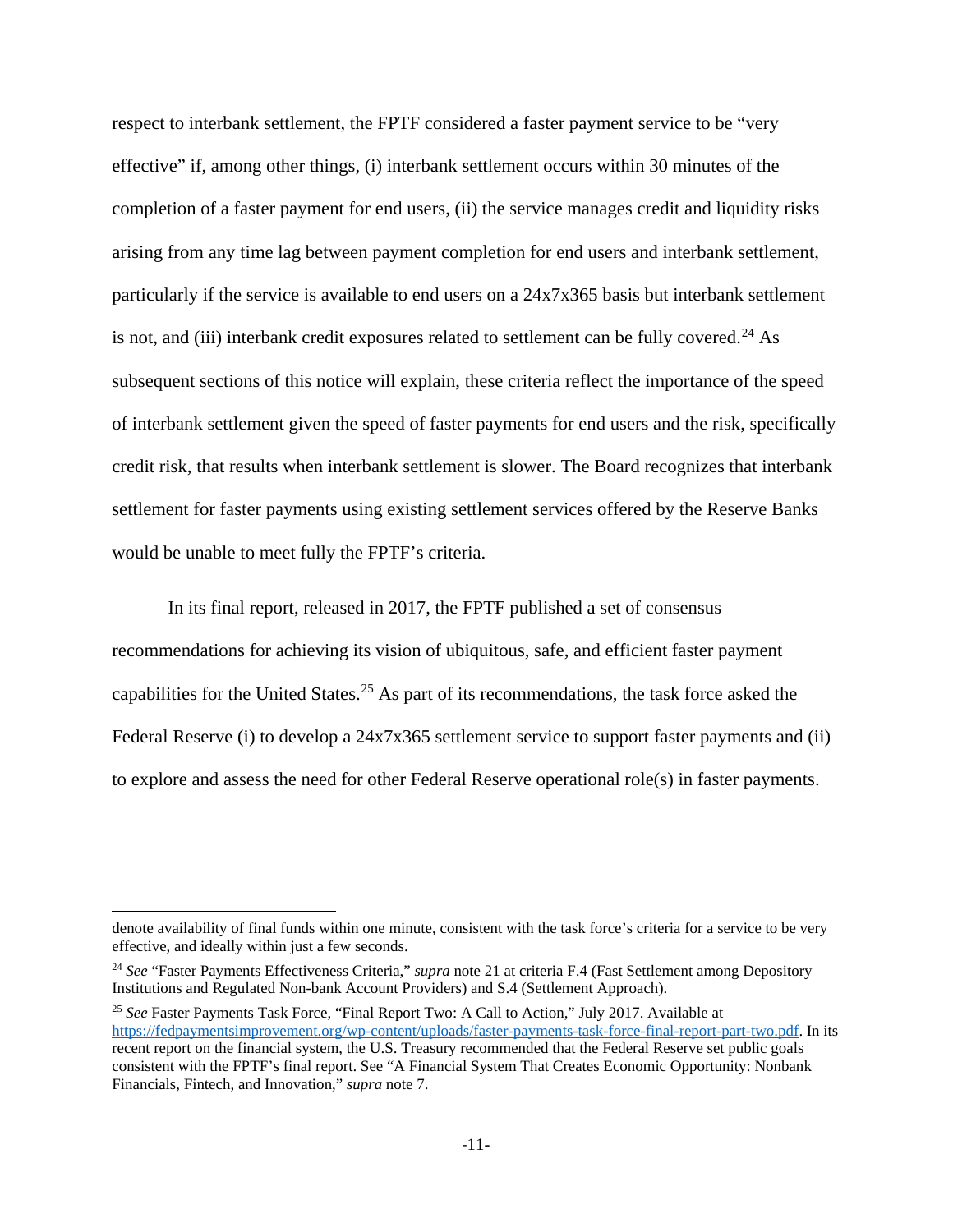Following that report, the Federal Reserve stated its intention to pursue these recommendations.[26](#page-11-0)

## *D. Summary of Potential Actions by the Federal Reserve*

The Board has worked with the Reserve Banks to identify the potential actions described in this notice. The Board believes it is important to present these conceptual approaches for supporting interbank settlement of faster payments to the public and to gather initial public comments while faster payment services are still in the early stages of their development. The Board is not committing to any further actions at this time or in the future, but is committed to transparent communication with the public after analyzing the responses to this notice and determining further steps, should any be taken. As outlined earlier, any new services or service enhancements proposed by the Board would be expected to meet longstanding principles and criteria established under Federal Reserve policy as part of meeting its statutory requirements and would also be subject to request for public comment.<sup>[27](#page-11-1)</sup>

First, the Board is seeking comment on whether the Reserve Banks should consider developing a service for real-time gross settlement (RTGS) of faster payments that is available to conduct settlement on a 24x7x365 basis (24x7x365 RTGS settlement service). Such a service would involve interbank settlement of faster payments using banks' balances in accounts at the Reserve Banks. Reflecting the characteristics of faster payments, the service would provide payment-by-payment interbank settlement in real time and at any time, on any day, including weekends and holidays. A 24x7x365 RTGS settlement service could be similar, in certain

<span id="page-11-0"></span><sup>&</sup>lt;sup>26</sup> The Federal Reserve System, "Federal Reserve Next Steps in the Payments Improvement Journey," September 6, 2017. Available at [https://fedpaymentsimprovement.org/wp-content/uploads/next-step-payments-journey.pdf.](https://fedpaymentsimprovement.org/wp-content/uploads/next-step-payments-journey.pdf)

<span id="page-11-1"></span><sup>27</sup> *See* "The Federal Reserve in the Payments System," *supra* note 13.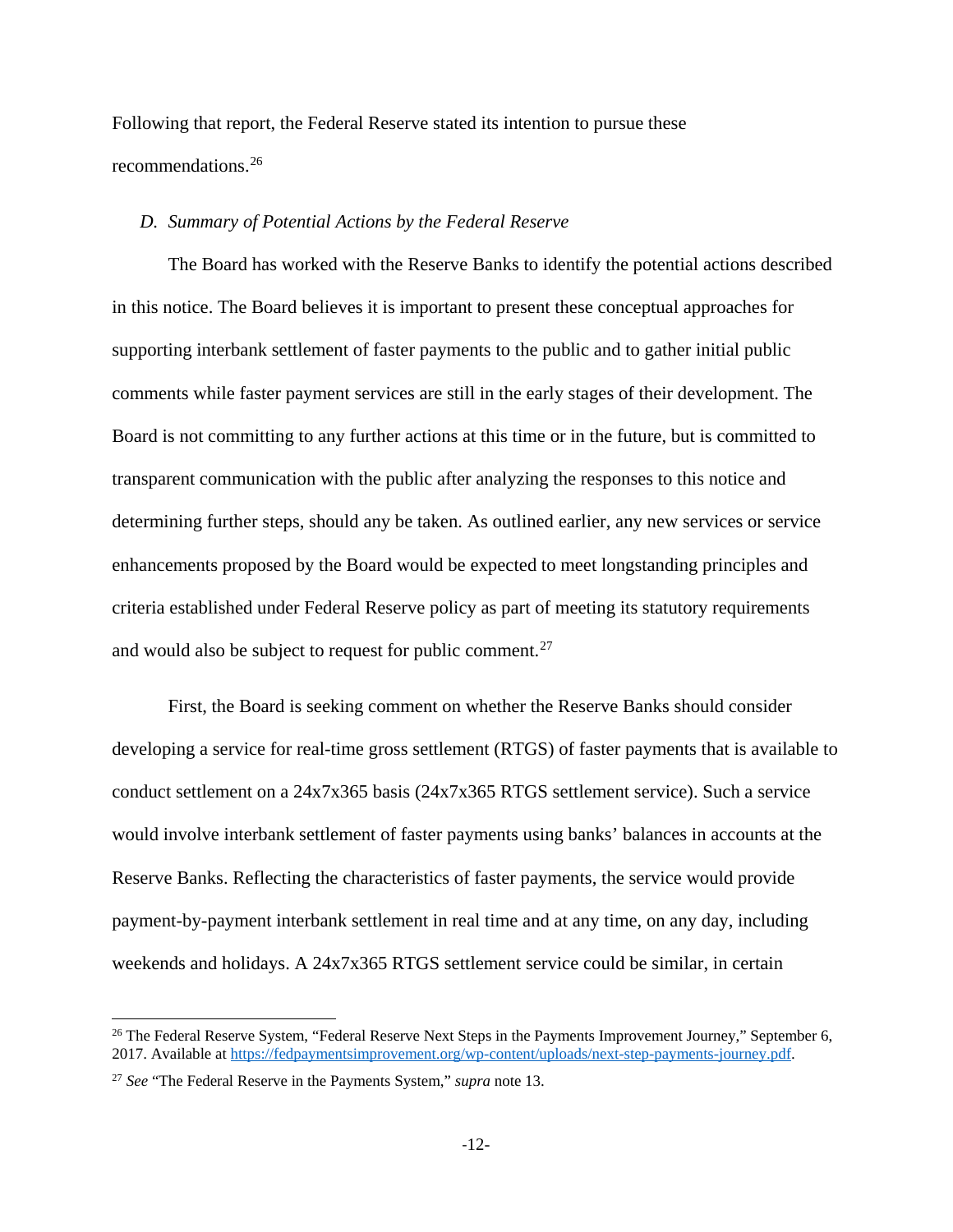respects, to the Fedwire® Funds Service, the RTGS service that the Reserve Banks currently provide for banks to clear and settle payments on behalf of their customers and for their own purposes. [28](#page-12-0)

Second, the Board is seeking comment on whether the Reserve Banks should consider developing a liquidity management tool that would operate on a 24x7x365 basis in support of services for real-time interbank settlement of faster payments, whether those services are provided by the private sector or the Reserve Banks (liquidity management tool). Such a tool would enable movement of funds during hours when traditional settlement systems are not open (nonstandard business hours) between banks' master accounts at the Reserve Banks and an account (or accounts) at the Reserve Banks used to conduct or support 24x7x365 real-time settlement of faster payments.<sup>[29](#page-12-1)</sup> A liquidity management tool could involve simultaneous liquidity transfers among multiple accounts that are coordinated by an authorized agent in the settlement process and could be based on the existing National Settlement Service (NSS) or a similar service.<sup>[30](#page-12-2)</sup> Alternatively, the tool could involve individual bank-initiated transfers between specific sets of accounts and could function similarly to the existing Fedwire Funds Service or a similar service. Regardless of its structure, such a tool would enable transfers to support liquidity (or funding) needs associated with real-time settlement of faster payments during nonstandard business hours, such as weekends and holidays.

<span id="page-12-0"></span><sup>&</sup>lt;sup>28</sup> In contrast to a potential 24x7x365 RTGS settlement service, the Reserve Banks' Fedwire Funds Service does not operate 24x7x365. Much of the value transferred through the Fedwire Funds Service reflects large-value, timecritical payments between banks.

<span id="page-12-1"></span> $29$  A master account is the record of financial rights and obligations between account-holding banks and a Reserve Bank. The account is where opening, intraday, and closing balances are determined.

<span id="page-12-2"></span><sup>&</sup>lt;sup>30</sup> NSS is a multilateral settlement service offered to banks that settles for participants in private-sector clearing and settlement arrangements. The service requires a designated agent to submit a settlement file to a Reserve Bank, which initiates debits and credits to participant accounts at the Reserve Banks.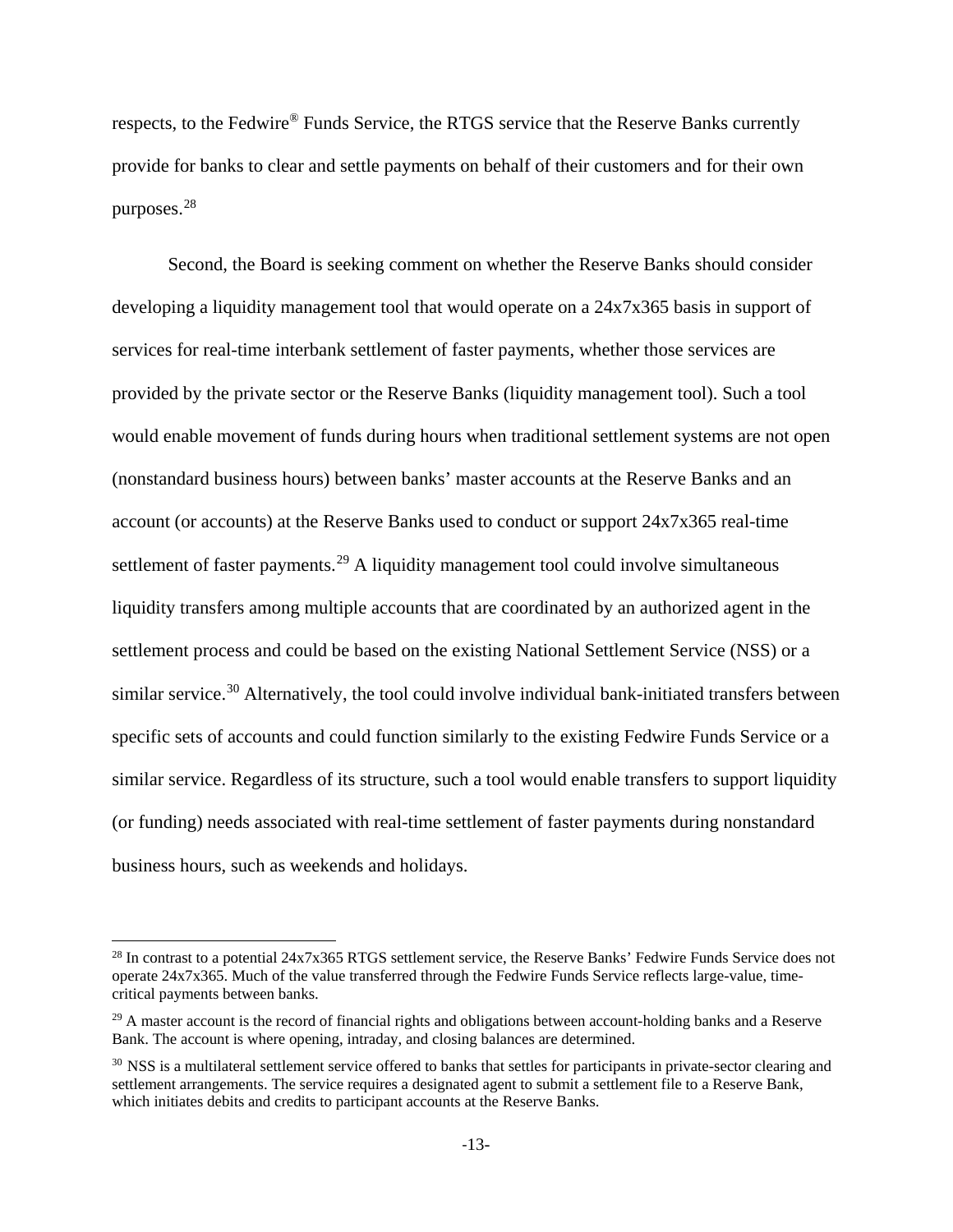Later sections of this notice expand on these possible actions to support interbank settlement of faster payments, as well as the general concepts that underlie them. The Board is seeking input on the proposition that RTGS is the appropriate strategic foundation for interbank settlement of faster payments. The Board is also seeking input on whether the provision of a 24x7x365 RTGS settlement service and a liquidity management tool, separately or in combination, would help achieve the goals of ubiquitous, nationwide access to safe and efficient faster payments in the long run. The Board is further interested in receiving comment about whether other approaches, not explicitly considered in this notice, might help achieve those goals.

#### **II. Discussion of Faster Payments**

### *A. General Elements of a Payment*

Payments are essential to the conduct of economic activity. When a good is purchased, a service is rendered, or a debt is repaid, a payment is typically involved. For example, an individual's purchase of a product from a business involves the business providing something of value, namely the product itself, to the buyer. As compensation for the product, the business needs to receive something of financial value from the buyer in return. This act of transferring financial value from the buyer to the seller, or, more generally, from one party in a transaction to another, constitutes a payment.

In the United States, as in other modern economies, the value transferred in a payment typically involves monetary assets. Individuals, households, businesses, and other parties in the economy (for example, governments and nonprofit organizations) hold these monetary assets in various forms. For example, some monetary assets may be held as currency and coin. Other monetary assets may involve funds held with specialized financial institutions. In the United

-14-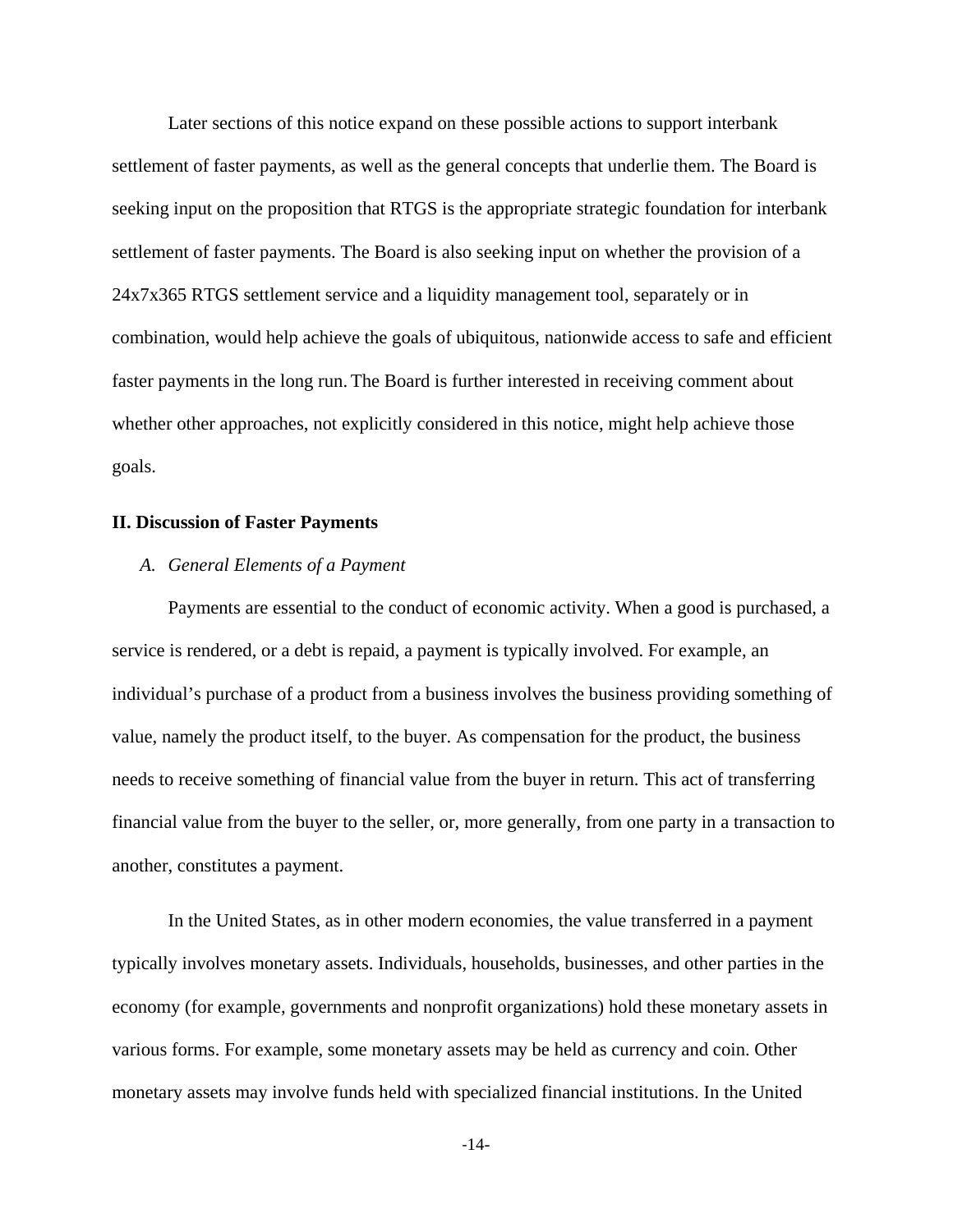States, deposits in accounts with banks comprise the monetary asset that is most widely held by the general public to conduct payments.<sup>[31](#page-14-0)</sup>

In broad terms, the function of the payment and settlement system is to enable the transfer of these monetary assets between their holders for the purposes of exchanging value to pay for goods and services, remitting funds to pay bills and meet other obligations, managing business balance sheets, and conducting other activities. This transfer can occur in various ways. For example, in a face-to-face payment, the handover of currency serves to transfer a monetary asset from the individual to the business and, hence, to complete a payment between them. When the monetary asset used for payment is deposits held in accounts with banks or other institutions, transfers require adjustments to the amount of funds in the respective accounts of each party in a payment. Thus, the balance in the individual's account with their bank must be decreased by the amount of the purchase, and the balance in the business's account with its bank must be increased by the same amount.

To make these adjustments, the banks involved in a payment must have a way to receive and exchange payment messages. A payment message typically contains information related to the payment, such as the identities of the parties involved, relevant account information, and the payment amount. Without a payment message and a method to exchange it, the banks involved in a payment would not know the details of a payment or even be aware of an end user's need to conduct it.

<span id="page-14-0"></span><sup>&</sup>lt;sup>31</sup> As of July 2018, the value of transferable deposits held by the public, including demand deposits and other checkable deposits, was \$2.09 trillion, while the value of currency in circulation outside banks was \$1.59 trillion. *See* Federal Reserve Board, "Money Stock and Debt Measures – H.6 Release, Table 5" available at [https://www.federalreserve.gov/releases/h6/current/default.htm.](https://www.federalreserve.gov/releases/h6/current/default.htm)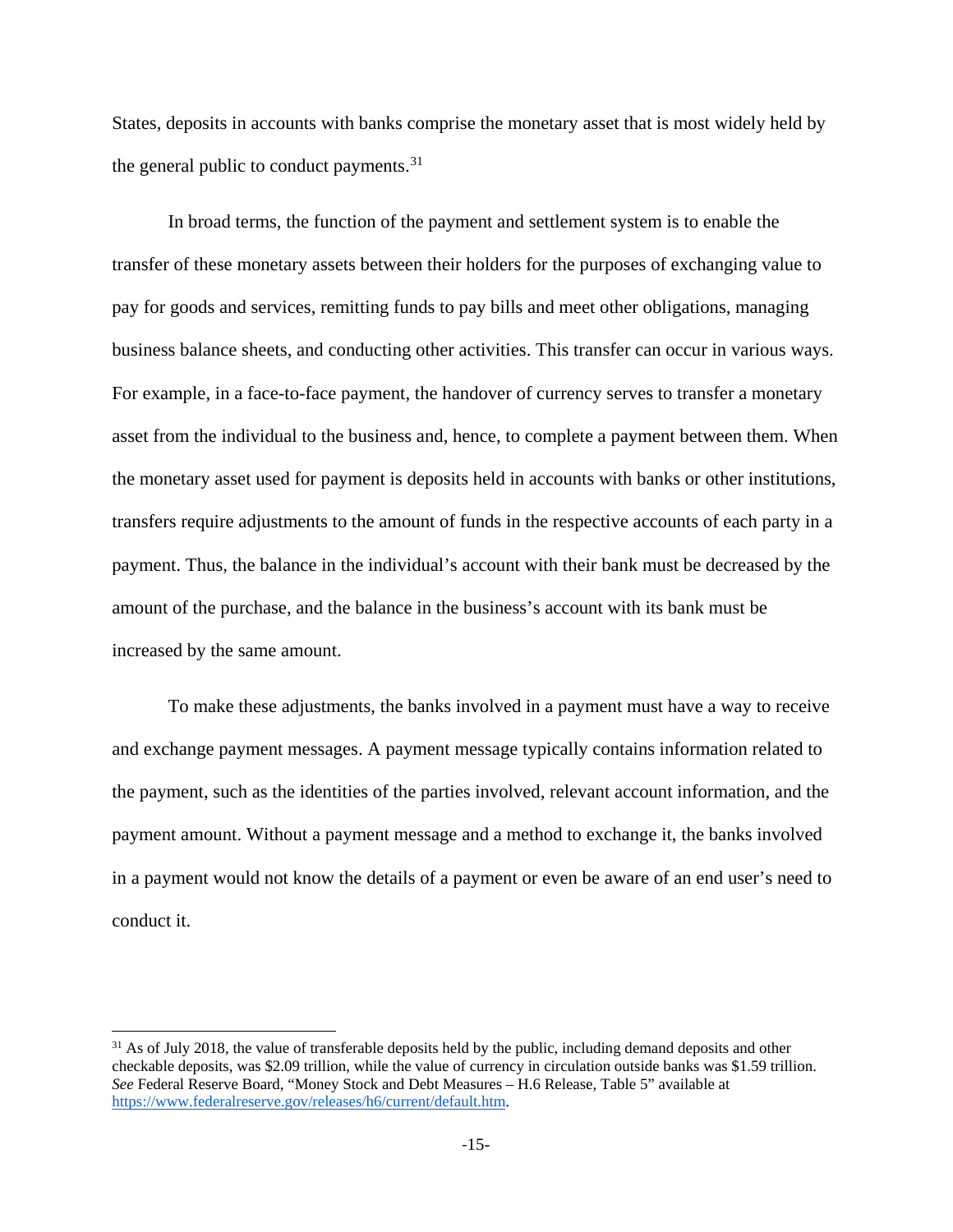The payment between end users and associated payment message generates an obligation between the respective banks. The banks must have a mechanism to conduct a transfer of assets between one another to settle the payment. Without a mechanism to settle the interbank obligation, the banks would not have transferred the underlying funds to complete the payment.

These activities, which are known as clearing and interbank settlement, involve processes, infrastructure, rules, agreements, and law that ultimately allow end users, such as an individual and a business, to conduct payments using accounts held with banks or other institutions.

#### *B. Levels of the Payment Process*

To complete a payment between two bank accounts, three key levels of the payment process are necessary: end-user services, clearing services, and interbank settlement services.<sup>[32](#page-15-0)</sup> Together, these three levels comprise a "payment service" or, as will subsequently be discussed, a "faster payment service" in the case of a payment service focused on faster payments.<sup>[33](#page-15-1)</sup> In other words, a payment service encompasses everything that goes into providing an individual, a business, or another end user with the ability to conduct a payment. Figure 1 depicts the levels of the payment process when the sender initiates a payment through their bank.

<span id="page-15-0"></span><sup>&</sup>lt;sup>32</sup> This discussion focuses on a situation in which the parties to a payment hold accounts with different banks or, more broadly, different financial institutions. If these parties hold accounts with the same institution, that institution may be able to conduct payment activities internally through, for example, adjustments to an internal ledger of account balances. This scenario can apply to payments within a single bank, yielding what is termed an "on-us" transaction. It also applies to many payment services provided by nonbanks.

<span id="page-15-1"></span><sup>&</sup>lt;sup>33</sup> A legal framework that governs the conduct of payments is also necessary and may apply across levels of the payment process. This framework may be in the form of laws, regulations, rules, or contractual agreements, which collectively determine the rights and obligations of the participants, such as end users, in the payment process. The legal framework may provide, among other things, for error resolution and fraud protection for end users. Legal requirements related to anti-money-laundering and economic sanctions may also affect the design and operation of a payment system.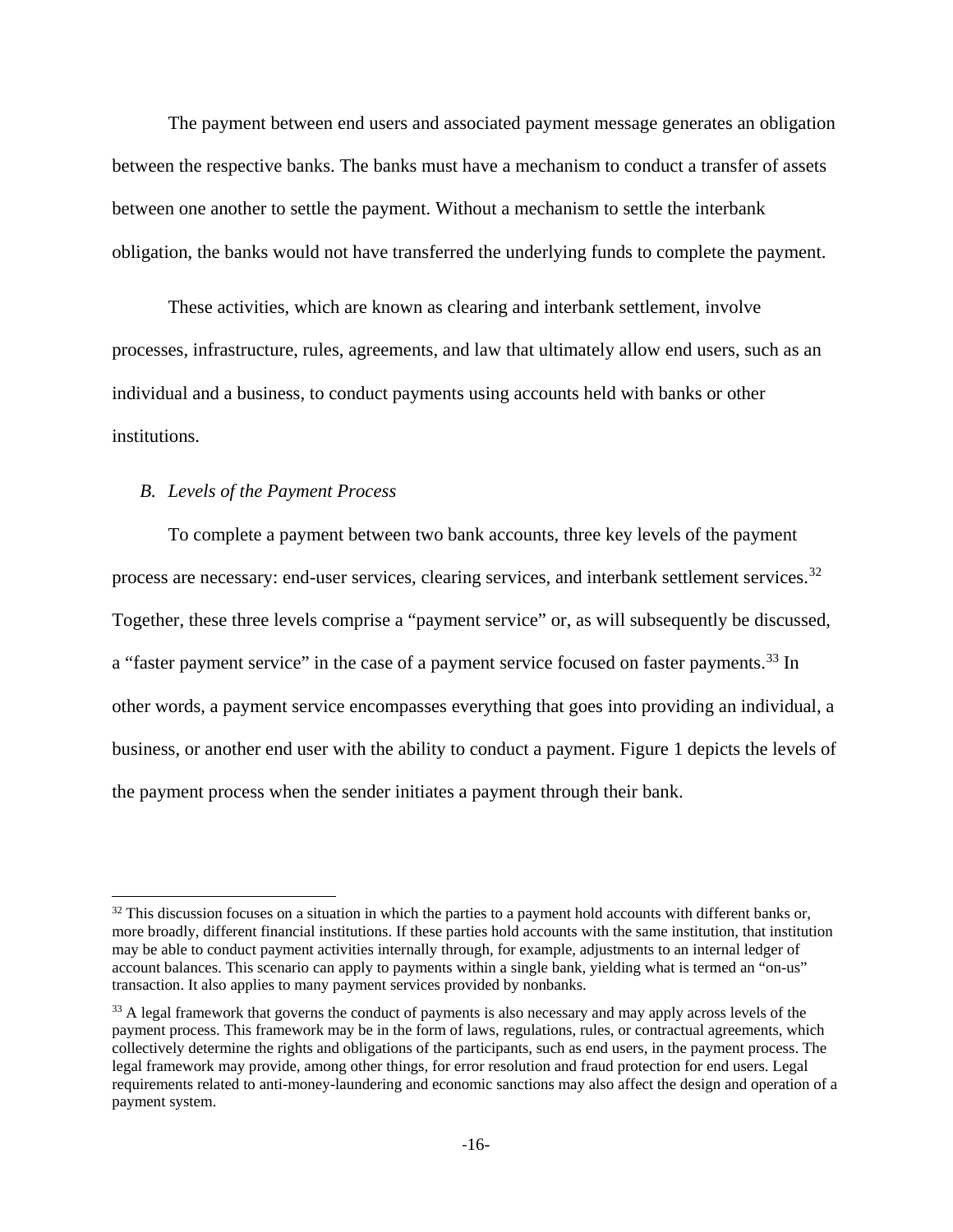An end-user service includes the tools that an individual or business uses to conduct a payment. For example, an individual wishing to pay a bill to a utility company or send money to a friend may be able to do so through a mobile phone application. Similarly, a business may be able to initiate a payment to a vendor through a bank's website. Such services allow an end user to communicate with their bank about the need to make a payment and the details of that payment. In other words, end-user services support the exchange of payment messages and other information between a bank and its end-user customers. End-user services also include other critical aspects of the overall payment experience for an individual or business, such as error resolution procedures and security measures to mitigate fraud.

Clearing services and interbank settlement services constitute the infrastructure underlying payment services involving bank accounts. These services and the activities they perform may not be apparent to end users, but they are crucial to the transfer of information and value between banks, so that the sender of a payment can satisfy their obligation to the recipient of a payment.

In clearing services, the sending and receiving banks interact, possibly through an intermediary such as a clearing house, based on the payment information received from end users and the protocols associated with a payment service. A key element of this interaction is the exchange of the payment message between the sending and receiving banks.<sup>[34](#page-16-0)</sup> The payment messages that are exchanged contain the necessary information for banks to make appropriate

<span id="page-16-0"></span><sup>&</sup>lt;sup>34</sup> Other clearing activities include sorting and routing of payment instructions, ensuring that payment instructions comply with service-specific rules and limits, and calculating and communicating interbank obligations that arise from payment instructions. Clearing activities may also include screening for fraudulent payments and other riskmanagement measures.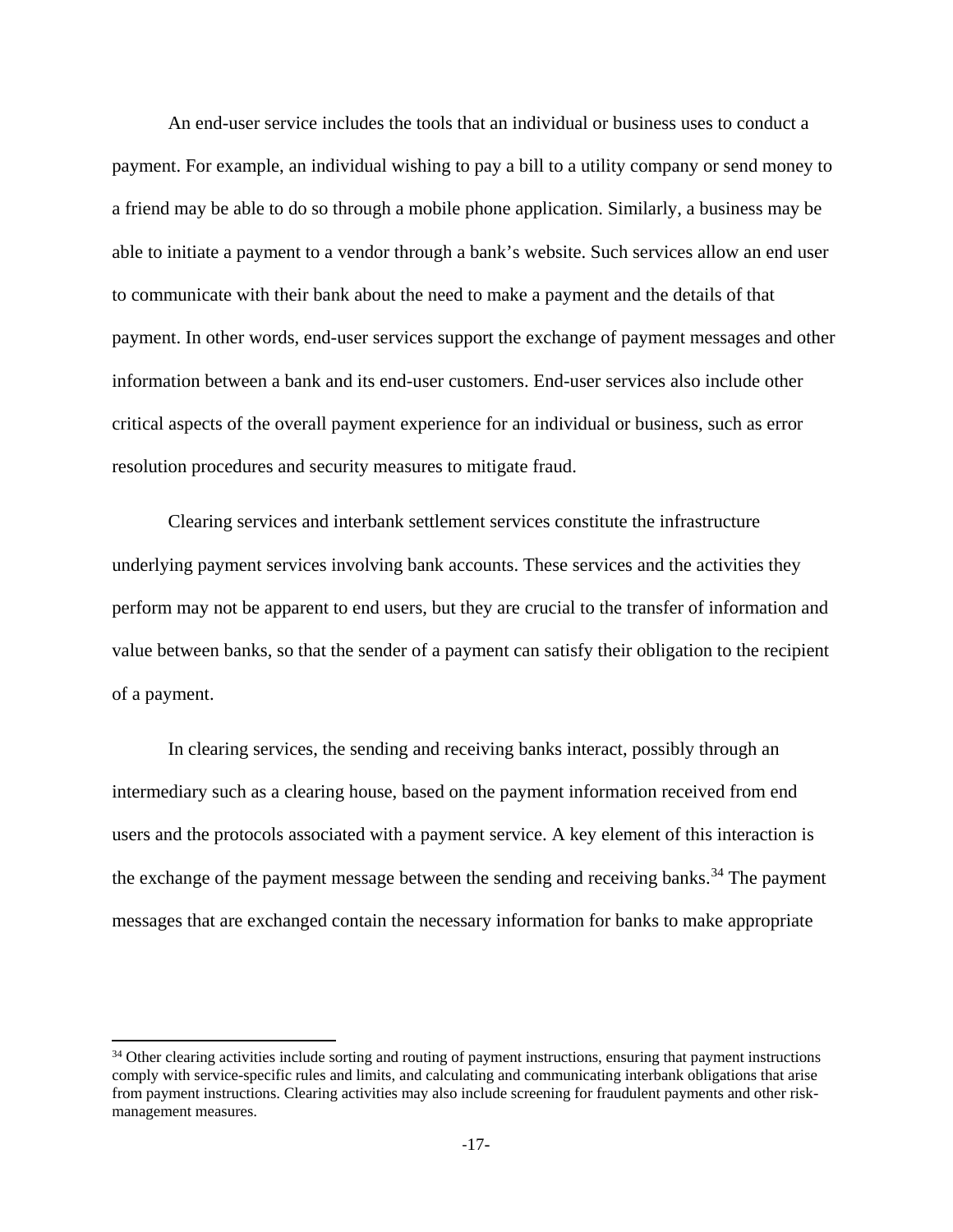debits and credits to the accounts of their end-user customers and to notify their customers of those adjustments to account balances.

Finally, in interbank settlement services, the sending and receiving banks transfer assets to each other to satisfy the interbank obligations that arise from end-user payments. Settlement takes place by adjusting the balances in banks' settlement accounts on the books of a settlement institution. For example, interbank settlement can be performed by directly adjusting balances in accounts that banks hold with the central bank or a commercial bank.



Figure 1: Levels of the Payment Process

Figure 1 depicts the levels of the payment process. The end-user service allows an individual, household, or business to initiate a payment to its bank. In this example, an individual wishes to pay a bill to a utility company through a mobile phone application. Clearing includes the exchange of the payment message between a sender and recipient's bank via a payment network. The payment message contains the information for banks to make debits and credits to the sender and receiver's accounts. Settlement occurs when banks transfer assets on the books of a settlement institution to satisfy the interbank obligation created by the end-user payment.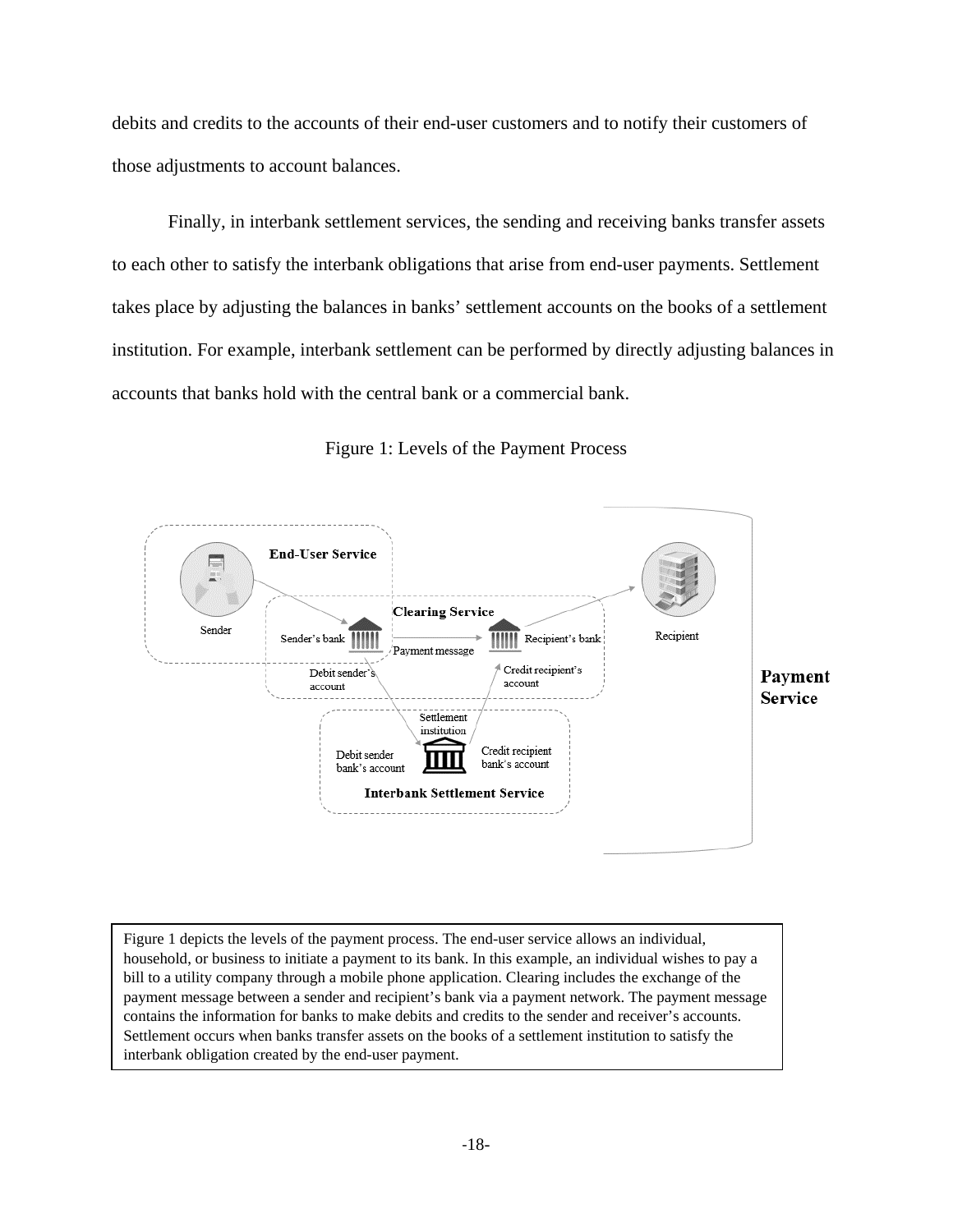## *C. An Overview of Faster Payments*

In a faster payment, the three levels of the payment process are structured so that senders can immediately initiate, and recipients can immediately receive, payments at any time.<sup>[35](#page-18-0)</sup> At the end-user service level, the sender of a payment must have an interface that allows real-time communication at any time to initiate a payment. This need for instant and always-available communication capabilities for end users explains why faster payments are often associated with payments initiated through computers or mobile devices.

At the clearing level, certain activities must similarly happen in real time and at any time. In particular, the messaging between banks must occur in real time on a 24x7x365 basis, so that, at any time of the day, the banks involved in a payment are able to send and receive payment messages immediately, such that they can debit and credit their customers' accounts. By contrast, in certain traditional payments, the payment message exchange can occur sometime after an end user initiates a payment. As will be discussed in more detail in the next section, however, the interbank settlement level of a faster payment service may or may not exhibit the same speed and availability as end-user and clearing services.

Although the previous discussion focused on activities related to faster payment services involving banks, several established services in the United States that allow end users to conduct faster payments are provided by nonbank entities. These nonbank payment services usually combine all three levels of the payment process. These services often focus on enabling impromptu payments between individuals, such as friends or family members, although some also handle a wider array of payment situations, such as payments between individuals and

<span id="page-18-0"></span><sup>&</sup>lt;sup>35</sup> Rules or agreements that govern the conduct of faster payments are also necessary. Among other things, these rules or agreements will specify end-user rights and obligations associated with a faster payment.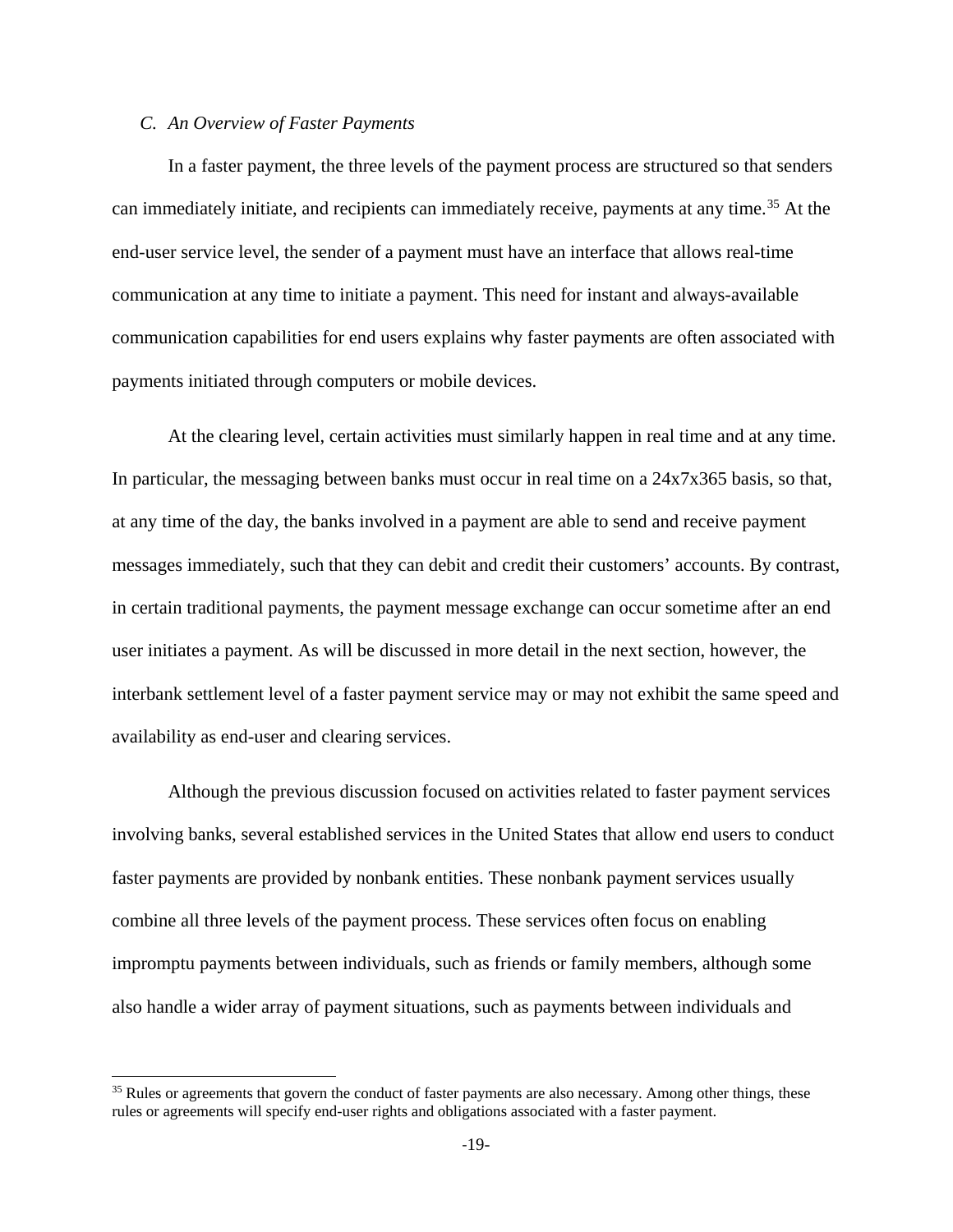businesses. Such a service typically provides an online portal or mobile application that allows parties who have signed up with the service to send payments to each other. The service executes payments through adjustments to balances of the sender's and recipient's service-specific accounts, which are located on the service's internal books.<sup>[36](#page-19-0)</sup> Because end users can quickly communicate with the service, which can then rapidly make internal adjustments to end-user balances, such a service allows registered end users to conduct immediate payments at any time. However, such capabilities are only possible when both the sender and receiver of a payment have signed up with a specific service. In addition, the balances are only immediately usable within that specific service. Transfers of funds out of a nonbank service into bank accounts that are held for general use typically involve transactions through traditional payment systems that can take more than a day to complete.<sup>[37](#page-19-1)</sup>

Recently, other faster payment services have emerged in the United States that are based on transfers between bank accounts. These include services that allow end users to send or receive faster payments using the debit card infrastructure of certain payment card networks and services that allow faster payments over newer proprietary payment networks owned by groups of banks. The end-user service can involve a service-specific website or mobile application or may be integrated into a participating bank's website or mobile application, similar to many existing online bill payment services. For business customers, the end-user service may be integrated into a bank's back-end payment processing infrastructure. To use these services, end

<span id="page-19-0"></span><sup>&</sup>lt;sup>36</sup> As noted in footnote 32, nonbank entities can often conduct key activities related to payments on an internal ledger of account balances.

<span id="page-19-1"></span><sup>&</sup>lt;sup>37</sup> A nonbank service's internal ledger of end-user account balances is generally backed by a deposit account or accounts that the nonbank service holds with one or more banks. Transfers by a service's customers to fund or defund their service-specific accounts involve payments between the customers' bank accounts and the service's bank account(s). These funding and defunding transfers typically occur via payment card networks or the ACH system.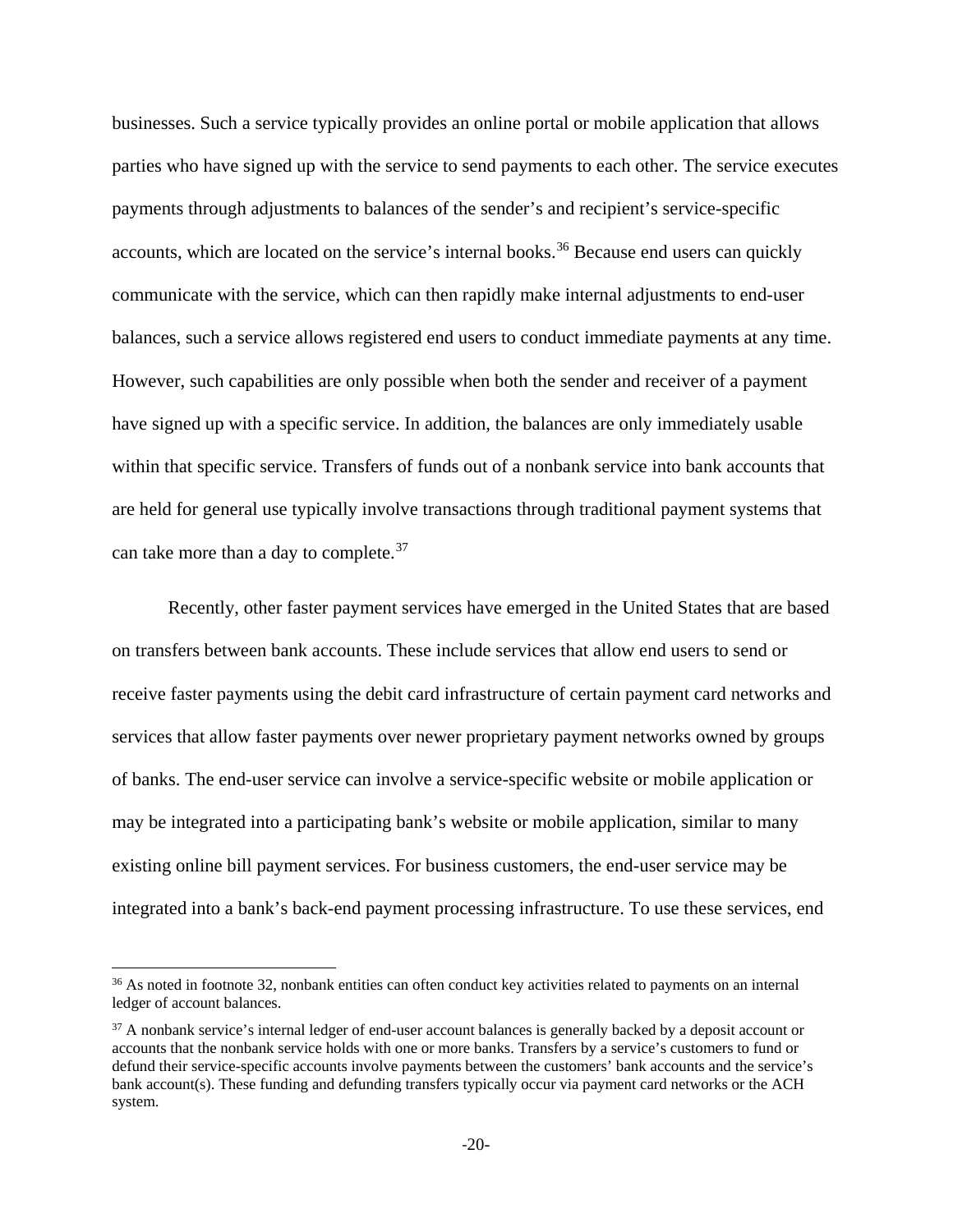users must typically sign up with a specific service through their banks or, in some cases, may sign up directly with the service itself. Because the sending and receiving end users may hold their accounts at different banks, their banks must exchange payment messages as part of clearing. These interbank clearing activities can occur through existing payment card networks or proprietary communication networks of the bank-owned services. To enable their customers to make payments through a specific faster payment service, banks must participate in the service or otherwise be capable of receiving payment messages initiated through the service. Interbank settlement must also occur, allowing the banks to transfer assets reflecting their customers' faster payments. At present, interbank settlement for these services is largely conducted through existing services provided by the Reserve Banks and, in one case, is performed using a private sector-owned settlement ledger that is backed by funds in a "joint account." A joint account is a recently announced type of account held at a Reserve Bank that holds balances for the joint benefit of settling banks in a private-sector settlement service.

The interbank settlement models discussed in this notice specifically focus on faster payment services that involve transfers between bank accounts and do not directly address services provided by nonbank entities. At the same time, many nonbank faster payment services ultimately use deposit accounts at banks to hold funds associated with their customers' balances and further rely on established interbank payment systems for the movement of money between their customers' bank accounts and service-specific accounts. Nonbank faster payment services may also have access to Reserve Bank services when acting as agents on behalf of banks that participate in their services. As a result, interbank clearing and settlement capabilities may have implications for both bank and nonbank faster payment services.

-21-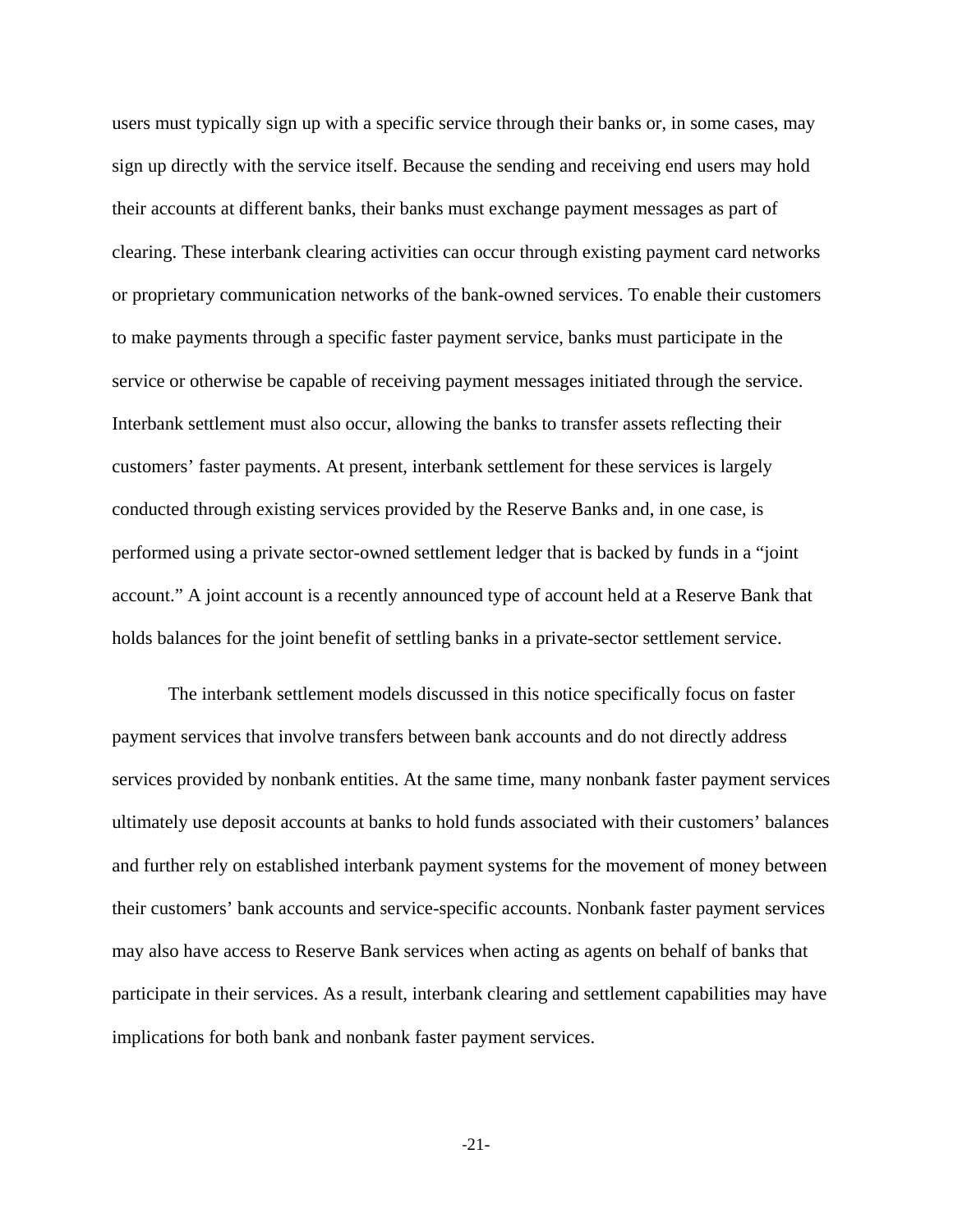#### **III. Faster Payment Interbank Settlement Models**

As defined above, faster payment services involving transfers between bank accounts must conduct certain activities in real time on a 24x7x365 basis. In particular, such services must accept payment messages from end users, exchange payment messages between banks, and make final funds available to recipients in real time and at any time. However, interbank settlement can be performed in two ways: on a deferred basis or in real time. These two models have important distinguishing features with risk, liquidity management, and other implications.

#### *A. Deferred Net Settlement of Interbank Obligations*

In a deferred settlement arrangement for faster payments, final funds are made available to the end-user recipient *before* interbank settlement occurs. In such an arrangement, individual payment messages are exchanged in real time between the sender's bank and the recipient's bank. The banks adjust their customer balances to reflect the outflow of funds for the sender and the inflow of funds for the receiver, and the recipient's bank immediately makes final funds available to its customer. The interbank settlement information resulting from the individual payments is collected and stored by a centralized entity (for example, a clearinghouse) for a period, such as a certain number of hours or until the next business day, before interbank settlement occurs. In some cases, settlement may be deferred for several days over weekends or holidays, depending on whether the system used for settlement is available then. Around the world, most existing implementations of deferred settlement for faster payments involve netting of interbank obligations prior to settlement, yielding what is termed deferred net settlement (DNS).[38](#page-21-0) In a DNS arrangement, the centralized entity that collects and stores interbank settlement information offsets payment obligations owed by a bank with payment obligations

<span id="page-21-0"></span> <sup>38</sup> *See* "Fast payments – Enhancing the speed and availability of retail payments," *supra* note 5.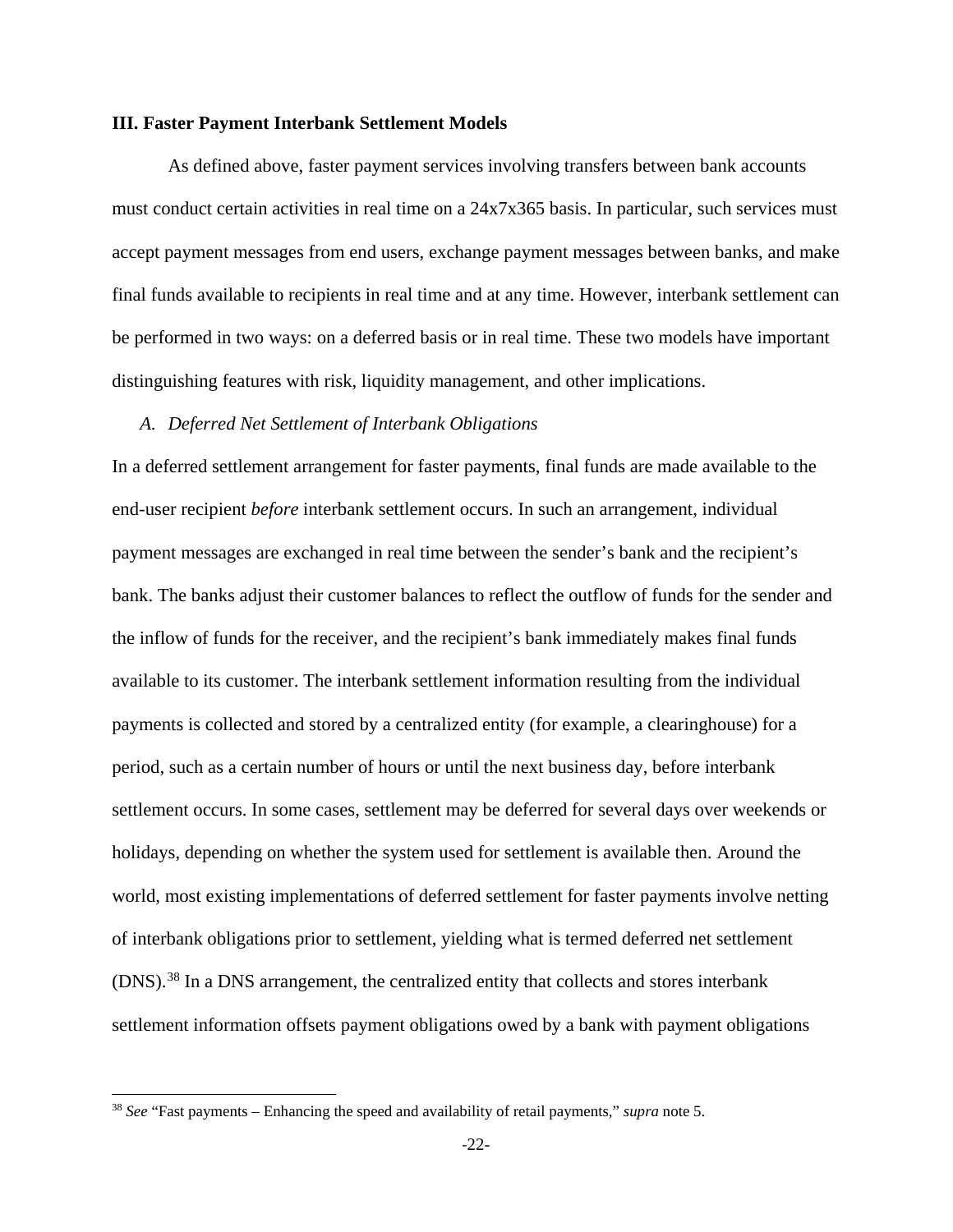due to that bank. After collecting and netting settlement information related to groups of payments, the centralized entity submits information on net obligations to an interbank settlement system, which then adjusts the account balances of all participating banks on the settlement institution's books. Alternatively, rather than relying on a centralized entity, participating banks may initiate a series of funds movements to settle the net obligations. The process of collecting, netting, and then settling a group of payments is known as a settlement cycle.

The Board understands that, at present, most faster payment services in the United States that involve transfers between bank accounts are based on a DNS model for interbank settlement. In these services, interbank settlement of net obligations is conducted using traditional payment and settlement systems, namely the Fedwire Funds Service or the ACH system, with the timing and frequency of settlement depending on, among other things, the operating hours of those systems. [39](#page-22-0)

A number of factors may contribute to the current prevalence of DNS-based arrangements for faster payment services in the United States. First, traditional payment and settlement systems, which can be leveraged for settlement of faster payments, already have widespread participation by banks. In addition, by using the Fedwire Funds Service or the ACH system, banks can treat settlement payments for faster payment services much like other interbank payments, without the need to implement new faster payment settlement capabilities and operational procedures. As a result, it may be easier for banks to become participants in these faster payment services. Finally, DNS-based faster payment services can be attractive from

<span id="page-22-0"></span><sup>&</sup>lt;sup>39</sup> The Reserve Banks' National Settlement Service is used by some DNS-based systems that do not involve faster payments.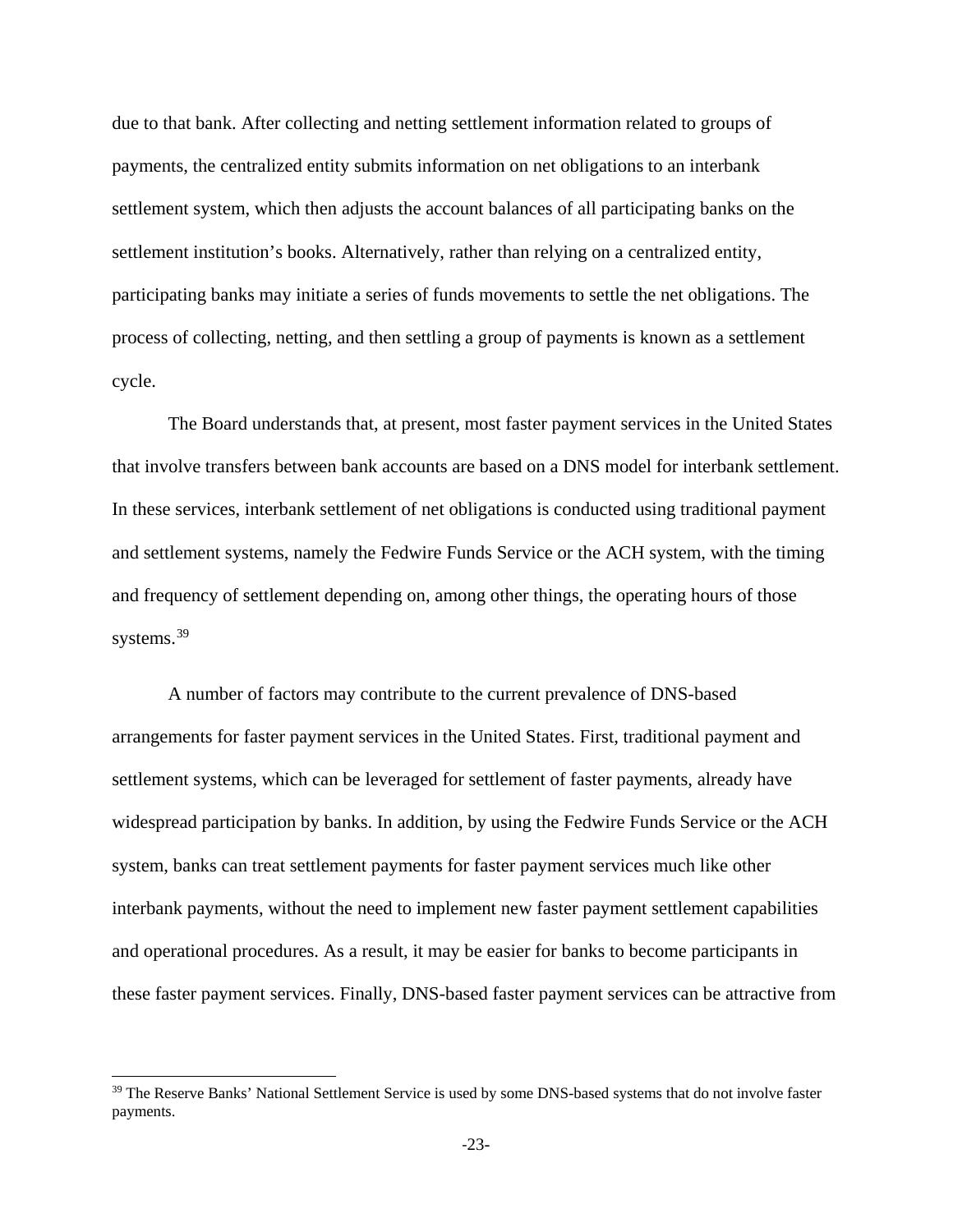a liquidity management perspective because netting reduces balances that banks need to set aside to settle obligations related to faster payments.

At the same time, DNS arrangements for faster payments involve inherent risks that need to be managed. Because the recipient's bank makes final funds available to the recipient before interbank settlement occurs, DNS arrangements for faster payments inherently generate interbank credit risk for the recipient's bank. If a sending bank in the arrangement fails to pay a net obligation, receiving banks are at risk of losing the full value of funds that they have already made available to recipients.<sup>[40](#page-23-0)</sup> In addition, this scenario could generate liquidity risks for receiving banks if, subsequent to a sending bank's failure to pay, settlement amounts are recalculated and banks may receive less or have to pay more than expected. Such credit and liquidity risks may become particularly pronounced if, as the 24x7x365 nature of faster payments would allow, rapid withdrawals from a troubled bank were to occur outside standard business hours, increasing credit exposures and liquidity needs for receiving banks. During a period of financial stress, these risks could also further aggravate financial stability concerns.

The interbank settlement risks created in a DNS-based faster payment service may be mitigated with appropriate risk management tools. Potential tools include (i) transaction limits on individual payments or frequent settlement cycles to help prevent the emergence of large net interbank exposures, (ii) loss-sharing agreements among participants in a system to help spread the risk of a settlement failure, (iii) limits on the net negative position of each participating bank to prevent interbank exposures from becoming too large, and (iv) collateralization to back

 $\overline{a}$ 

<span id="page-23-0"></span><sup>&</sup>lt;sup>40</sup> The risk can be particularly acute with the use of the ACH system given the time delay between file submission of the ACH payment to settle the net obligation and the actual settlement of those ACH payments at specified times during the day or next day. Debit ACH payments, if used in the settlement process, also are not final upon settlement. The extra time lapse in ACH processing and settlement and the lack of final settlement for debit ACH payments, if used, can add to interbank credit risk.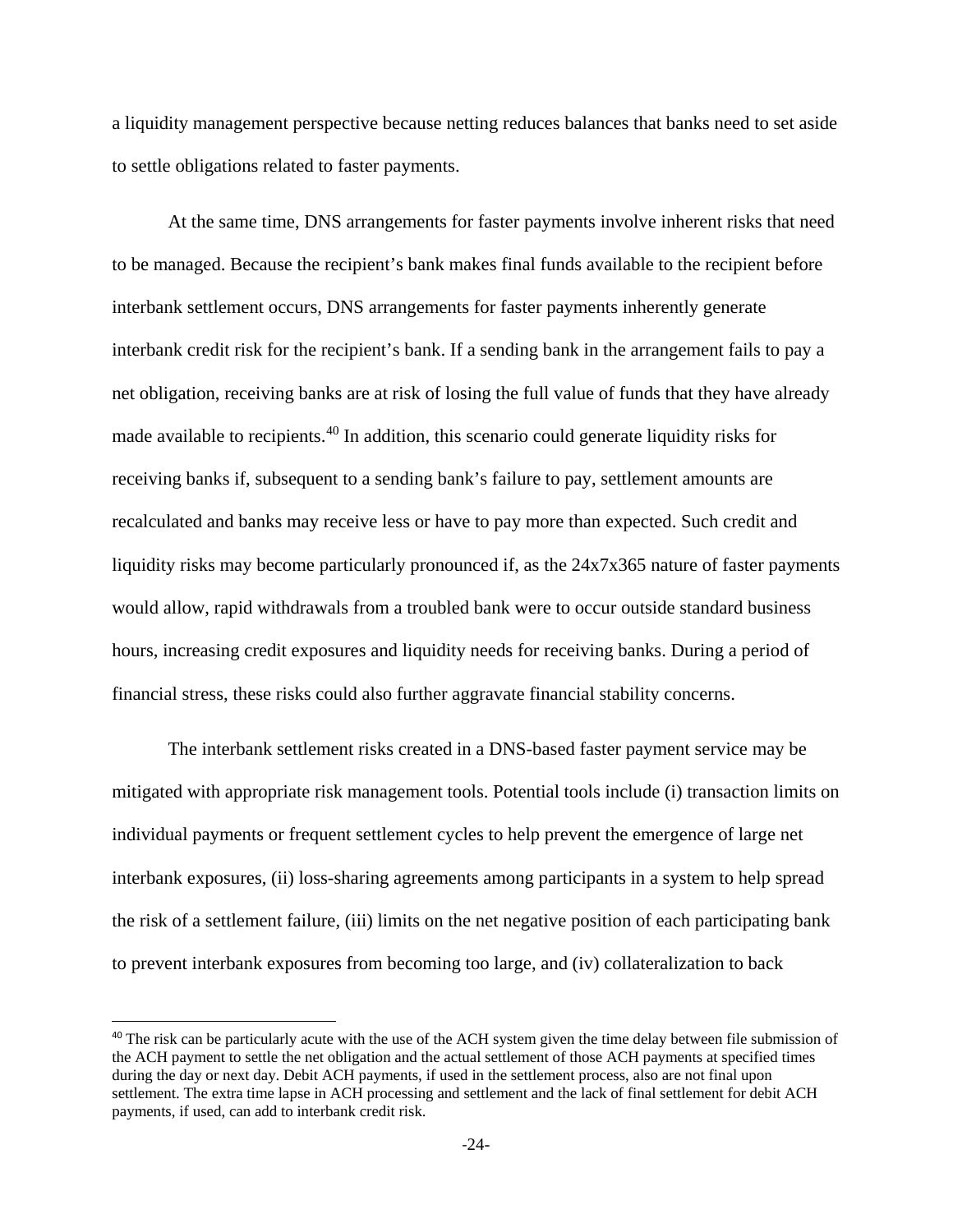settlement activity if one or more participants were not able to meet their obligations. Credit and liquidity risk exposures can be fully mitigated by requiring participants in a DNS-based faster payment service to prefund potential exposures fully with cash held at a custodial institution, with an enforceable limit on payment transactions to prevent interbank settlement exposures from exceeding the covering funds or, potentially, a mechanism to augment prefunded cash collateral when needed. Under this risk-management structure, if a participant in a DNS system is unable to fund its settlement obligations, the obligations could be covered with prefunded cash, allowing the settlement payments to be completed and avoiding the need to recalculate settlement obligations.

In other countries, every faster payment service based on a DNS model employs measures to mitigate the resulting interbank settlement risk.<sup>[41](#page-24-0)</sup> Most recent international examples of DNS-based faster payments typically use full cash prefunding, a risk-management approach that is reflected in the FPTF's effectiveness criterion related to full coverage of interbank credit exposures. A prominent example of full risk mitigation occurs in the United Kingdom, where faster payment participants settle their positions three times per business day using accounts at the Bank of England. Each participant in the system sets its own "net sender cap" that limits the participant's negative position between settlement cycles. Since 2015, these caps have been fully backed by cash collateral held in segregated accounts at the Bank of England to mitigate the overnight interbank credit risk generated by the system. In the event that a participant were unable to meet its obligation in a settlement cycle, the participant's cash collateral at the Bank of England would be immediately accessed to conduct settlement.

<span id="page-24-0"></span> <sup>41</sup> *See* "Fast payments – Enhancing the speed and availability of retail payments," *supra* note 5.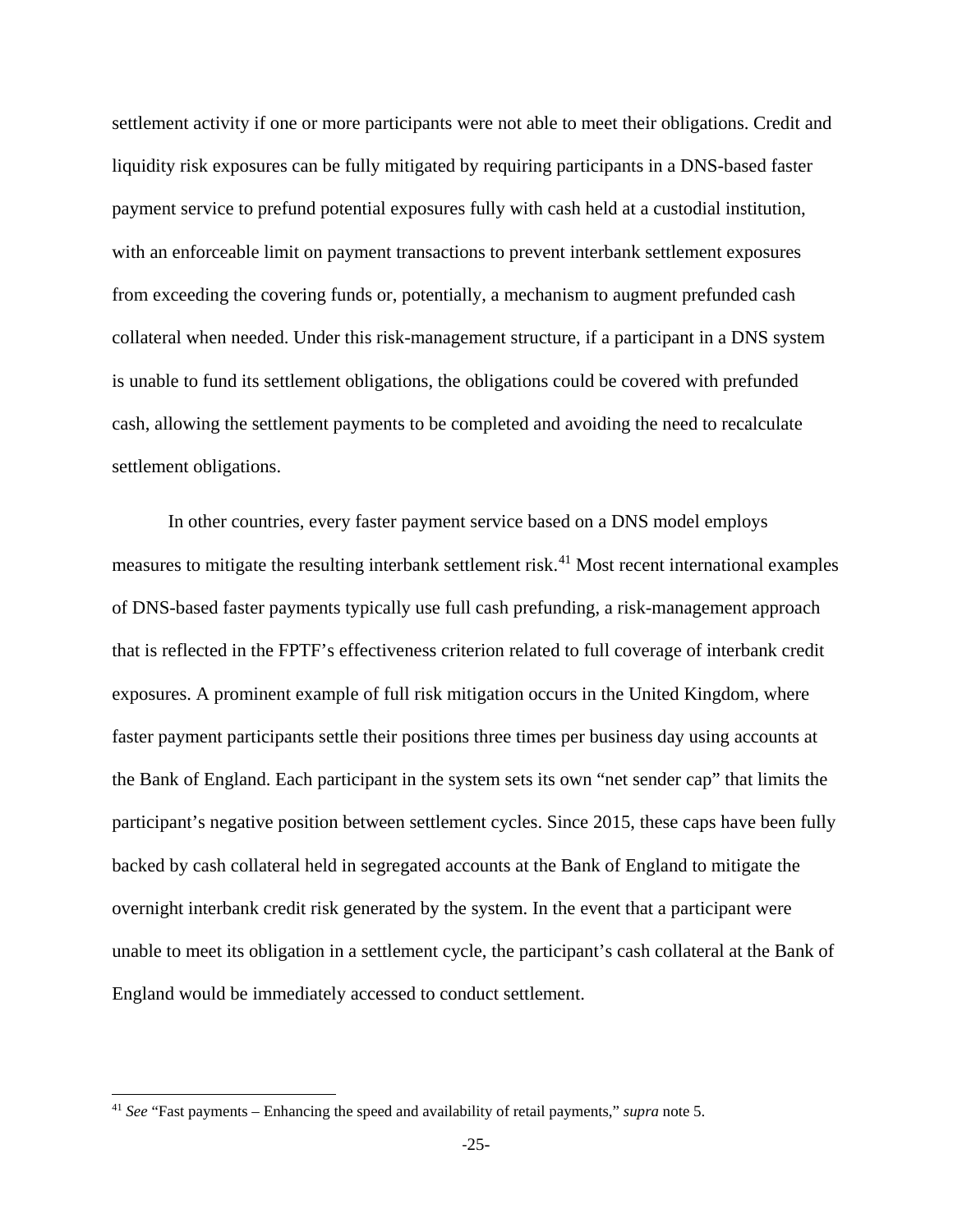In addition to risk management, DNS-based faster payment services may have liquidity management implications. On the one hand, liquidity management may be simplified for banks in a DNS arrangement because netting reduces the funds that banks need to have available for settlement obligations related to faster payments. In addition, because settlement is conducted periodically, often at pre-defined times, banks in a DNS arrangement do not need to provide sufficient funds on a real-time basis to settle faster payments that are otherwise taking place in real time. On the other hand, if a DNS-based service were to use frequent settlement cycles to manage credit risk exposures, banks would need to ensure that they have adequate liquidity whenever a settlement cycle occurs. For example, if it were possible to conduct the 30-minute settlement cycles that would be applied in a DNS arrangement satisfying the FPTF's effectiveness criterion related to settlement speed, that settlement frequency would require banks to monitor and manage their liquidity over the weekend and on holidays.

Furthermore, collateral management may have implications for banks participating in a DNS-based faster payment service that employs collateral to mitigate interbank credit risk. The availability of adequate collateral to cover a bank's net obligation would need to be verified in real time for each individual faster payment, with payments being rejected when collateral is inadequate. As a result, cash or collateral to back settlement activity in a DNS arrangement would need to be monitored, maintained, and potentially adjusted on a real-time basis, including during nonstandard business hours, to avoid rejected payments.<sup>[42](#page-25-0)</sup> Alternatively, banks could elect to maintain higher cash or collateral balances to hedge against unexpected payment

<span id="page-25-0"></span><sup>&</sup>lt;sup>42</sup> The need for collateral management during nonstandard business hours in a DNS arrangement for faster payments is similar to the need for liquidity management during nonstandard hours in an RTGS arrangement. As a result, to avoid rejected payments resulting from insufficient collateral, a collateral management tool, which could be similar to the liquidity management tool discussed in the context of RTGS arrangements, may be needed in a DNS arrangement.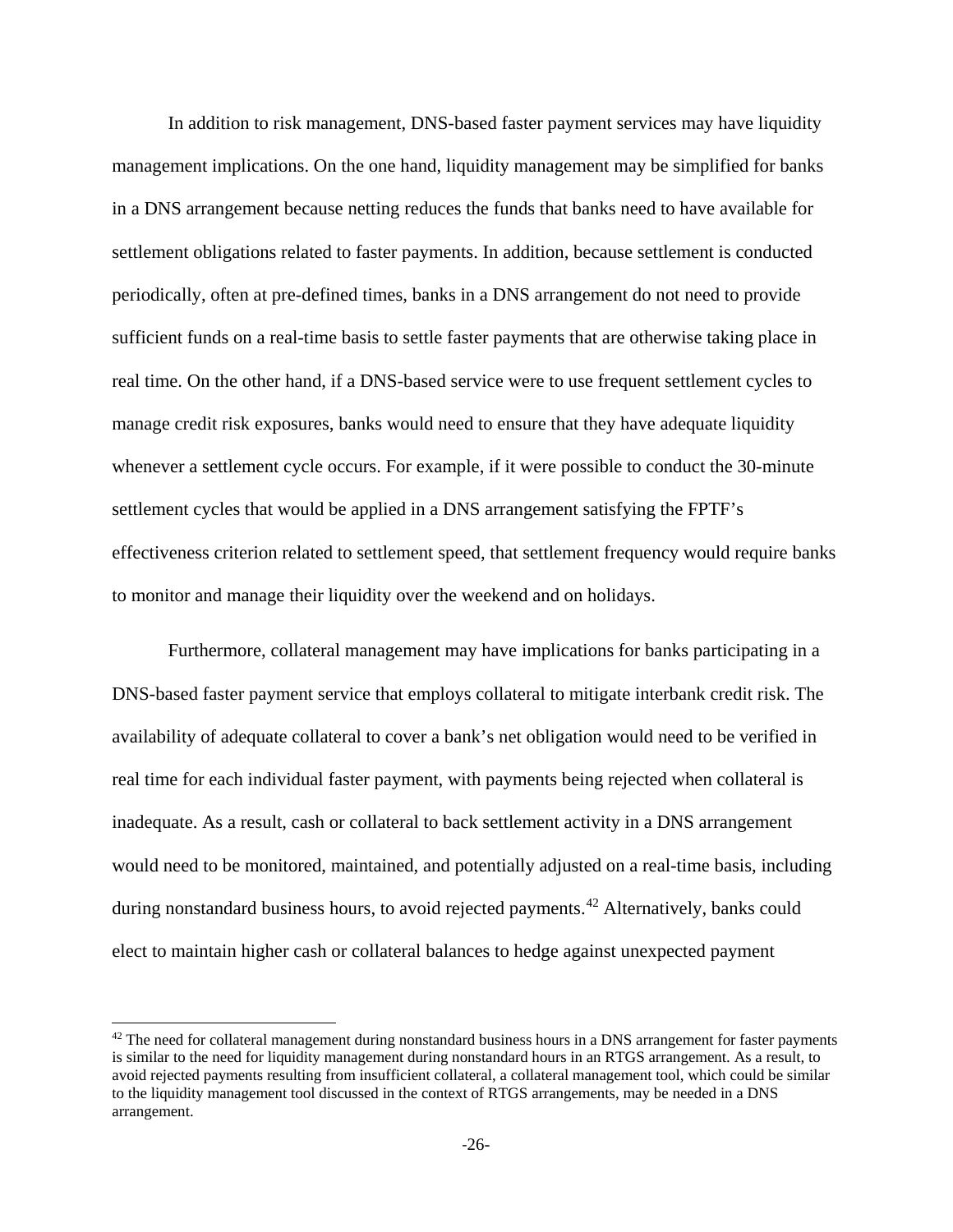volumes; however, this choice would have other implications for banks and their ability to use cash or collateral for other purposes.

Another consideration for DNS-based faster payment services is that interoperability between services that use different risk and liquidity management arrangements may be challenging, which can be a barrier to faster payment ubiquity if end users are not able to send payments across services. For faster payment services to be interoperable, each service should have the ability to receive transactions originated from the other service and to manage the associated cross-service settlement risks.<sup>[43](#page-26-0)</sup> Interoperability would likely be harder to achieve if two services and their chosen settlement features generate different levels of interbank settlement risk or if they use different tools to mitigate such risk.

#### *B. Real-Time Gross Settlement of Interbank Obligations*

 $\overline{a}$ 

In an RTGS arrangement for faster payments, final funds are made available to the recipient only after interbank settlement has occurred between the banks that are party to the transaction. To ensure this outcome, RTGS-based faster payments involve both completion of end-user payments and settlement of interbank obligations on a payment-by-payment basis in real time and at any time. RTGS for faster payments thus aligns the speed and 24x7x365 availability of interbank settlement with the speed and 24x7x365 availability of faster payments for end users. In such an arrangement, because the speed and timing of interbank messaging activities needed to support faster payments for end users coincide with the speed and timing of interbank settlement activities, it can be possible to avoid duplicative activities by combining

<span id="page-26-0"></span><sup>&</sup>lt;sup>43</sup> Currently, interoperability agreements do not exist among payment card networks or wire operators. The only interoperability agreement is in the ACH system between FedACH, provided by the Reserve Banks, and the privatesector Electronic Payments Network.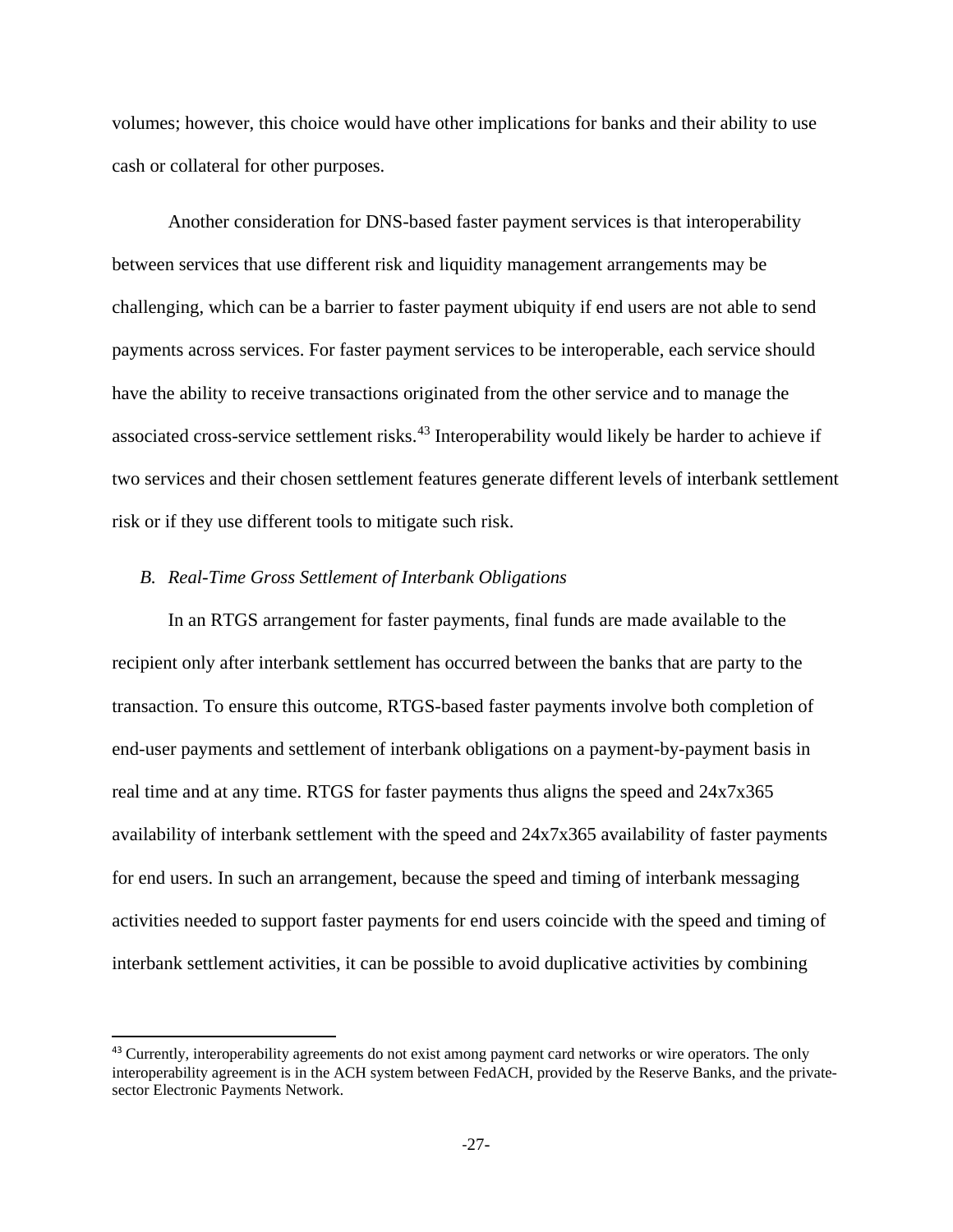interbank messaging and settlement. [44](#page-27-0) As a result, a single payment message may be sent from the sender's bank to the recipient's bank through the settlement service with that message containing both the information needed by the banks to adjust their customers' balances and the bank information necessary to conduct interbank settlement.

RTGS arrangements inherently avoid interbank settlement risk because funds are made available to the recipient only after interbank settlement has occurred. This key feature enhances the safety of faster payment services based on the RTGS model, both for individual banks and in the aggregate, particularly during times of financial stress. The lack of inherent interbank settlement risk eliminates the need for measures to mitigate such risk, as would be needed in a DNS arrangement. In addition, by aligning interbank settlement with interbank messaging, the RTGS model can avoid activities, such as storing, netting, and submitting groups of payments for settlement, that are not generally relevant for the provision of faster payments to end users, but would be necessary in DNS-based faster payment services because of the timing mismatch between settlement and the underlying payments. In the process, the RTGS model also avoids the unanticipated liquidity effects that can occur in the event of a settlement failure when interbank settlement positions have been netted by a centralized entity. Finally, when considering interoperability between RTGS-based faster payment services, the lack of interbank settlement risk in such services may facilitate interoperability by avoiding the need to reconcile measures to mitigate cross-system settlement risk, in particular, as may be necessary with DNS-based faster payment services.

<span id="page-27-0"></span> <sup>44</sup> For purposes of this notice, in an RTGS model, messaging and clearing can be considered synonymous since, beyond real-time message transmission, the other components of clearing that are necessary in a DNS model, such as netting of payments for settlement, are not relevant. Messaging activities may still include other risk-management measures, such as screening for fraudulent payments and ensuring that payment instructions comply with servicespecific rules and limits.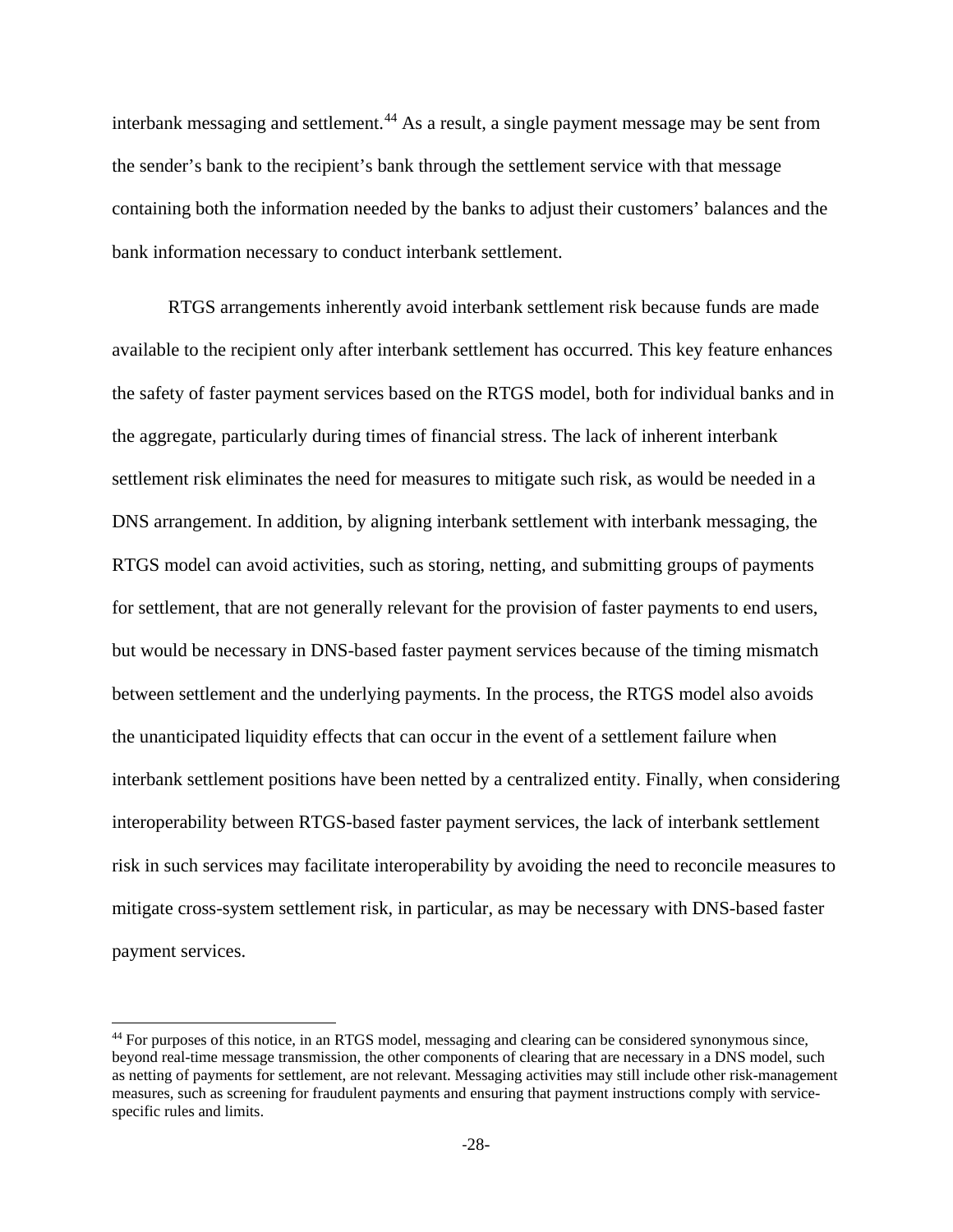At the same time, real-time settlement for faster payments may have liquidity management implications. Because RTGS-based faster payment services process and settle each payment separately, with continuous updates to settlement accounts on a 24x7x365 basis, participants in an RTGS-based service may need to monitor and manage their settlement accounts outside standard business hours to ensure that balances are available to settle each payment. Further, even for retail payment systems, gross settlement may be more liquidity intensive than net settlement.

Based on the design, liquidity management may require tools to reallocate liquidity to support settlement of faster payments. For example, if settlement for an RTGS-based service is conducted in an account that is separate from a bank's primary settlement account (that is, a Federal Reserve master account), a liquidity management tool could allow for banks or an agent acting on their behalf, such as the provider of an RTGS service, to move liquidity to the faster payment settlement account when needed. Alternatively, liquidity management could involve automatic replenishment of the faster payment settlement account from the primary account, based on certain parameters or at certain times of the day. Liquidity management tools are discussed later in the notice.

Another consideration for RTGS-based faster payments is that faster payment services to end users are dependent on uninterrupted availability of the RTGS service to conduct faster payments. Although faster payments based on deferred settlement would require certain clearing activities to occur in real time and at any time, necessitating a high level of resiliency for those activities, end-user payments could still be completed even if the interbank settlement service is temporarily unavailable. In contrast, an RTGS service supporting faster payments would require advanced throughput capabilities and high resiliency of both the settlement service and

-29-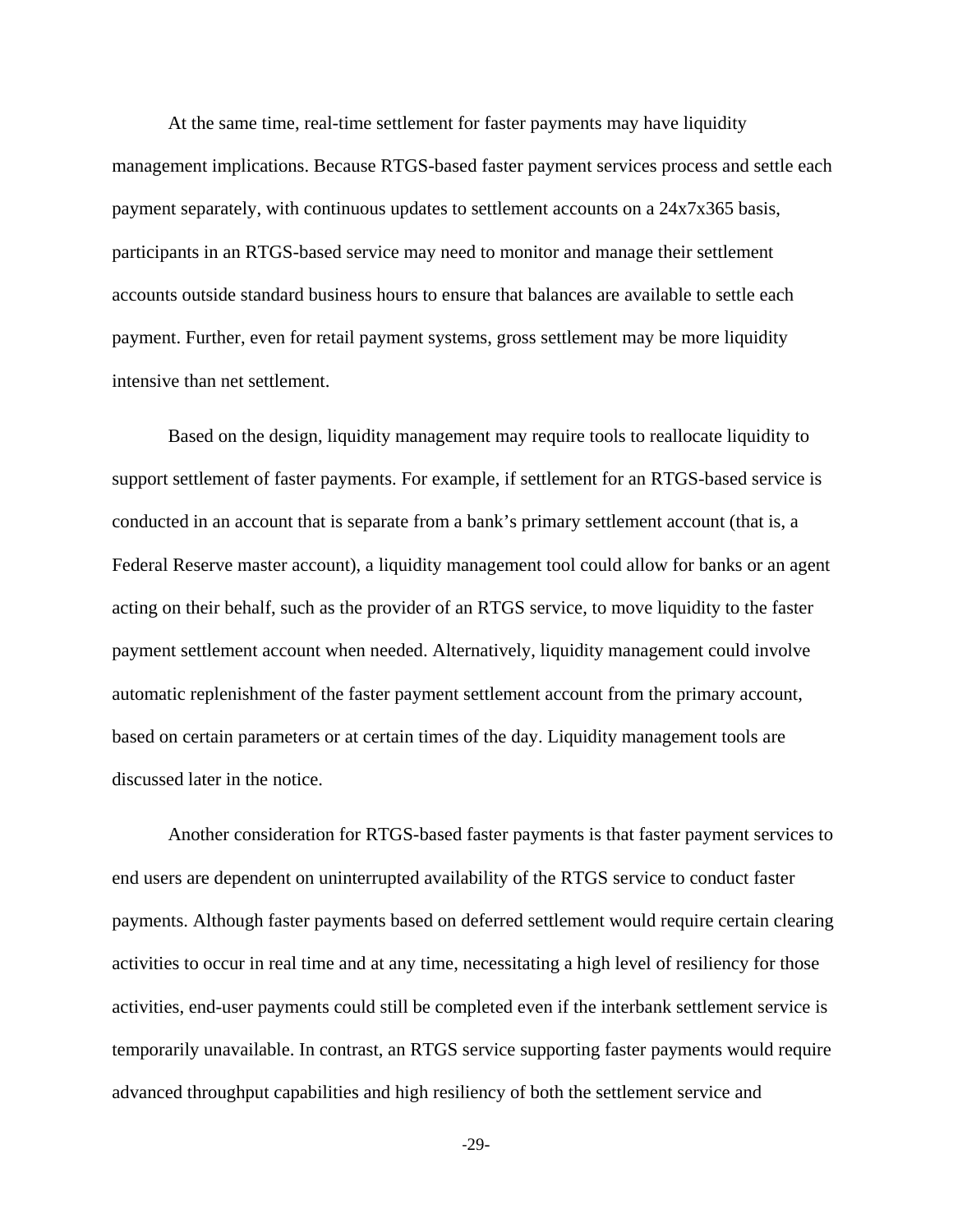messaging activities. In addition, to avoid failed end-user payments, enhanced contingency arrangements may be necessary to deal with situations when a primary RTGS processing service is temporarily unavailable to process transactions.

One example of an RTGS service for faster payments is the system being developed by the European Central Bank (ECB) to support "instant payments" in the European Union. Like faster payments in the United States, instant payments in the European Union are expected to involve services for real-time payments between end users that can be conducted on a 24x7x365 basis. To facilitate ubiquity of instant payment services across national jurisdictions, the ECB system will offer final settlement for instant payments using balances held at the ECB (that is, central bank money) to banks and other eligible institutions across Europe. In line with 24x7x365 instant payment services for end users, the ECB's system will enable settlement on a 24x7x365 basis. The ECB has announced that it will implement its instant payments RTGS system using separate, dedicated cash settlement accounts for each participating institution. The ECB plans to launch its instant payments RTGS system in November 2018.<sup>[45](#page-29-0)</sup>

Another example, albeit with a different approach, of an RTGS service for faster payments involves a system launched domestically in the United States in late 2017. This system, operated by a private-sector entity, performs immediate, round-the-clock settlement of payments on its private ledger, rather than using central bank money. Each participant in this arrangement relies on the presence of balances stored in a single joint account at a Reserve Bank

 $\overline{a}$ 

<span id="page-29-0"></span><sup>45</sup> More information about the ECB's RTGS system for instant payments is available at [https://www.ecb.europa.eu/paym/initiatives/html/index.en.html.](https://www.ecb.europa.eu/paym/initiatives/html/index.en.html)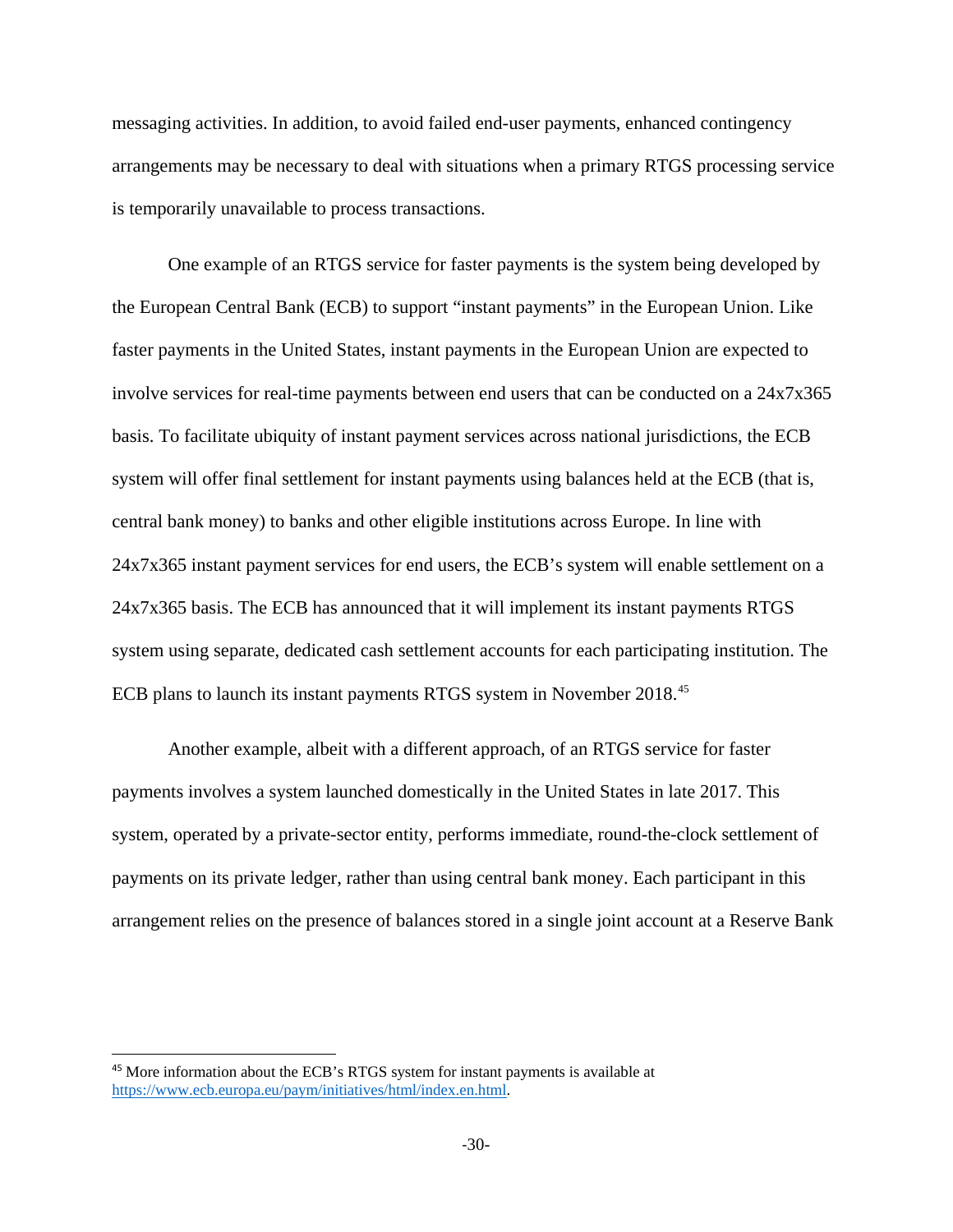that is held for the benefit of the joint account-holding banks as a method of backing the privatesector service. [46](#page-30-0)

# **IV. Potential Federal Reserve Actions to Support 24x7x365 Real-Time Settlement of Faster Payments**

Although both DNS and RTGS arrangements have benefits and drawbacks for settling faster payments, on balance, the Board views RTGS as offering clear benefits from a risk and efficiency perspective, making it the preferable basis for interbank settlement of faster payments over the long term in the United States. Given the round-the-clock availability of end-user faster payment services, real-time interbank settlement should likewise be possible at any time and on any day. While DNS-based faster payment services with measures to mitigate risk may be appropriate for a nascent faster payment market in the short term, the Board believes that, as the volume and value of faster payments grow in the future, an RTGS infrastructure would provide the safest and most efficient foundation for interbank settlement for the next generation of payment services. Through this notice, the Board is seeking views regarding this perspective on interbank settlement.

In addition, the Board is requesting comment about potential actions that the Federal Reserve could take to support a ubiquitous, nationwide infrastructure for 24x7x365 real-time settlement of faster payments. These actions, which could be taken separately or in combination, include the Reserve Banks' developing (i) a 24x7x365 RTGS settlement service and (ii) a

<span id="page-30-0"></span><sup>&</sup>lt;sup>46</sup> A joint account enables settlement for participants in a private-sector arrangement to be backed by funds held for a special purpose at a Reserve Bank. Although the joint account is not formally a collateral account, the funds in the joint account are held for the joint benefit of the settling participants. Accordingly, the operator of a settlement arrangement that relies on a joint account can perform real-time, payment-by-payment settlement on its own ledger, which in turn reflects how the operator, as agent for the settling participants, will attribute the balances in the joint account on its own records to each settling participant. Settlement backed by a joint account can occur at any time or on any day because the settlement takes place on the ledger of the settlement-arrangement operator.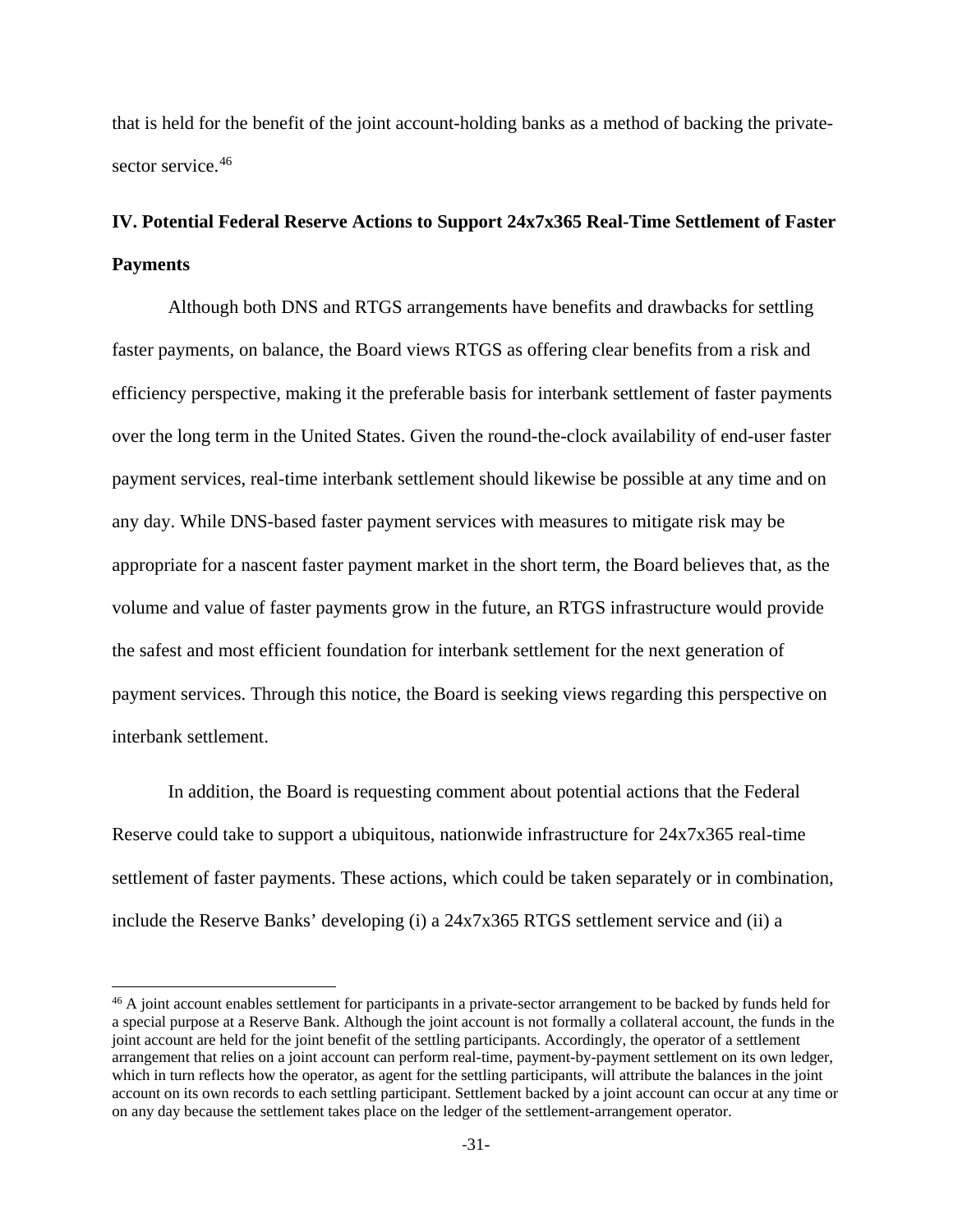liquidity management tool. In addition to seeking comment on whether the Reserve Banks should consider developing either or both of these services, the Board is interested in receiving comment about whether other approaches would help achieve the long run goals of ubiquitous, nationwide access to safe and efficient settlement services for faster payments.

#### *A. A 24x7x365 RTGS Settlement Service Provided by the Reserve Banks*

# *1. Characteristics of a 24x7x365 RTGS Settlement Service*

As one potential action, the Reserve Banks could provide a 24x7x365 RTGS settlement service for banks that would carry out the interbank settlement of individual payments immediately, on any day, and at any time of the day. Such a service would reflect the real-time speed and 24x7x365 nature of faster payments. The service would settle interbank obligations through debits and credits to balances in banks' accounts at the Reserve Banks, constituting settlement in central bank money. $47$  As it does with some of its existing services, the Federal Reserve could allow agents to submit settlement instructions to a 24x7x365 RTGS settlement service on behalf of participating banks that hold accounts at the Reserve Banks.

A 24x7x365 RTGS settlement service could involve messaging functionality, which traditionally is considered part of the clearing level, and may function much like the Fedwire Funds Service. As with the Fedwire Funds Service, a 24x7x365 RTGS settlement service could receive and deliver the entire payment message, including bank routing information needed for interbank settlement and customer information needed by receiving banks to update their customers' accounts.[48](#page-31-1) Under this design, the service would receive settlement instructions from

<span id="page-31-0"></span><sup>&</sup>lt;sup>47</sup> The Board expects that such a service would be used for credit transfer payments in which the party that intends to make a payment initiates the payment to the recipient.

<span id="page-31-1"></span><sup>&</sup>lt;sup>48</sup> An RTGS settlement service could be designed to optionally process either the full message with bank routing and customer information or only the bank routing information needed for interbank settlement. The latter use would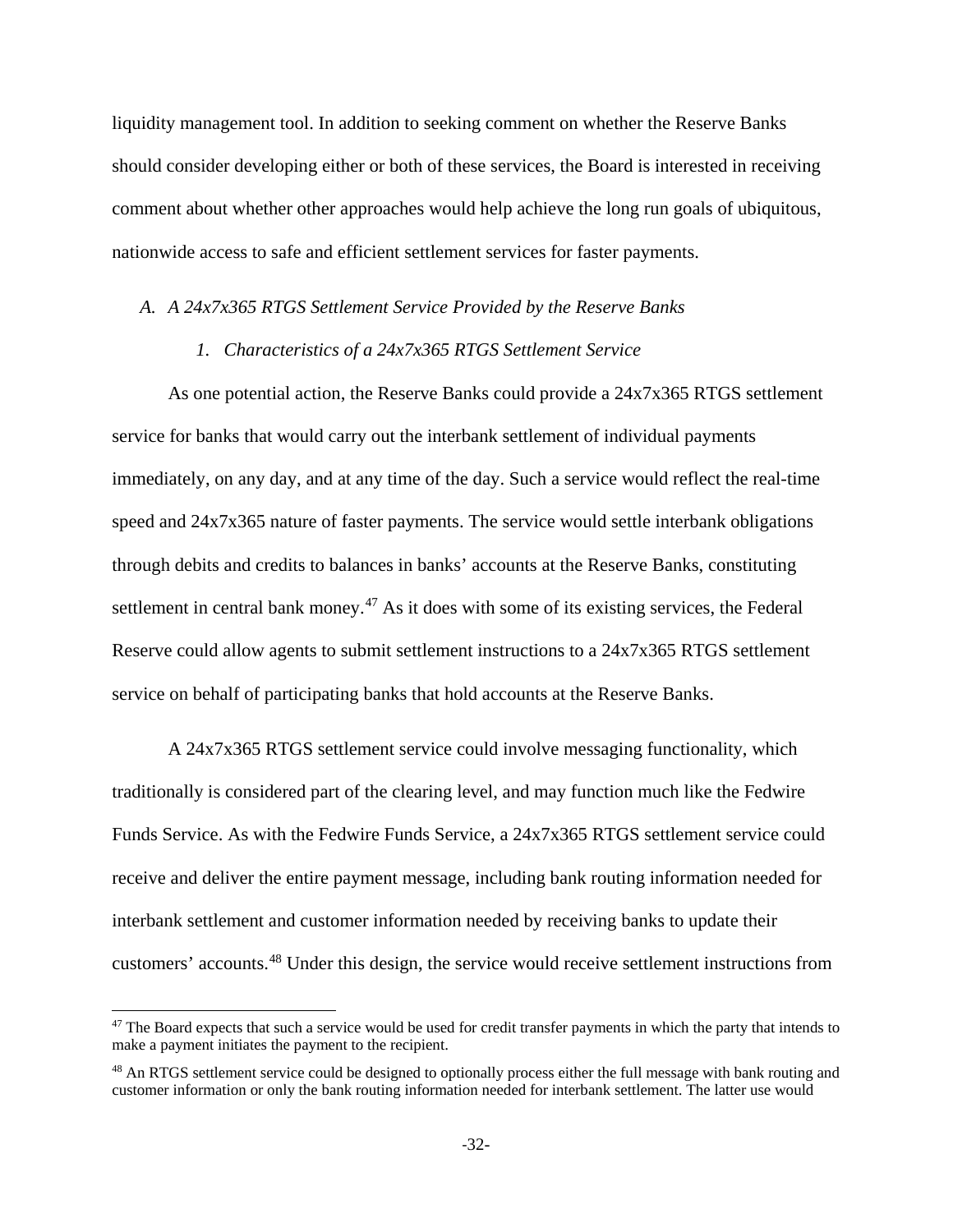and deliver settlement notifications to the banks (or their agents) pursuant to the information in the payment message. As a result, the RTGS functionality could provide a straight-through processing method to conduct interbank clearing and settlement of faster payments.

The proposed 24x7x365 RTGS settlement service could make use of the existing electronic access connections and payment services network that the Reserve Banks provide to banks to enable secure payment processing for transactions involving Reserve Bank payment services. In addition, interbank settlement of faster payments could occur in Federal Reserve master accounts, similar to the way that settlement for other types of Reserve Bank payment services occurs, and could use the same account-monitoring regime that is in place for other payment services provided by the Reserve Banks. Alternatively, interbank settlement of faster payments could occur in separate, dedicated faster payment settlement accounts for each participating bank with balances that could be treated as reserves, earning interest and satisfying reserve balance requirements. With separate accounts, an approach would be needed for moving funds between a bank's master account and its faster payment settlement account during standard business hours and potentially outside those hours. In either account structure, the service would record end-of-day balances in the account and provide balance reports for each calendar day of the week (that is, a seven-day accounting regime). The Board is requesting comment on the advantages and disadvantages of these design options and features.

Additionally, a 24x7x365 RTGS settlement service might need to incorporate some auxiliary services or other service options in order to support an effective nationwide system.

 $\overline{a}$ 

require third parties to separately transmit the payment message between sending and receiving banks. These design choices may raise policy, legal, and operational complexities, such as achieving payment transparency for screening and other compliance-related requirements.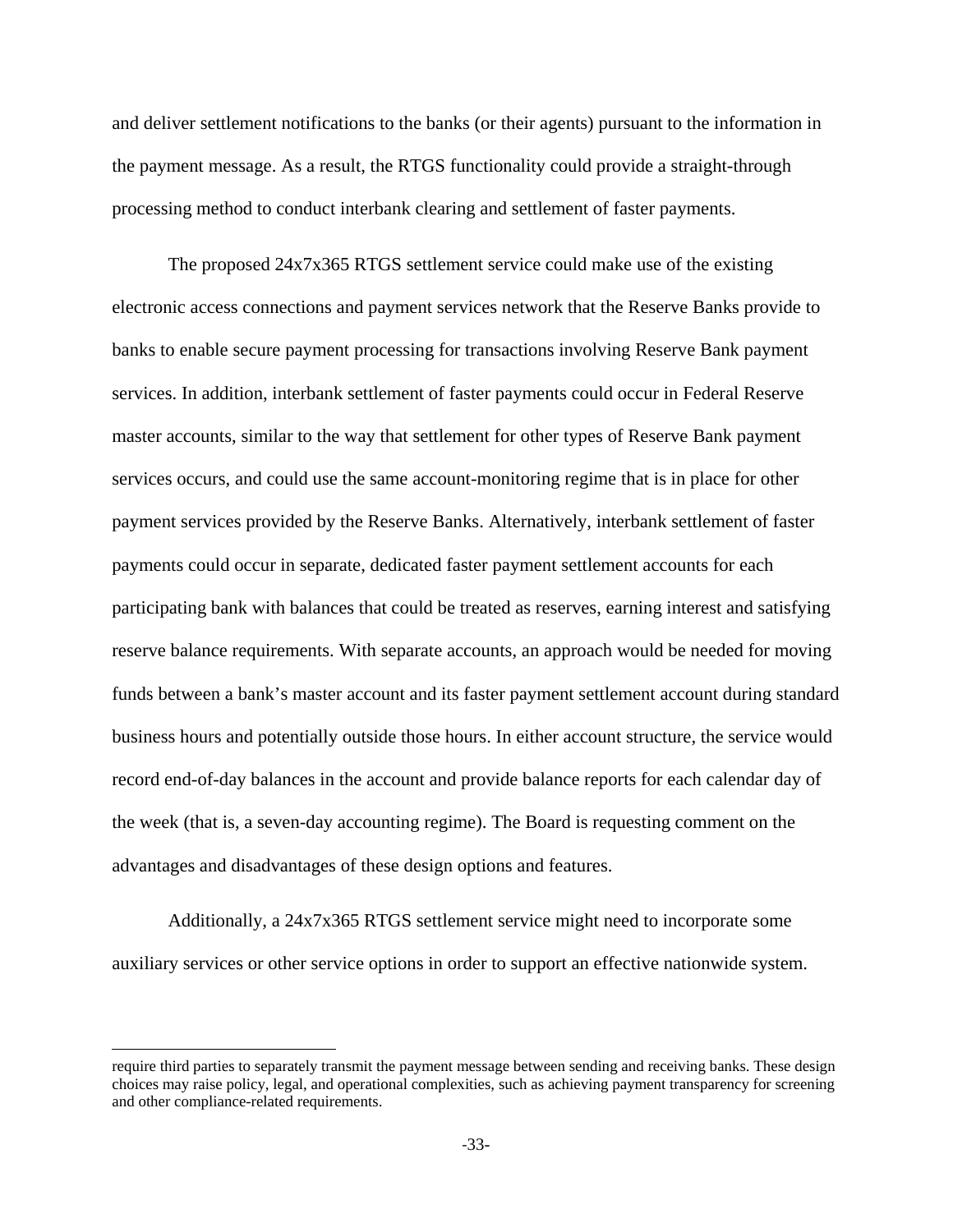One example of an auxiliary service is a proxy database or directory that allows banks to route end-user payments using the recipient's alias, such as an e-mail address or phone number, rather than their bank routing and account information. Another example of auxiliary services is enhanced fraud-monitoring capabilities, which may involve a shared database of known fraudulent accounts or automated fraud detection tools. Other service options to consider include transaction limits to manage risk or payment-by-payment offsetting functionality to economize on the use of liquidity. The Board is requesting comment on whether such auxiliary services or other service options are necessary for broad adoption of faster payments and what entity(s) should provide them.

A 24x7x365 RTGS settlement service provided by the Reserve Banks would rely on banks and other parties, such as processors and other providers of payment services, to develop end-user services and, ideally, the full suite of auxiliary services, such as a proxy database or directory, that build upon the basic functionality of the settlement service.

#### *2. Public Benefits of a 24x7x365 RTGS Settlement Service*

The Federal Reserve's longstanding public policy objectives for the payment system are that payment systems are safe, efficient, and accessible to all eligible banks on an equitable basis and, through them, to the public nationwide.<sup>[49](#page-33-0)</sup> Based on its analysis, the Board believes the Reserve Banks' development of a 24x7x365 RTGS settlement service could yield societal benefit by advancing these objectives and serve as an important part of the foundation for the nation's future payment system. The Board is requesting comment on whether the Federal

<span id="page-33-0"></span> <sup>49</sup> *See* "The Federal Reserve in the Payments System," *supra* note 13.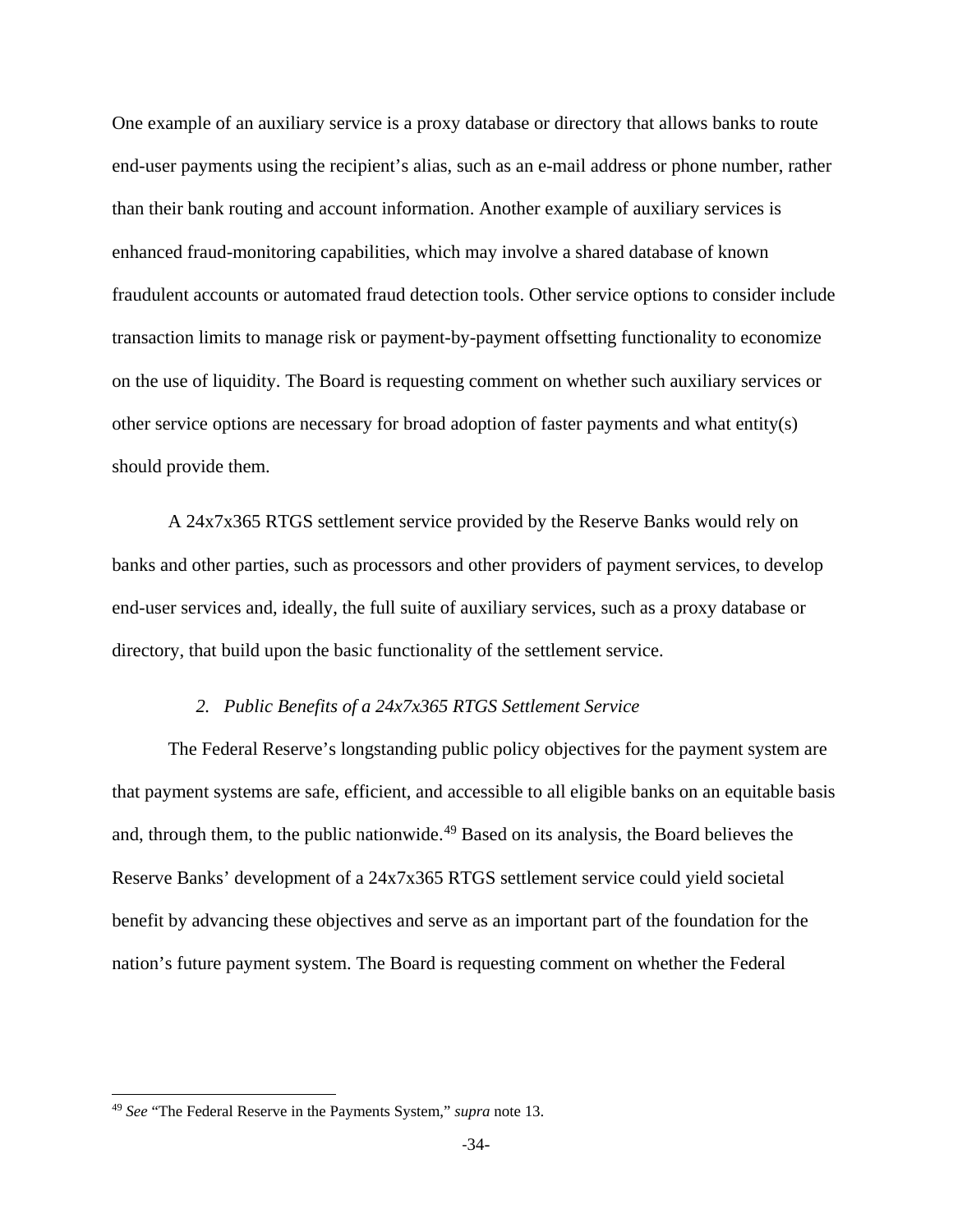Reserve's provision of a 24x7x365 RTGS settlement service will indeed offer these potential benefits.

#### **Accessibility**

A 24x7x365 RTGS settlement service provided by the Reserve Banks could significantly improve the long-term prospect of all banks having access to a real-time interbank settlement infrastructure for faster payments. Today, the Reserve Banks provide payment services to more than 11,000 banks—the vast majority of banks in the United States. By capitalizing on its electronic access network and customer relationships, the Reserve Banks are in a position to offer equitable access to real-time interbank settlement to all eligible banks in the country, regardless of type or size.

It may be difficult for the private sector to create an infrastructure that, on its own, could provide equitable access to enough banks to achieve ubiquity. Practically, a private-sector RTGS service that does not have existing relationships with a large number of banks may have difficulties establishing those relationships for a new service. Likewise, banks without an existing relationship to the provider of a private-sector RTGS service may find it cumbersome and time-consuming to establish connections with a new provider of settlement services. However, accessibility could be greatly enhanced if existing and potential future private-sector RTGS services were able to interoperate with a Reserve Bank service, such that end-user customers of any bank could send faster payments to end-user customers of any other bank, regardless of the faster payment RTGS service used by the banks. In such a scenario, privatesector and Reserve Bank RTGS services would work in tandem to provide ubiquitous, nationwide access to real-time interbank settlement for faster payments.

-35-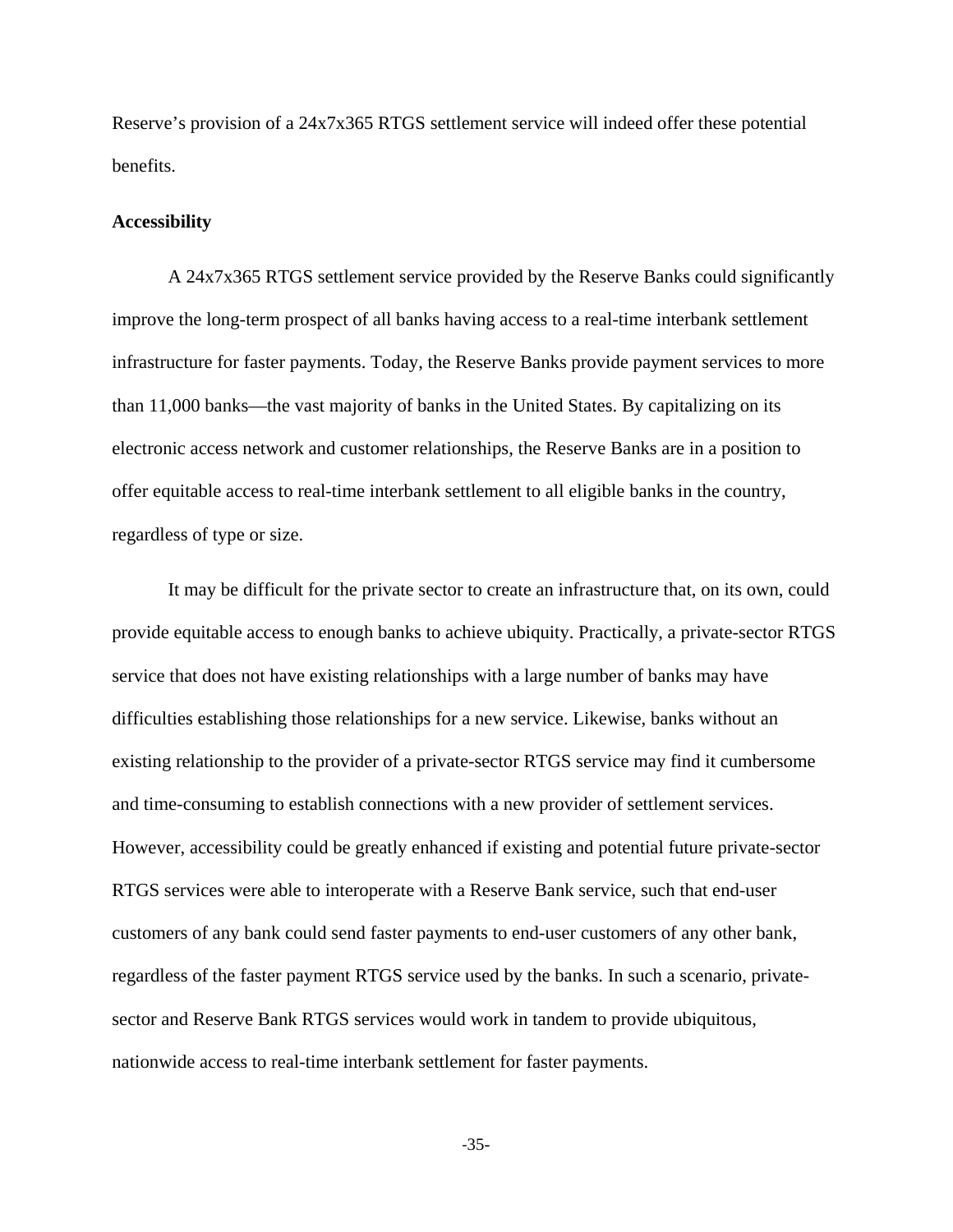#### **Safety**

As noted above, real-time settlement for faster payments avoids interbank settlement risk by aligning the speed of interbank settlement with the speed of the underlying payments. If a 24x7x365 RTGS settlement service developed by the Reserve Banks were to significantly improve the prospect that banks nationwide would use real-time settlement for faster payments, the overall safety of the faster payment market in the United States could be enhanced. In addition, a service provided by the Federal Reserve, with its focus on the stability of the overall payment system, could also contribute to the real and perceived resiliency of faster payment settlement. This would be especially true if a 24x7x365 RTGS settlement service provided by the Reserve Banks were available alongside private-sector RTGS services, giving banks an option to connect to multiple operators for resiliency, as they often do with traditional payment systems. Finally, a 24x7x365 RTGS settlement service could further support the Federal Reserve's ability to provide payment system stability in moments of financial crisis or natural disaster, as it has done in the past with its cash, check, ACH, and wire transfer services.

#### **Efficiency**

Payment system efficiency has multiple facets, including resource costs, the value of broad networks, and competition between and innovation by faster payment services. While a 24x7x365 RTGS settlement service provided by the Reserve Banks would consume societal resources and could duplicate certain costs that may already have been incurred to set up other settlement arrangements for faster payments, its net effect on the efficiency of the faster payment environment would depend on the extent to which it generates societal benefits by improving bank participation in a real-time interbank settlement infrastructure and, ultimately, public access to safe and secure faster payment services. Specifically, the value of a payment system increases

-36-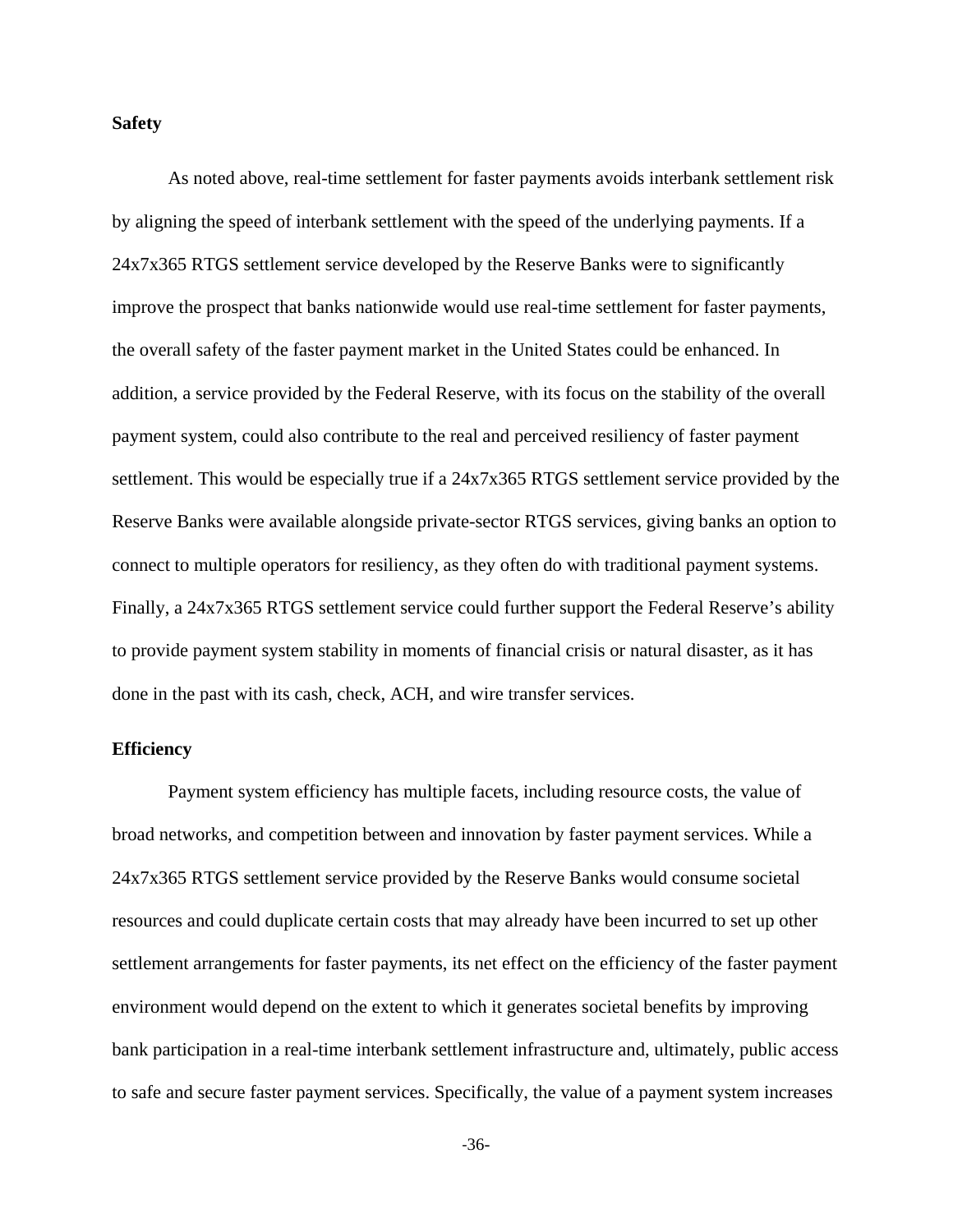as more banks join the system because all participants and end users can send payments to more recipients. As a result, incremental societal benefits realized through nationwide bank participation in a real-time interbank settlement infrastructure could outweigh the societal costs of the Reserve Banks developing a 24x7x365 RTGS settlement service.

Additional efficiency benefits could be realized through enhanced competition between and innovation by faster payment services. The development of a nationwide real-time interbank settlement infrastructure could play a strategic role in persuading more banks to develop faster payment services, creating more competition among bank-provided services and with existing nonbank services. Bank and nonbank providers of faster payment services may also be able to develop new or enhance existing services by capitalizing on the underlying interbank infrastructure. The resulting competition and innovation could ultimately benefit end users because competition typically generates lower costs and innovation advances feature-rich services.

The Board recognizes the possibility that introduction of a Reserve Bank-provided 24x7x365 RTGS settlement service could have the opposite effect and disrupt the existing faster payment market. Industry stakeholders have already made certain initial investments in faster payment services and would need to assess how, or if, to connect to a new settlement service.<sup>[50](#page-36-0)</sup> Therefore, it is possible that Reserve Bank entry could add to market fragmentation and lower the prospects for ubiquitous faster payments in the United States, especially in the short run.

The Board also recognizes that the cost of investing in new technology for the banking industry, its customers, and service providers could be significant, and it could take many years

<span id="page-36-0"></span><sup>&</sup>lt;sup>50</sup> If banks were to establish connections to multiple settlement services, doing so may generate a duplication of participant connection costs.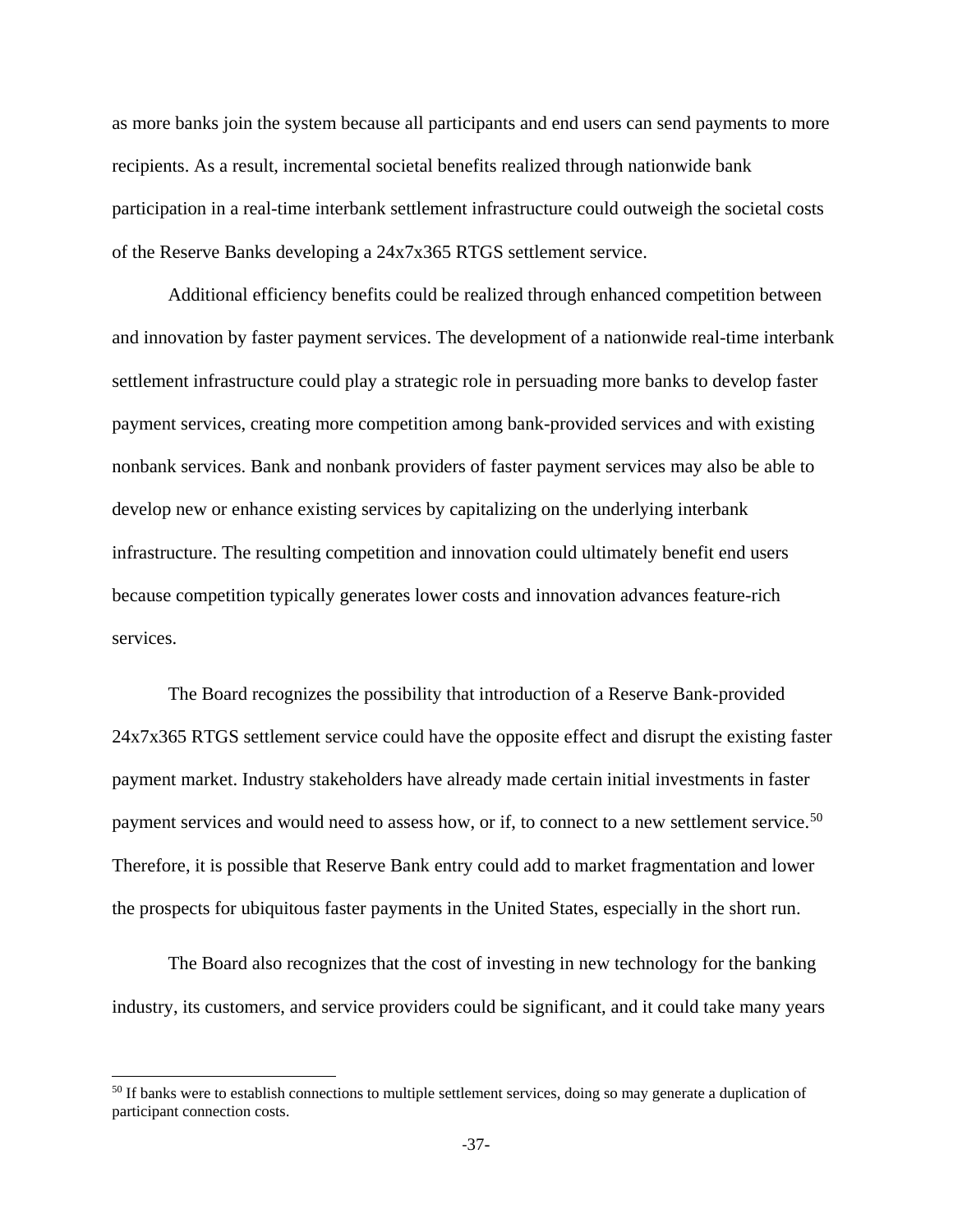to achieve full participation across the banking system. Operational and technical challenges are inherent in the creation of any new service, and the fact that the envisioned RTGS settlement service would operate 24x7x365 may compound these challenges. The Board expects that moving to a 24x7x365 settlement environment may take a number of years of technical and operational adjustment for all stakeholders. In addition, issues with technical and operational adjustments may be exacerbated if there is more than one provider of real-time settlement. At the same time, some disruption and a period of adjustment could be acceptable, and often accompany foundational changes in infrastructure. The Board is seeking comment on whether the industry believes the costs of adjustment and potential disruption are outweighed by the benefits of the proposed interbank settlement infrastructure.

### *B. A Liquidity Management Tool*

#### *1. Liquidity Management Needs in RTGS-based Faster Payment Services*

RTGS for faster payments can raise liquidity management issues for banks, particularly given the 24x7x365 nature of faster payments. RTGS-based faster payments require banks to have sufficient liquidity to perform interbank settlement of individual payments. Absent sufficient liquidity, banks, and by extension their customers, would experience failed faster payments because interbank settlement, which must occur prior to the provision of final funds to the recipient in an RTGS arrangement, could not take place. Moreover, because faster payments can occur on a 24x7x365 basis, RTGS for faster payments requires banks to have sufficient liquidity to settle individual payments at any time of the day, any day of the year.

The risk of failed payments caused by insufficient liquidity in an RTGS-based faster payment service implies a general need for banks to manage their liquidity related to settlement. The nature of this liquidity management will depend on the design of a particular RTGS

-38-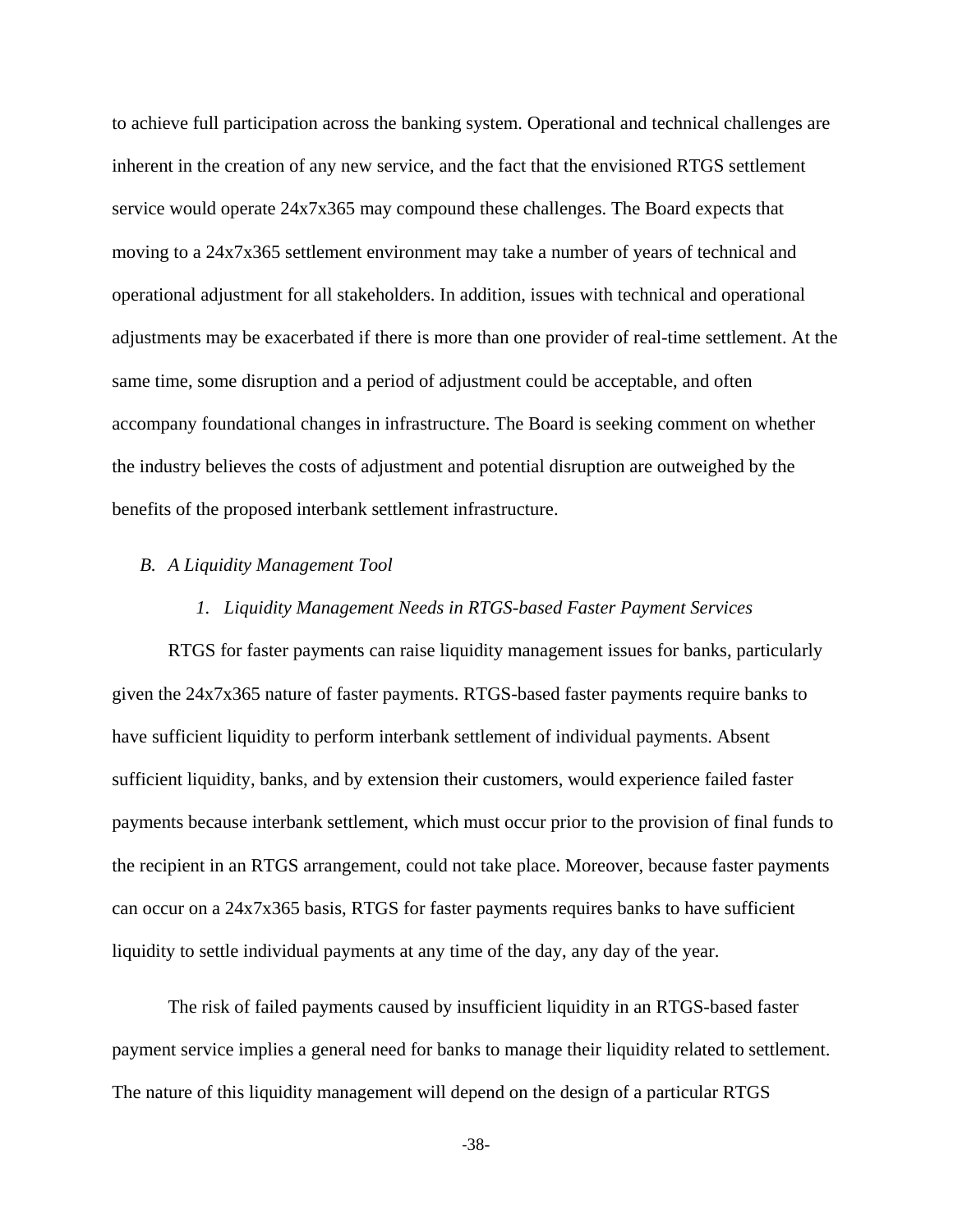arrangement for faster payments. For example, a private-sector RTGS arrangement for faster payments may rely on a joint account at a Reserve Bank that backs settlement conducted on a private ledger maintained by the arrangement's operator. In such an arrangement, banks would need to ensure sufficient liquidity by making contributions to the joint account that are adequate to cover obligations recorded in the operator's ledger. In another example, depending on the design of a 24x7x365 RTGS settlement service provided by the Reserve Banks, participating banks may have individual accounts at the Reserve Banks, separate from their master accounts, that are dedicated to the interbank settlement of faster payments.<sup>[51](#page-38-0)</sup> In this case, banks would need to manage their liquidity on a 24x7x365 basis across their master accounts and their dedicated faster payment settlement accounts at the Reserve Banks.<sup>[52](#page-38-1)</sup>

In either of these examples, liquidity management by banks requires methods to transfer liquidity between accounts at the Reserve Banks. Because RTGS arrangements for faster payments require liquidity management outside standard business hours, these methods for liquidity transfers may need to be available during nonstandard business hours.

At present, the Reserve Banks do not offer a service that would allow banks to move liquidity as needed to support 24x7x365 real-time settlement of faster payments. Various Reserve Bank services enable transfer of funds between accounts at the Reserve Banks, including the Fedwire Funds Service and the National Settlement Service; however, none of them fulfill the around-the-clock requirement. Over time, the Reserve Banks have extended

<span id="page-38-0"></span><sup>&</sup>lt;sup>51</sup> Globally, a number of central banks that provide or are planning to provide RTGS services for faster payments, including the ECB and the Reserve Bank of Australia, require banks to have separate, dedicated accounts for the settlement of faster payments through those services.

<span id="page-38-1"></span><sup>&</sup>lt;sup>52</sup> If faster payments settle through banks' master accounts at the Reserve Banks, then liquidity management would involve a bank's overall liquidity available for settlement, as opposed to its allocation of liquidity specifically available for settlement of faster payments.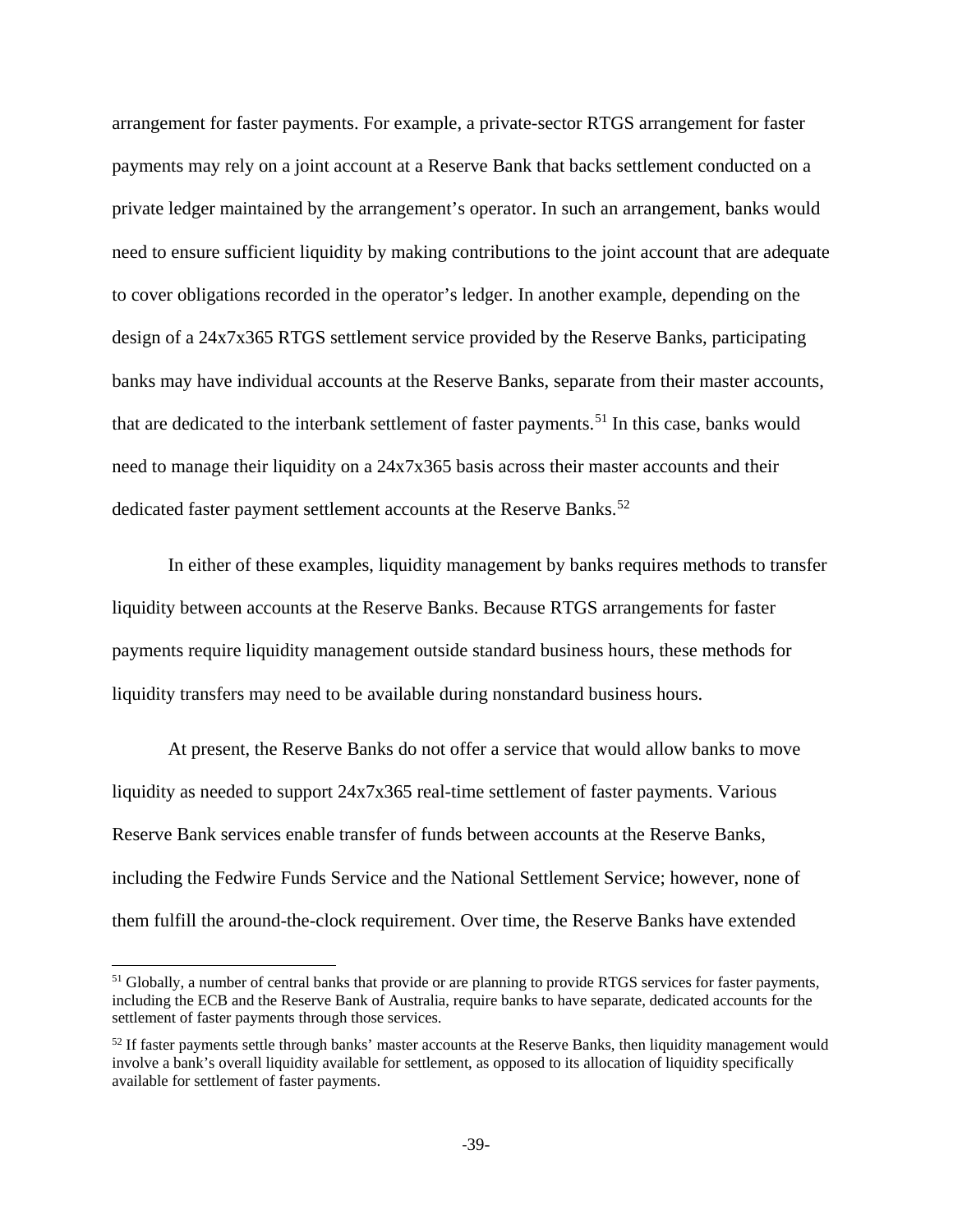operating hours for these services.[53](#page-39-0) However, current operating hours limit liquidity management based on these services, particularly during weekends and holidays.

## *2. Characteristics of a Liquidity Management Tool*

As a result of the potential need for liquidity management outside standard business hours in certain RTGS-based systems for faster payments, and the limitations of existing Federal Reserve services to support such liquidity management, the Board is requesting comment on whether the Reserve Banks should consider providing a liquidity management tool that would enable movement of funds during nonstandard business hours between banks' master accounts at the Reserve Banks and an account (or accounts) at the Reserve Banks used to conduct or support  $24x7x365$  real-time settlement of faster payments.<sup>[54](#page-39-1)</sup> To provide such a tool for liquidity transfers during nonstandard business hours, the Federal Reserve could enhance an existing service by extending that service's operating hours, potentially up to 24x7x365, or providing special operating windows outside current operating hours. Alternatively, the Reserve Banks could develop a new service. Regardless of whether the Reserve Banks enhance an existing service or develop a new service, the Board envisions such a service being used, at least initially, only for the purpose of liquidity management related to RTGS-based faster payment services. The Board recognizes, however, that depending on its design, a liquidity management tool could have

<span id="page-39-0"></span><sup>&</sup>lt;sup>53</sup> The Fedwire Funds Service operating hours for each business day begin at 9:00 p.m. eastern time (ET) on the preceding calendar day and end at 6:30 p.m. ET, Monday through Friday, excluding designated holidays. For example, processing on a Monday begins at 9:00 p.m. ET on Sunday night and ends at 6:30 p.m. ET Monday night. The Reserve Banks last expanded the Fedwire Funds Service operating hours in 2004, moving from an eighteenhour business day to the current twenty-one and one-half hour business day. Current operating hours for NSS are 7:30 a.m. to 5:30 p.m. ET, Monday through Friday, excluding designated holidays. The Reserve Banks announced in 2015, that they are prepared to accept requests from current settlement agents to open the NSS settlement window as early as 9:00 p.m. ET the previous calendar day for the next business day. To date, no settlement agent has requested an earlier opening.

<span id="page-39-1"></span><sup>&</sup>lt;sup>54</sup> As a baseline, it is assumed that liquidity transfers to or from settlement accounts are routinely available during existing operating hours for the Fedwire Funds Service.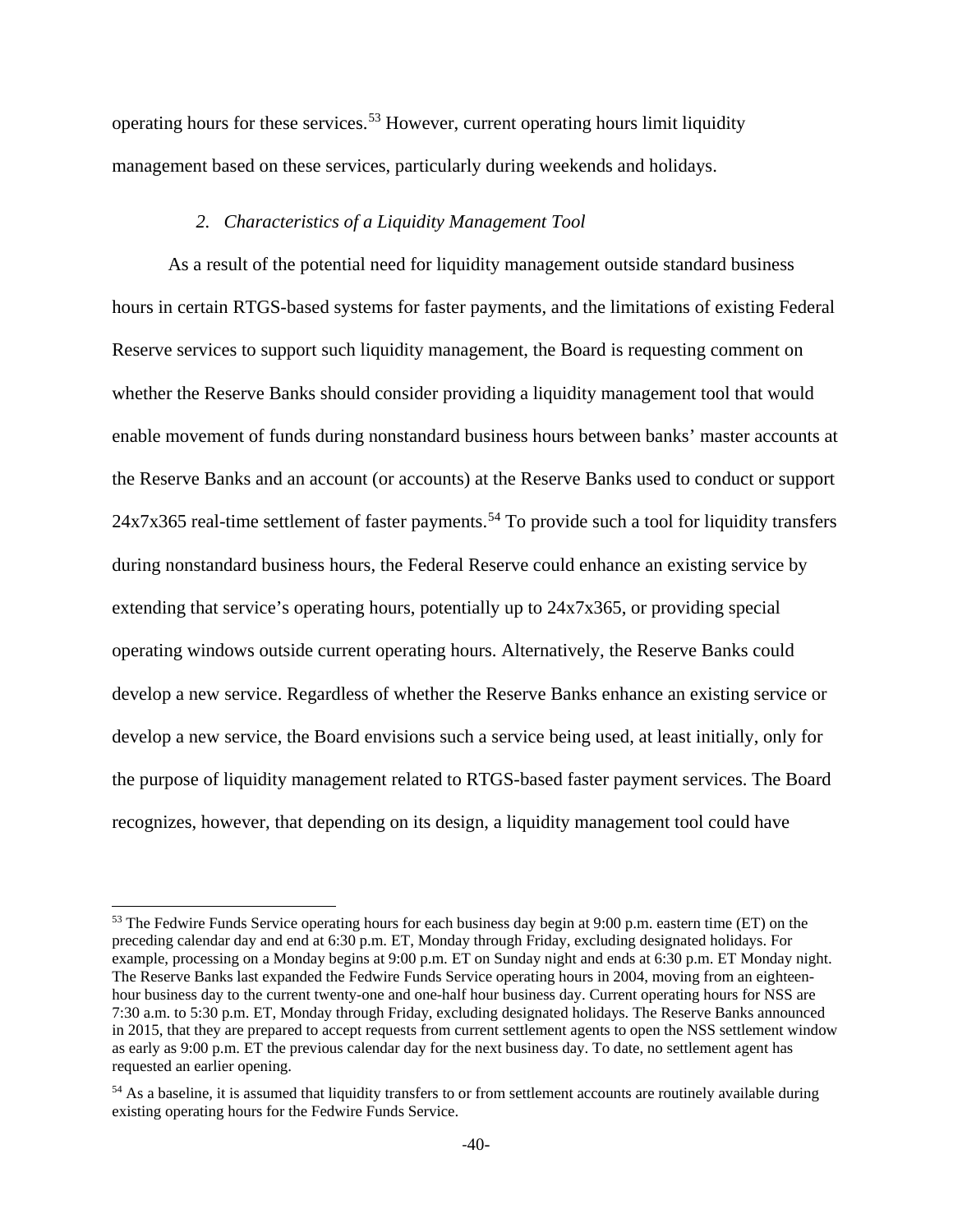functionality that would be useful for other purposes. In particular, the ability to move funds outside standard business hours could be used to manage cash collateral in a DNS arrangement for faster payments that uses full cash collateral at the Reserve Banks to mitigate credit risk associated with deferred settlement.

To determine how the Reserve Banks could best provide a liquidity management tool that meets industry needs, the Board is further seeking input on the characteristics and capabilities that such a tool might have. A key area of interest to the Board is the level of involvement that individual banks would wish to have in establishing the timing of liquidity transfers and in initiating specific transfers. For example, a tool could allow a designated agent to coordinate liquidity transfers simultaneously across a large number of participants in a settlement arrangement, thereby removing the need for those participants to continuously monitor liquidity and initiate corresponding liquidity transfers. Such a tool could also support automated liquidity transfers, particularly during nonstandard business hours, based on thresholds established by a bank working with a designated agent. Such capabilities could be possible through NSS (or a similarly designed service) for the multilateral movement of funds between accounts at the Reserve Banks. Alternatively, if banks prefer to have more direct involvement in the timing and tailoring of their liquidity transfers, a tool could involve individual liquidity transfers initiated by individual banks. Such a structure for liquidity management could be provided through the Fedwire Funds Service (or a similarly designed service). In either case, expanded operating hours for such a service would support liquidity management outside standard business hours, possibly up to 24x7x365.

-41-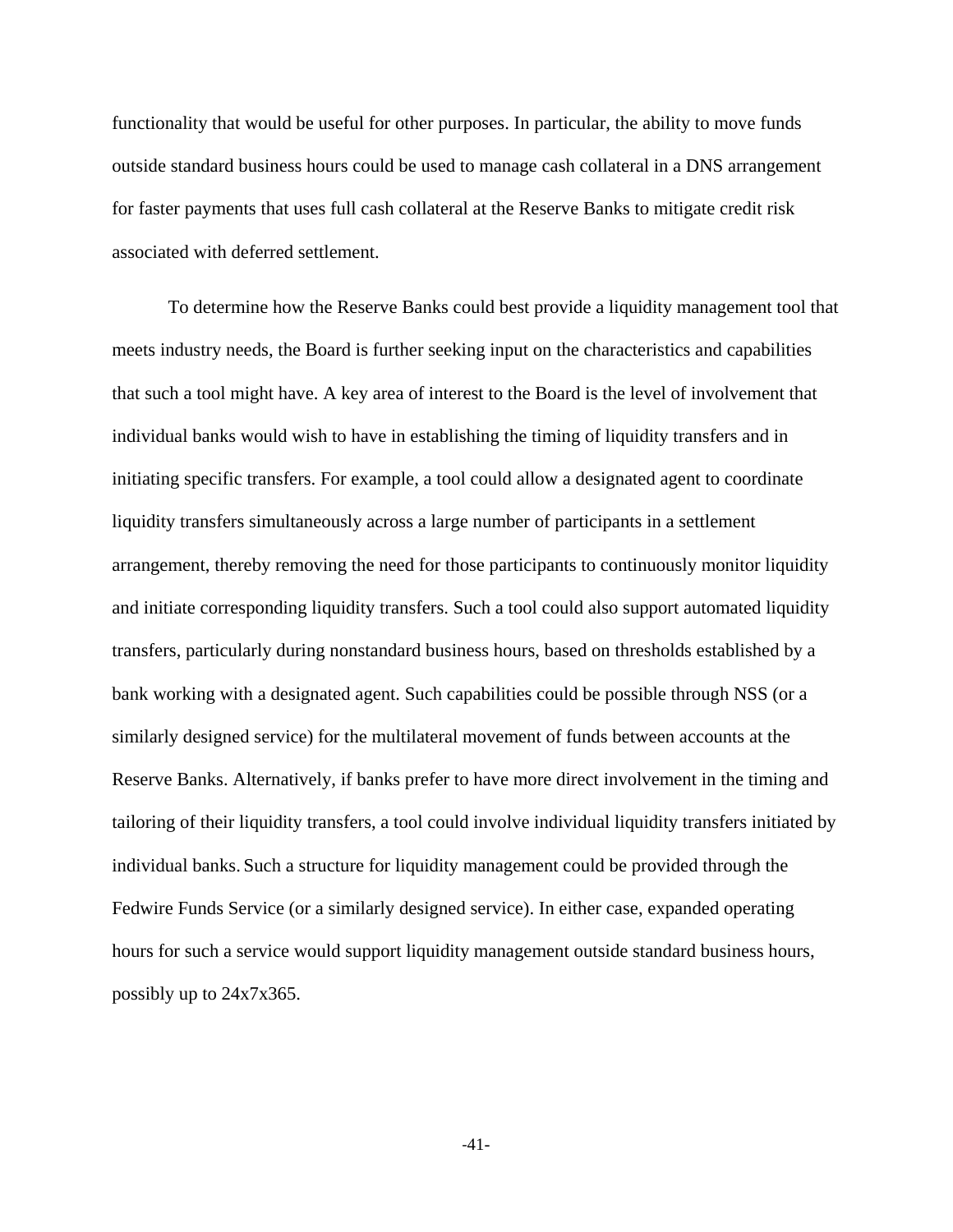#### *3. Public Benefits of a Liquidity Management Tool*

The Board believes a liquidity management tool could improve the level of participation by banks in real-time settlement infrastructure for faster payments. Such a tool could be an efficient and economical way to close potential gaps in account funding times for existing and potential future private-sector 24x7x365 real-time interbank settlement systems. Thus, the tool might make private-sector systems more attractive to a broader range of banks and boost the prospect of more banks joining private-sector systems. It could similarly increase participation in a 24x7x365 RTGS settlement service provided by the Reserve Banks. The end result might be a combination of RTGS arrangements for faster payments, enabling broader access to real-time interbank settlement infrastructure in the long term with similar safety, resiliency, and efficiency benefits discussed in relation to a Reserve Bank-provided RTGS settlement service. In addition, the liquidity management functionality itself would mitigate liquidity risk that can arise for banks in 24x7x365 real-time settlement of faster payments and the concomitant possibility that end users will experience individually rejected payments and broader scale payment interruptions.

#### **V. Request for Comment**

The Board is seeking feedback on all aspects of the discussion presented in this notice and the specific questions posed below. The Board will use this feedback to assess what steps, if any, it should take related to the actions discussed or alternative approaches offered by the payment industry or other stakeholders. As previously mentioned, these actions are subject to the longstanding principles and criteria on new services or major service enhancements as part of the Federal Reserve's statutory requirements. As part of assessing these actions, the Board would continue its due diligence related to those requirements.

-42-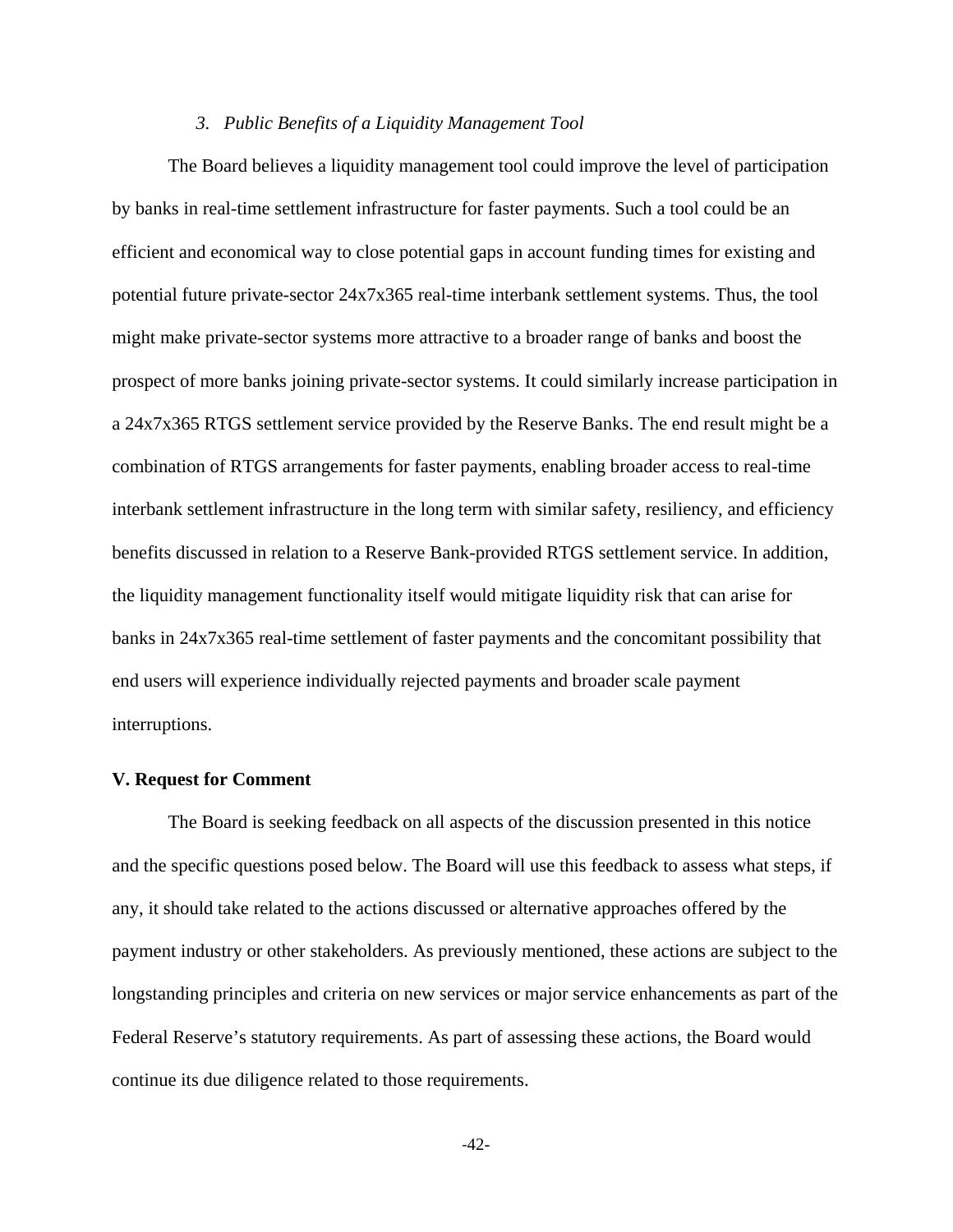The Board intends to publish the results of this request for comment and, as appropriate, to seek further comment on any specific actions that the Board determines that the Federal Reserve might pursue. The Board recognizes that a decision to undertake these actions, in particular the development of a 24x7x365 RTGS settlement service, will require close partnership and collaboration with industry stakeholders. The Federal Reserve would work with stakeholders to implement new infrastructure within a sensible timeline that provides stakeholders enough advance information to calibrate resource planning and operational readiness. The Board also seeks feedback on specific areas, such as liquidity management, interoperability, accounting processes, or payment routing, that stakeholders believe may require joint Federal Reserve and industry teams to identify approaches for implementation in a 24x7x365 RTGS settlement service.

## **Questions**

- 1. Is RTGS the appropriate strategic foundation for interbank settlement of faster payments? Why or why not?
- 2. Should the Reserve Banks develop a 24x7x365 RTGS settlement service? Why or why not?
- 3. If the Reserve Banks develop a 24x7x365 RTGS settlement service,
	- a. Will there be sufficient demand for faster payments in the United States in the next ten years to support the development of a 24x7x365 RTGS settlement service? What will be the sources of demand? What types of transactions are most likely to generate demand for faster payments?
	- b. What adjustments would the financial services industry and its customers be required to make to operate in a 24x7x365 settlement environment? Are these adjustments incremental or substantial? What would be the time frame required to make these

-43-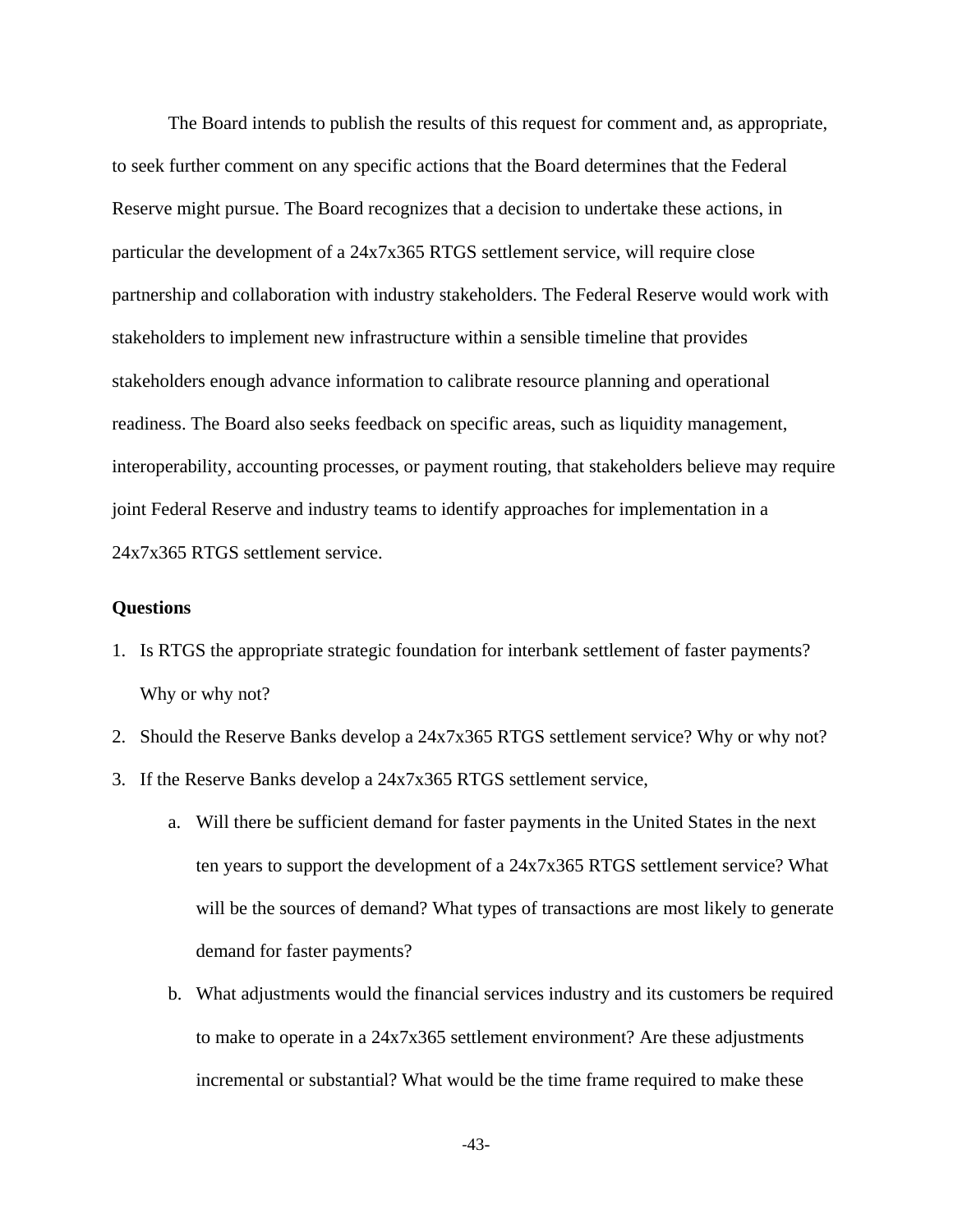adjustments? Are the costs of adjustment and potential disruption outweighed by the benefits of creating a 24x7x365 RTGS settlement service? Why or why not?

- c. What is the ideal timeline for implementing a 24x7x365 RTGS settlement service? Would any potential timeline be too late from an industry adoption perspective? Would Federal Reserve action in faster payment settlement hasten or inhibit financial services industry adoption of faster payment services? Please explain.
- d. What adjustments (for example, accounting, operations, and agreements) would banks and bank customers be required to make under a seven-day accounting regime where Reserve Banks record and report end-of-day balances for each calendar day during which payment activity occurs, including weekends and holidays? What time frame would be required to these changes? Would banks want the option to defer receipt of such information for nonbusiness days to the next business day? If necessary changes by banks represent a significant constraint to timely adoption of seven-day accounting for a 24x7x365 RTGS settlement service, are there alternative accounting or operational solutions that banks could implement?
- e. What incremental operational burden would banks face if a 24x7x365 RTGS settlement service were designed using accounts separate from banks' master accounts? How would the treatment of balances in separate accounts (for example, ability to earn interest and satisfy reserve balance requirements) affect demand for faster payment settlement?
- f. Regarding auxiliary services or other service options,
	- i. Is a proxy database or directory that allows faster payment services to route end-user payments using the recipient's alias, such as e-mail address or

-44-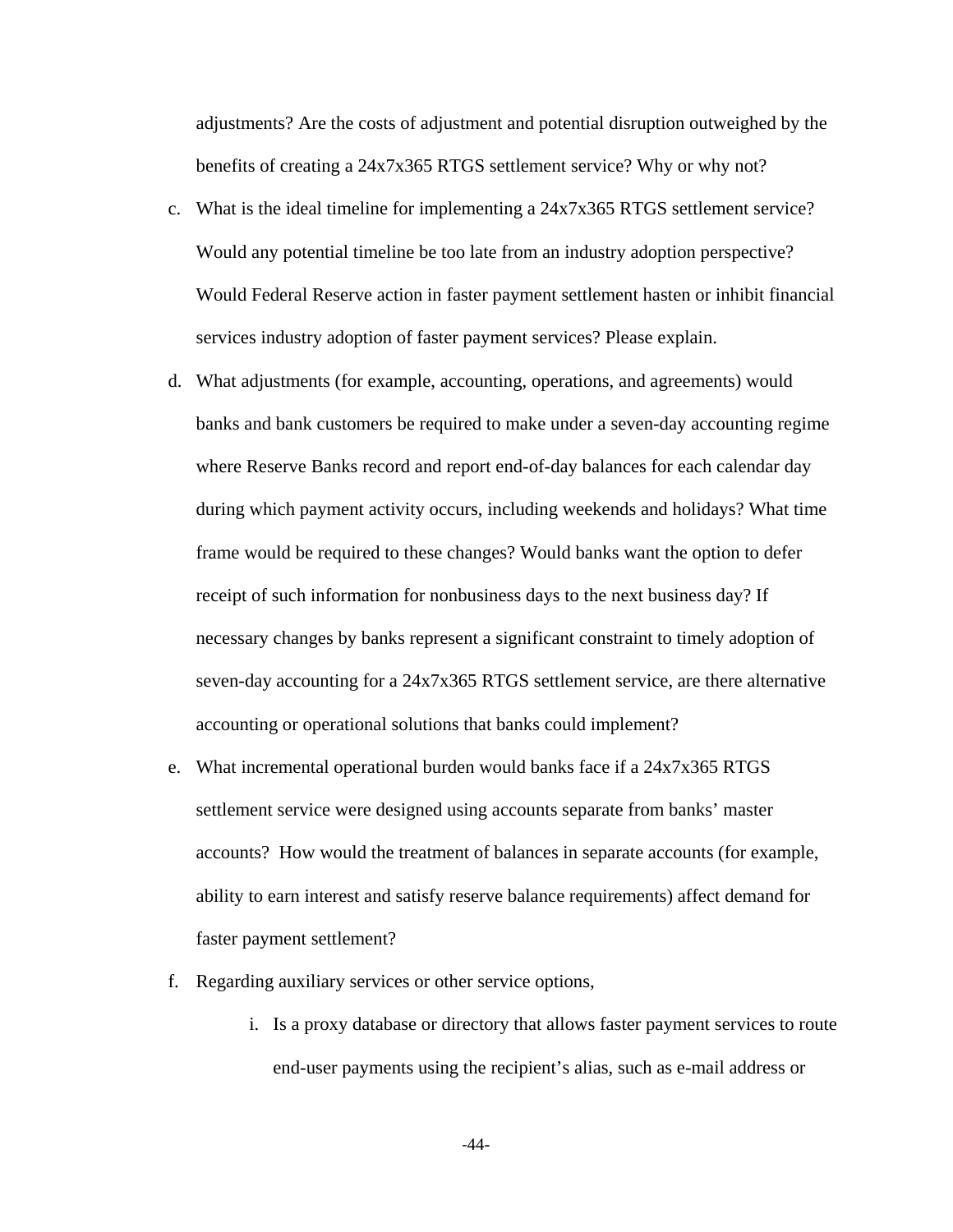phone number, rather than their bank routing and account information, needed for a 24x7x365 RTGS settlement service? How should such a database be provided to best facilitate nationwide adoption? Who should provide this service?

- ii. Are fraud prevention services that provide tools to detect fraudulent transfers needed for a 24x7x365 RTGS settlement service? How should such tools be provided? Who should provide them?
- iii. How important are these auxiliary services for adoption of faster payment settlement services by the financial services industry? How important are other service options such as transaction limits for risk management and offsetting mechanisms to conserve liquidity? Are there other auxiliary services or service options that are needed for the settlement service to be adopted?
- g. How critical is interoperability between RTGS services for faster payments to achieving ubiquity?
- h. Could a 24x7x365 RTGS settlement service be used for purposes other than interbank settlement of retail faster payments? If so, for what other purposes could the service be used? Should its use be restricted and, if so, how?
- i. Are there specific areas, such as liquidity management, interoperability, accounting processes, or payment routing, for which stakeholders believe the Board should establish joint Federal Reserve and industry teams to identify approaches for implementation of a 24x7x365 RTGS settlement service?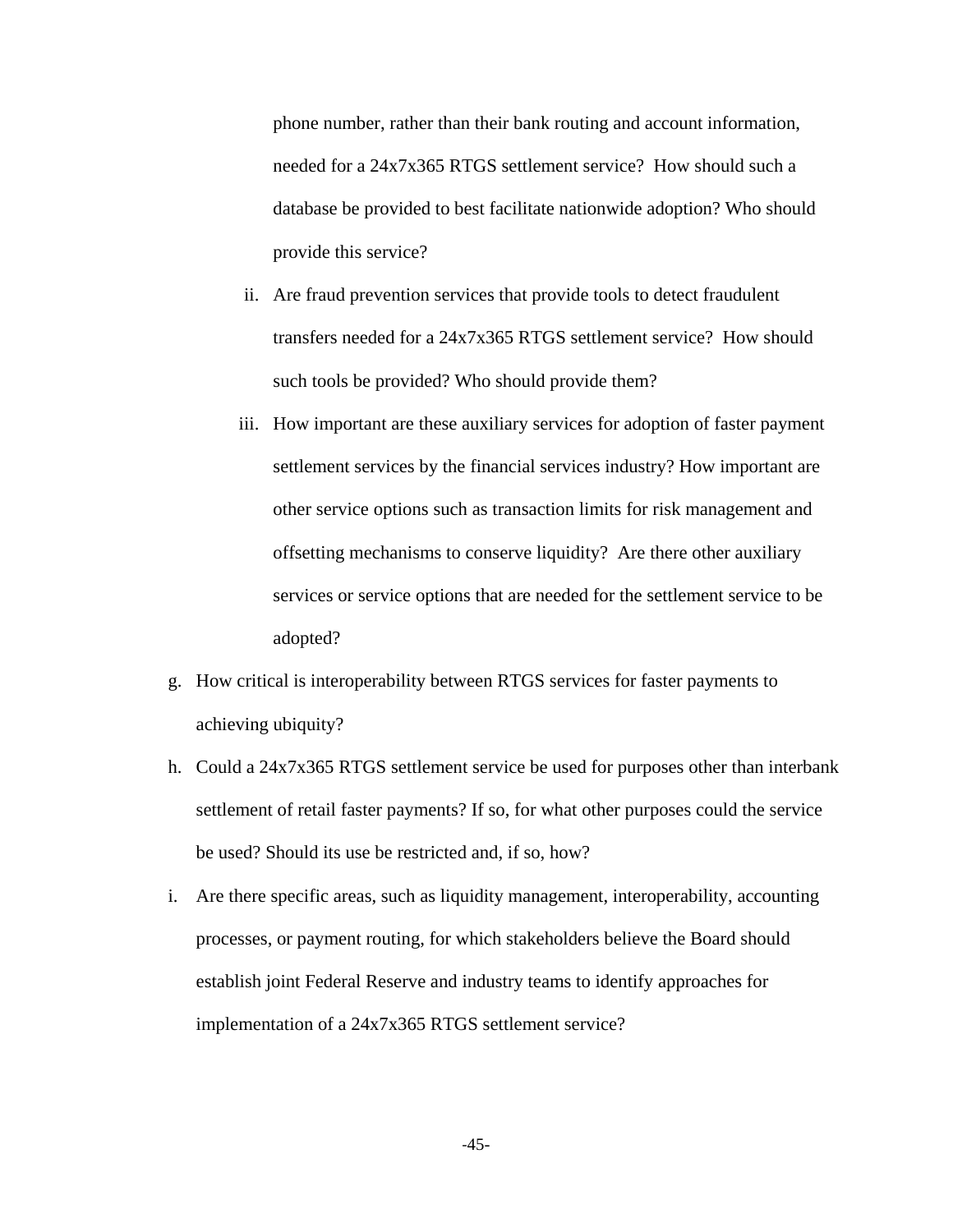- 4. Should the Federal Reserve develop a liquidity management tool that would enable transfers between Federal Reserve accounts on a 24x7x365 basis to support services for real-time interbank settlement of faster payments, whether those services are provided by the private sector or the Reserve Banks? Why or why not?
- 5. If the Reserve Banks develop a liquidity management tool,
	- a. What type of tool would be preferable and why?
		- i. A tool that requires a bank to originate a transfer from one account to another
		- ii. A tool that allows an agent to originate a transfer on behalf of one or more banks
		- iii. A tool that allows an automatic transfer of balances (or "sweep") based on preestablished thresholds and limits
		- iv. A combination of the above
		- v. An alternative approach
	- b. Would a liquidity management tool need to be available 24x7x365, or alternatively, during certain defined hours on weekends and holidays? During what hours should a liquidity management tool be available?
	- c. Could a liquidity management tool be used for purposes other than to support real-time settlement of retail faster payments? If so, for what other purposes could the tool be used? Should its use be restricted and, if so, how?
- 6. Should a 24x7x365 RTGS settlement service and liquidity management tool be developed in tandem or should the Federal Reserve pursue only one, or neither, of these initiatives? Why?
- 7. If the Federal Reserve pursues one or both of these actions, do they help achieve ubiquitous, nationwide access to safe and efficient faster payments in the long run? If so, which of the potential actions, or both, and in what ways?